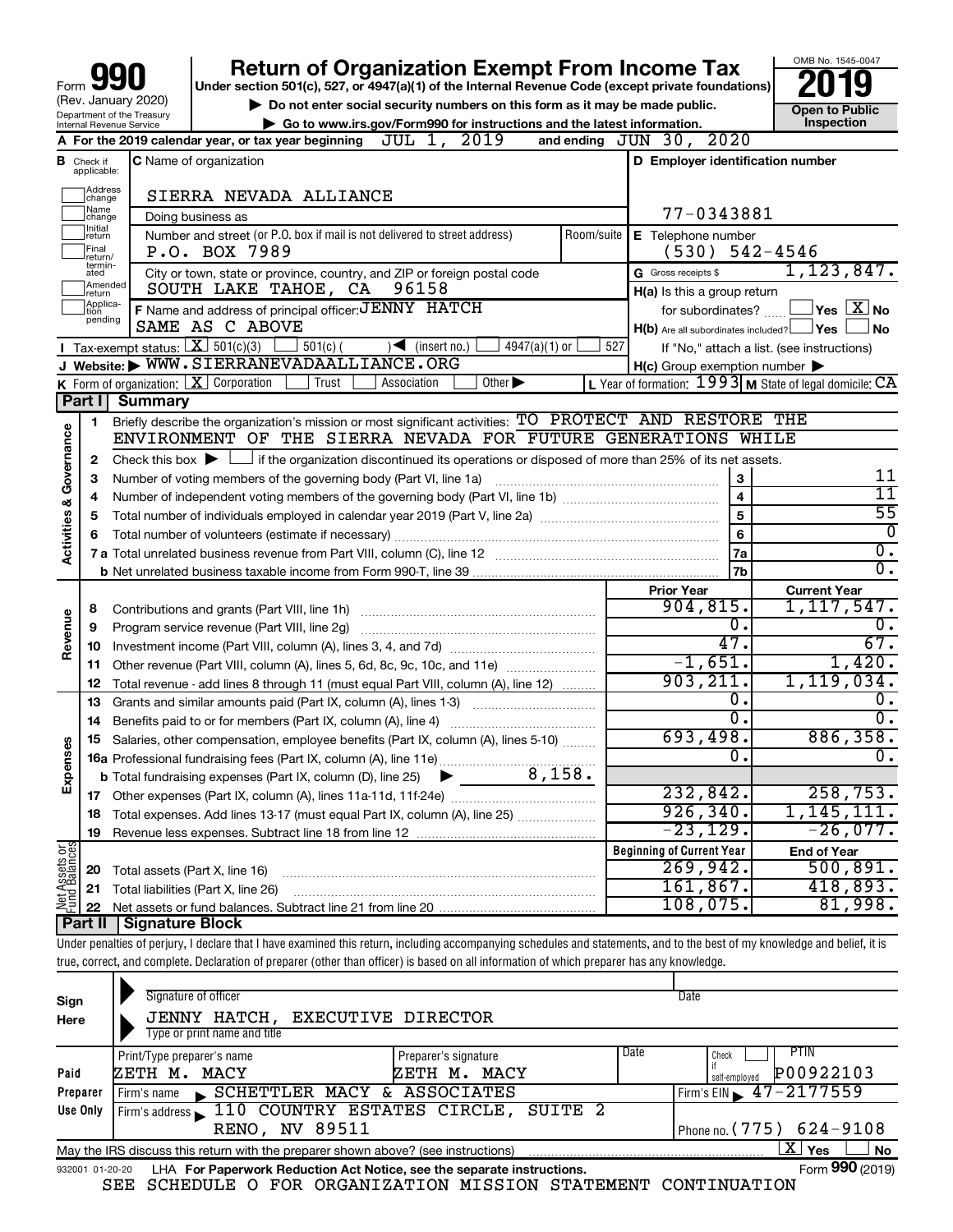|              | 77-0343881<br>SIERRA NEVADA ALLIANCE<br>Page 2<br>Form 990 (2019)                                                                            |
|--------------|----------------------------------------------------------------------------------------------------------------------------------------------|
|              | Part III   Statement of Program Service Accomplishments                                                                                      |
|              |                                                                                                                                              |
| 1            | Briefly describe the organization's mission:<br>TO PROTECT AND RESTORE SIERRA LANDS, WATER, WILDLIFE AND RURAL                               |
|              | COMMUNITIES. TO ENGAGE AND SUPPORT EFFORTS TO ADOPT EXEMPLARY LOCAL                                                                          |
|              | SUSTAINABLE COMMUNITY ACTIONS ACCROSS THE SIERRA NEVADA THAT BALANCE                                                                         |
|              | SOCIAL, ECONOMIC AND ENVIRONMENTAL ISSUES.                                                                                                   |
| $\mathbf{2}$ | Did the organization undertake any significant program services during the year which were not listed on the                                 |
|              | $\exists$ Yes $\boxed{\text{X}}$ No<br>prior Form 990 or 990-EZ?                                                                             |
|              | If "Yes," describe these new services on Schedule O.                                                                                         |
| 3            | $Yes$ $X$ No<br>Did the organization cease conducting, or make significant changes in how it conducts, any program services?                 |
|              | If "Yes," describe these changes on Schedule O.                                                                                              |
| 4            | Describe the organization's program service accomplishments for each of its three largest program services, as measured by expenses.         |
|              | Section 501(c)(3) and 501(c)(4) organizations are required to report the amount of grants and allocations to others, the total expenses, and |
|              | revenue, if any, for each program service reported.                                                                                          |
|              | 949, 999 . including grants of \$<br>) (Expenses \$<br>4a (Code:<br>(Revenue \$                                                              |
|              | TO PROTECT AND RESTORE SIERRA LANDS, WATER, WILDLIFE AND RURAL<br>COMMUNITIES. TO ENGAGE AND SUPPORT EFFORTS TO ADOPT EXEMPLARY LOCAL        |
|              | SUSTAINABLE COMMUNITY ACTIONS ACCROSS THE SIERRA NEVADA THAT BALANCE                                                                         |
|              | SOCIAL, ECONOMIC AND ENVIRONMENTAL ISSUES. PROVIDING A HIGH QUALITY OF                                                                       |
|              | LIFE FOR RESIDENTS AND VISITORS WHILE PROTECTING AND STEWARDING                                                                              |
|              | WILDLANDS AND NATURAL RESOURCES FOR FUTURE GENERATIONS.                                                                                      |
|              |                                                                                                                                              |
|              |                                                                                                                                              |
|              |                                                                                                                                              |
|              |                                                                                                                                              |
|              |                                                                                                                                              |
|              |                                                                                                                                              |
| 4b           | (Revenue \$<br>(Expenses \$<br>including grants of \$<br>(Code:                                                                              |
|              |                                                                                                                                              |
|              |                                                                                                                                              |
|              |                                                                                                                                              |
|              |                                                                                                                                              |
|              |                                                                                                                                              |
|              |                                                                                                                                              |
|              |                                                                                                                                              |
|              |                                                                                                                                              |
|              |                                                                                                                                              |
|              |                                                                                                                                              |
|              |                                                                                                                                              |
| 4с           | ) (Expenses \$<br>including grants of \$<br>(Code:<br>) (Revenue \$                                                                          |
|              |                                                                                                                                              |
|              |                                                                                                                                              |
|              |                                                                                                                                              |
|              |                                                                                                                                              |
|              |                                                                                                                                              |
|              |                                                                                                                                              |
|              |                                                                                                                                              |
|              |                                                                                                                                              |
|              |                                                                                                                                              |
|              |                                                                                                                                              |
|              |                                                                                                                                              |
|              |                                                                                                                                              |
| 4d           | Other program services (Describe on Schedule O.)                                                                                             |
|              | (Expenses \$<br>including grants of \$<br>(Revenue \$                                                                                        |
| 4е           | 949,999.<br>Total program service expenses<br>Form 990 (2019)                                                                                |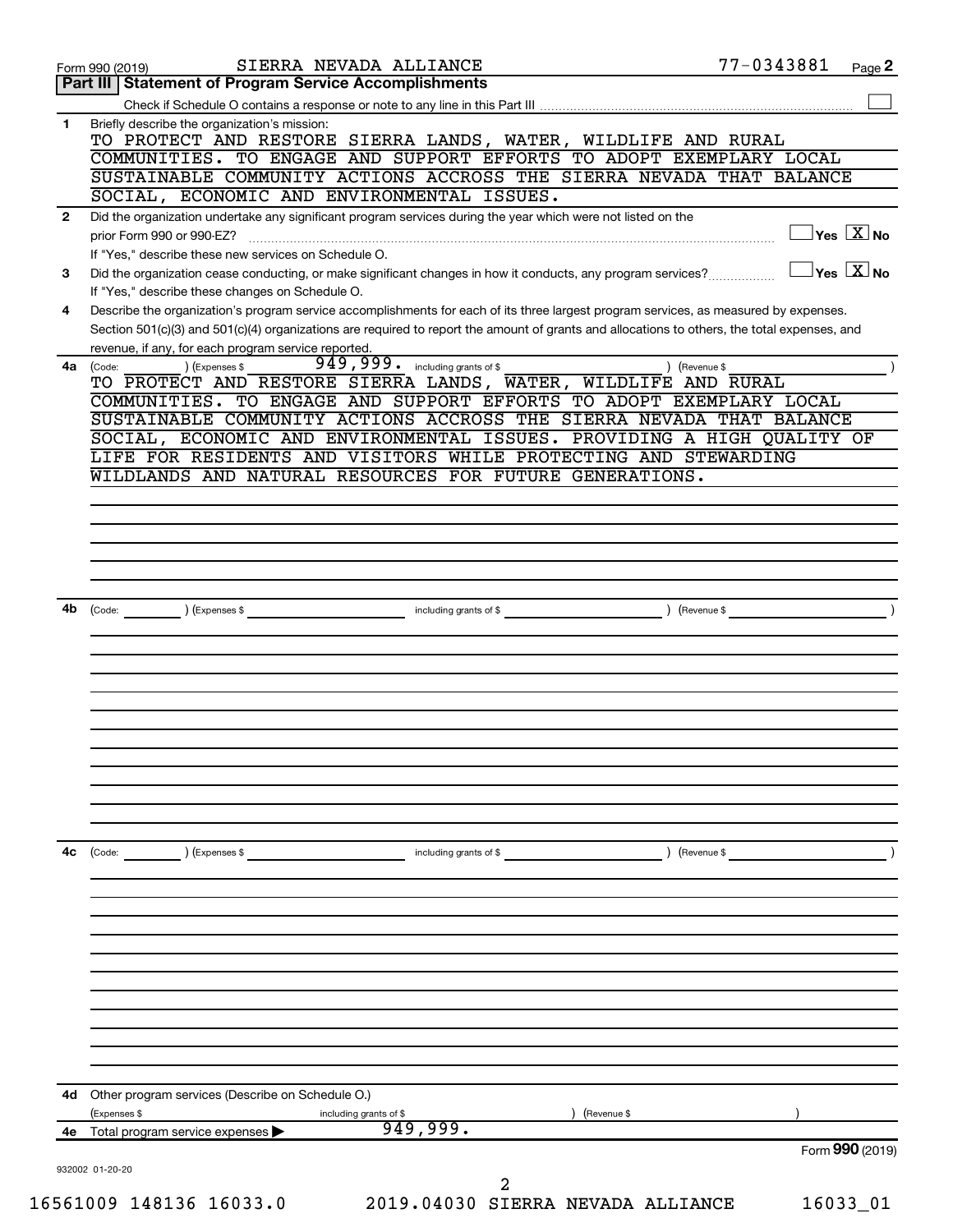| Form 990 (2019) |  |  |
|-----------------|--|--|
|                 |  |  |

**Part IV Checklist of Required Schedules**

|     |                                                                                                                                                    |                          | Yes                     | No                      |
|-----|----------------------------------------------------------------------------------------------------------------------------------------------------|--------------------------|-------------------------|-------------------------|
| 1.  | Is the organization described in section 501(c)(3) or 4947(a)(1) (other than a private foundation)?                                                | 1                        | х                       |                         |
|     | If "Yes," complete Schedule A                                                                                                                      |                          |                         |                         |
| 2   |                                                                                                                                                    | $\mathbf{2}$             | $\overline{\textbf{x}}$ |                         |
| 3   | Did the organization engage in direct or indirect political campaign activities on behalf of or in opposition to candidates for                    |                          |                         |                         |
|     |                                                                                                                                                    | 3                        |                         | x                       |
| 4   | Section 501(c)(3) organizations. Did the organization engage in lobbying activities, or have a section 501(h) election in effect                   | 4                        |                         | x                       |
| 5   | Is the organization a section 501(c)(4), 501(c)(5), or 501(c)(6) organization that receives membership dues, assessments, or                       |                          |                         |                         |
|     |                                                                                                                                                    | 5                        |                         | x                       |
| 6   | Did the organization maintain any donor advised funds or any similar funds or accounts for which donors have the right to                          |                          |                         |                         |
|     | provide advice on the distribution or investment of amounts in such funds or accounts? If "Yes," complete Schedule D, Part I                       | 6                        |                         | x                       |
| 7   | Did the organization receive or hold a conservation easement, including easements to preserve open space,                                          |                          |                         |                         |
|     |                                                                                                                                                    | $\overline{\phantom{a}}$ |                         | x                       |
| 8   | Did the organization maintain collections of works of art, historical treasures, or other similar assets? If "Yes," complete                       |                          |                         |                         |
|     | Schedule D, Part III <b>www.community.community.community.community.community.community.com</b>                                                    | 8                        |                         | x                       |
| 9   | Did the organization report an amount in Part X, line 21, for escrow or custodial account liability, serve as a custodian for                      |                          |                         |                         |
|     | amounts not listed in Part X; or provide credit counseling, debt management, credit repair, or debt negotiation services?                          |                          |                         |                         |
|     |                                                                                                                                                    | 9                        |                         | x                       |
| 10  | Did the organization, directly or through a related organization, hold assets in donor-restricted endowments                                       |                          |                         |                         |
|     |                                                                                                                                                    | 10                       |                         | x                       |
| 11  | If the organization's answer to any of the following questions is "Yes," then complete Schedule D, Parts VI, VII, VIII, IX, or X<br>as applicable. |                          |                         |                         |
|     | a Did the organization report an amount for land, buildings, and equipment in Part X, line 10? If "Yes," complete Schedule D,                      |                          |                         |                         |
|     | Part VI                                                                                                                                            | 11a                      | X                       |                         |
|     | <b>b</b> Did the organization report an amount for investments - other securities in Part X, line 12, that is 5% or more of its total              |                          |                         |                         |
|     |                                                                                                                                                    | 11b                      |                         | х                       |
|     | c Did the organization report an amount for investments - program related in Part X, line 13, that is 5% or more of its total                      | 11c                      |                         | x                       |
|     | d Did the organization report an amount for other assets in Part X, line 15, that is 5% or more of its total assets reported in                    |                          |                         |                         |
|     |                                                                                                                                                    | 11d                      |                         | х                       |
|     |                                                                                                                                                    | 11e                      |                         | X                       |
| f   | Did the organization's separate or consolidated financial statements for the tax year include a footnote that addresses                            |                          |                         |                         |
|     | the organization's liability for uncertain tax positions under FIN 48 (ASC 740)? If "Yes," complete Schedule D, Part X                             | 11f                      |                         | x                       |
|     | 12a Did the organization obtain separate, independent audited financial statements for the tax year? If "Yes," complete                            |                          |                         |                         |
|     |                                                                                                                                                    | 12a                      | х                       |                         |
|     | b Was the organization included in consolidated, independent audited financial statements for the tax year?                                        |                          |                         |                         |
|     | If "Yes." and if the organization answered "No" to line 12a, then completing Schedule D. Parts XI and XII is optional                              | 12 <sub>b</sub>          |                         | х                       |
| 13  |                                                                                                                                                    | 13                       |                         | $\overline{\textbf{x}}$ |
| 14a |                                                                                                                                                    | 14a                      |                         | x                       |
|     | <b>b</b> Did the organization have aggregate revenues or expenses of more than \$10,000 from grantmaking, fundraising, business,                   |                          |                         |                         |
|     | investment, and program service activities outside the United States, or aggregate foreign investments valued at \$100,000                         |                          |                         |                         |
|     |                                                                                                                                                    | 14b                      |                         | х                       |
| 15  | Did the organization report on Part IX, column (A), line 3, more than \$5,000 of grants or other assistance to or for any                          |                          |                         |                         |
|     |                                                                                                                                                    | 15                       |                         | х                       |
| 16  | Did the organization report on Part IX, column (A), line 3, more than \$5,000 of aggregate grants or other assistance to                           |                          |                         |                         |
|     |                                                                                                                                                    | 16                       |                         | х                       |
| 17  | Did the organization report a total of more than \$15,000 of expenses for professional fundraising services on Part IX,                            |                          |                         |                         |
|     |                                                                                                                                                    | 17                       |                         | х                       |
| 18  | Did the organization report more than \$15,000 total of fundraising event gross income and contributions on Part VIII, lines                       | 18                       |                         | х                       |
| 19  | Did the organization report more than \$15,000 of gross income from gaming activities on Part VIII, line 9a? If "Yes,"                             | 19                       |                         | х                       |
|     |                                                                                                                                                    | 20a                      |                         | х                       |
|     |                                                                                                                                                    | 20 <sub>b</sub>          |                         |                         |
| 21  | Did the organization report more than \$5,000 of grants or other assistance to any domestic organization or                                        |                          |                         |                         |
|     |                                                                                                                                                    | 21                       |                         | x                       |
|     | 932003 01-20-20                                                                                                                                    |                          |                         | Form 990 (2019)         |

16561009 148136 16033.0 2019.04030 SIERRA NEVADA ALLIANCE 16033\_01

3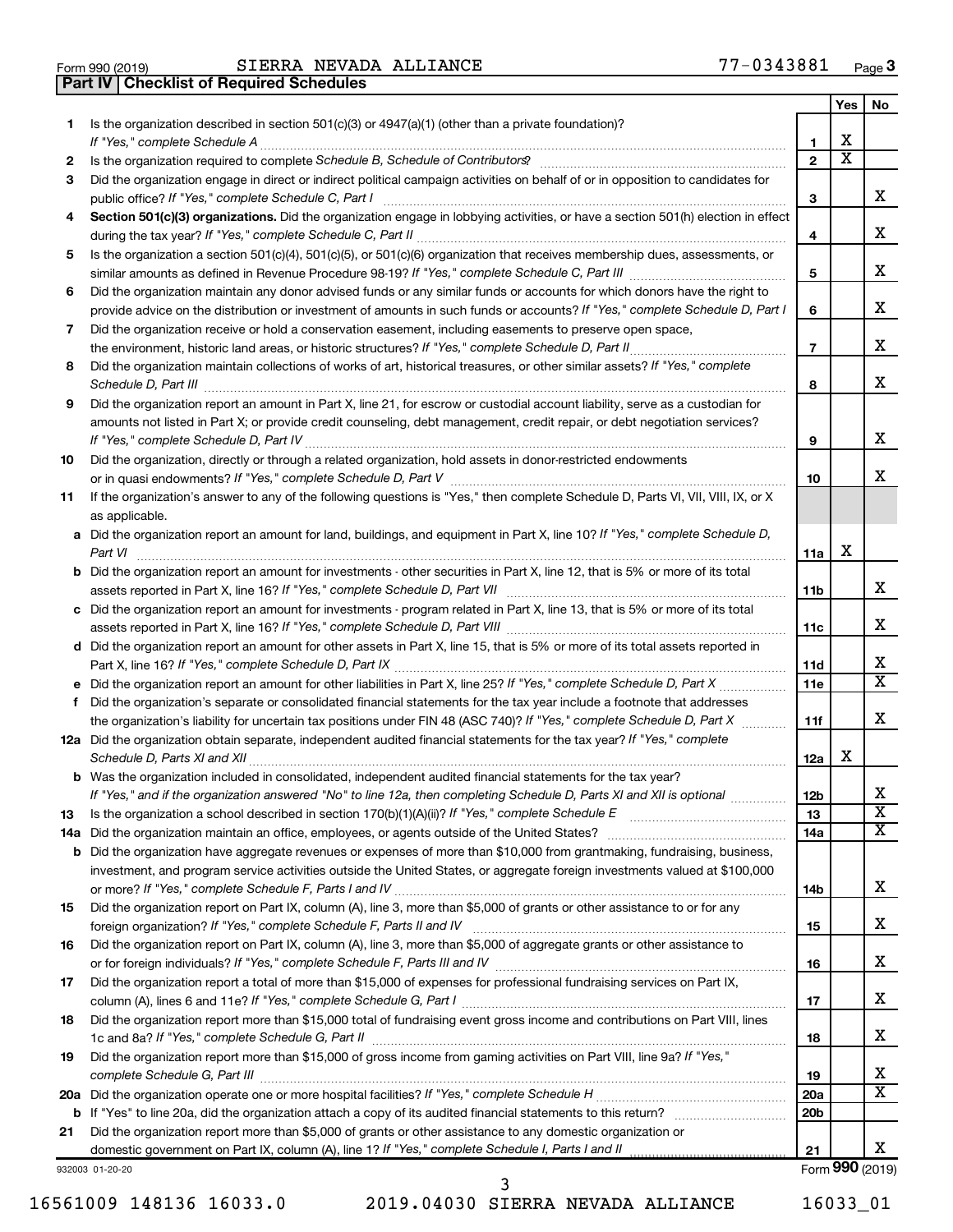| Form 990 (2019) |  |  |
|-----------------|--|--|

*(continued)* **Part IV Checklist of Required Schedules**

| 22       |                                                                                                                                                                                                                                                                                                                                                                                                                                                                                                                                                                                          |                 | Yes             | No |
|----------|------------------------------------------------------------------------------------------------------------------------------------------------------------------------------------------------------------------------------------------------------------------------------------------------------------------------------------------------------------------------------------------------------------------------------------------------------------------------------------------------------------------------------------------------------------------------------------------|-----------------|-----------------|----|
|          | Did the organization report more than \$5,000 of grants or other assistance to or for domestic individuals on                                                                                                                                                                                                                                                                                                                                                                                                                                                                            |                 |                 | x  |
|          |                                                                                                                                                                                                                                                                                                                                                                                                                                                                                                                                                                                          | 22              |                 |    |
| 23       | Did the organization answer "Yes" to Part VII, Section A, line 3, 4, or 5 about compensation of the organization's current                                                                                                                                                                                                                                                                                                                                                                                                                                                               |                 |                 |    |
|          | and former officers, directors, trustees, key employees, and highest compensated employees? If "Yes," complete                                                                                                                                                                                                                                                                                                                                                                                                                                                                           | 23              |                 | X  |
|          | $\textit{Schedule J} \textit{ \textbf{}} \textit{ \textbf{}} \textit{ \textbf{}} \textit{ \textbf{}} \textit{ \textbf{}} \textit{ \textbf{}} \textit{ \textbf{}} \textit{ \textbf{}} \textit{ \textbf{}} \textit{ \textbf{}} \textit{ \textbf{}} \textit{ \textbf{}} \textit{ \textbf{}} \textit{ \textbf{}} \textit{ \textbf{}} \textit{ \textbf{}} \textit{ \textbf{}} \textit{ \textbf{}} \textit{ \textbf{}} \textit{ \textbf{}} \textit{ \textbf{}}$<br>24a Did the organization have a tax-exempt bond issue with an outstanding principal amount of more than \$100,000 as of the |                 |                 |    |
|          | last day of the year, that was issued after December 31, 2002? If "Yes," answer lines 24b through 24d and complete                                                                                                                                                                                                                                                                                                                                                                                                                                                                       |                 |                 |    |
|          |                                                                                                                                                                                                                                                                                                                                                                                                                                                                                                                                                                                          | 24a             |                 | x  |
|          |                                                                                                                                                                                                                                                                                                                                                                                                                                                                                                                                                                                          | 24 <sub>b</sub> |                 |    |
|          | c Did the organization maintain an escrow account other than a refunding escrow at any time during the year to defease                                                                                                                                                                                                                                                                                                                                                                                                                                                                   |                 |                 |    |
|          |                                                                                                                                                                                                                                                                                                                                                                                                                                                                                                                                                                                          | 24c             |                 |    |
|          |                                                                                                                                                                                                                                                                                                                                                                                                                                                                                                                                                                                          | 24d             |                 |    |
|          | 25a Section 501(c)(3), 501(c)(4), and 501(c)(29) organizations. Did the organization engage in an excess benefit                                                                                                                                                                                                                                                                                                                                                                                                                                                                         |                 |                 |    |
|          |                                                                                                                                                                                                                                                                                                                                                                                                                                                                                                                                                                                          | 25a             |                 | x  |
|          | <b>b</b> Is the organization aware that it engaged in an excess benefit transaction with a disqualified person in a prior year, and                                                                                                                                                                                                                                                                                                                                                                                                                                                      |                 |                 |    |
|          | that the transaction has not been reported on any of the organization's prior Forms 990 or 990-EZ? If "Yes," complete                                                                                                                                                                                                                                                                                                                                                                                                                                                                    |                 |                 | x  |
|          | Schedule L, Part I<br>Did the organization report any amount on Part X, line 5 or 22, for receivables from or payables to any current                                                                                                                                                                                                                                                                                                                                                                                                                                                    | 25b             |                 |    |
| 26       | or former officer, director, trustee, key employee, creator or founder, substantial contributor, or 35%                                                                                                                                                                                                                                                                                                                                                                                                                                                                                  |                 |                 |    |
|          |                                                                                                                                                                                                                                                                                                                                                                                                                                                                                                                                                                                          | 26              |                 | X  |
| 27       | Did the organization provide a grant or other assistance to any current or former officer, director, trustee, key employee,                                                                                                                                                                                                                                                                                                                                                                                                                                                              |                 |                 |    |
|          | creator or founder, substantial contributor or employee thereof, a grant selection committee member, or to a 35% controlled                                                                                                                                                                                                                                                                                                                                                                                                                                                              |                 |                 |    |
|          | entity (including an employee thereof) or family member of any of these persons? If "Yes," complete Schedule L, Part III                                                                                                                                                                                                                                                                                                                                                                                                                                                                 | 27              |                 |    |
| 28       | Was the organization a party to a business transaction with one of the following parties (see Schedule L, Part IV                                                                                                                                                                                                                                                                                                                                                                                                                                                                        |                 |                 |    |
|          | instructions, for applicable filing thresholds, conditions, and exceptions):                                                                                                                                                                                                                                                                                                                                                                                                                                                                                                             |                 |                 |    |
|          | a A current or former officer, director, trustee, key employee, creator or founder, or substantial contributor? If                                                                                                                                                                                                                                                                                                                                                                                                                                                                       |                 |                 |    |
|          |                                                                                                                                                                                                                                                                                                                                                                                                                                                                                                                                                                                          | 28a             |                 |    |
|          |                                                                                                                                                                                                                                                                                                                                                                                                                                                                                                                                                                                          | 28 <sub>b</sub> |                 |    |
|          | c A 35% controlled entity of one or more individuals and/or organizations described in lines 28a or 28b? If                                                                                                                                                                                                                                                                                                                                                                                                                                                                              |                 |                 |    |
|          |                                                                                                                                                                                                                                                                                                                                                                                                                                                                                                                                                                                          | 28c             | X               |    |
| 29<br>30 | Did the organization receive contributions of art, historical treasures, or other similar assets, or qualified conservation                                                                                                                                                                                                                                                                                                                                                                                                                                                              | 29              |                 |    |
|          |                                                                                                                                                                                                                                                                                                                                                                                                                                                                                                                                                                                          | 30              |                 | х  |
| 31       | Did the organization liquidate, terminate, or dissolve and cease operations? If "Yes," complete Schedule N, Part I                                                                                                                                                                                                                                                                                                                                                                                                                                                                       | 31              |                 |    |
| 32       | Did the organization sell, exchange, dispose of, or transfer more than 25% of its net assets? If "Yes," complete                                                                                                                                                                                                                                                                                                                                                                                                                                                                         |                 |                 |    |
|          | Schedule N, Part II <b>Markov Markov Alexander Schedule N, Part II</b> Markov Markov Markov Markov Markov Markov Markov Markov Markov Markov Markov Markov Markov Markov Markov Markov Markov Markov Markov Markov Markov Markov Ma                                                                                                                                                                                                                                                                                                                                                      | 32              |                 |    |
| 33       | Did the organization own 100% of an entity disregarded as separate from the organization under Regulations                                                                                                                                                                                                                                                                                                                                                                                                                                                                               |                 |                 |    |
|          |                                                                                                                                                                                                                                                                                                                                                                                                                                                                                                                                                                                          | 33              |                 | x  |
| 34       | Was the organization related to any tax-exempt or taxable entity? If "Yes," complete Schedule R, Part II, III, or IV, and                                                                                                                                                                                                                                                                                                                                                                                                                                                                |                 |                 |    |
|          | Part V, line 1                                                                                                                                                                                                                                                                                                                                                                                                                                                                                                                                                                           | 34              |                 |    |
|          |                                                                                                                                                                                                                                                                                                                                                                                                                                                                                                                                                                                          | <b>35a</b>      |                 |    |
|          | <b>b</b> If "Yes" to line 35a, did the organization receive any payment from or engage in any transaction with a controlled entity                                                                                                                                                                                                                                                                                                                                                                                                                                                       |                 |                 |    |
|          |                                                                                                                                                                                                                                                                                                                                                                                                                                                                                                                                                                                          | 35 <sub>b</sub> |                 |    |
| 36       | Section 501(c)(3) organizations. Did the organization make any transfers to an exempt non-charitable related organization?                                                                                                                                                                                                                                                                                                                                                                                                                                                               |                 |                 |    |
| 37       | Did the organization conduct more than 5% of its activities through an entity that is not a related organization                                                                                                                                                                                                                                                                                                                                                                                                                                                                         | 36              |                 |    |
|          |                                                                                                                                                                                                                                                                                                                                                                                                                                                                                                                                                                                          | 37              |                 |    |
| 38       | Did the organization complete Schedule O and provide explanations in Schedule O for Part VI, lines 11b and 19?                                                                                                                                                                                                                                                                                                                                                                                                                                                                           |                 |                 |    |
|          |                                                                                                                                                                                                                                                                                                                                                                                                                                                                                                                                                                                          | 38              | X               |    |
| Part V   |                                                                                                                                                                                                                                                                                                                                                                                                                                                                                                                                                                                          |                 |                 |    |
|          |                                                                                                                                                                                                                                                                                                                                                                                                                                                                                                                                                                                          |                 |                 |    |
|          |                                                                                                                                                                                                                                                                                                                                                                                                                                                                                                                                                                                          |                 | Yes             | No |
|          | 1a                                                                                                                                                                                                                                                                                                                                                                                                                                                                                                                                                                                       |                 |                 |    |
|          | 1b                                                                                                                                                                                                                                                                                                                                                                                                                                                                                                                                                                                       |                 |                 |    |
|          |                                                                                                                                                                                                                                                                                                                                                                                                                                                                                                                                                                                          |                 |                 |    |
|          | c Did the organization comply with backup withholding rules for reportable payments to vendors and reportable gaming                                                                                                                                                                                                                                                                                                                                                                                                                                                                     |                 |                 |    |
|          |                                                                                                                                                                                                                                                                                                                                                                                                                                                                                                                                                                                          | 1c              | Form 990 (2019) |    |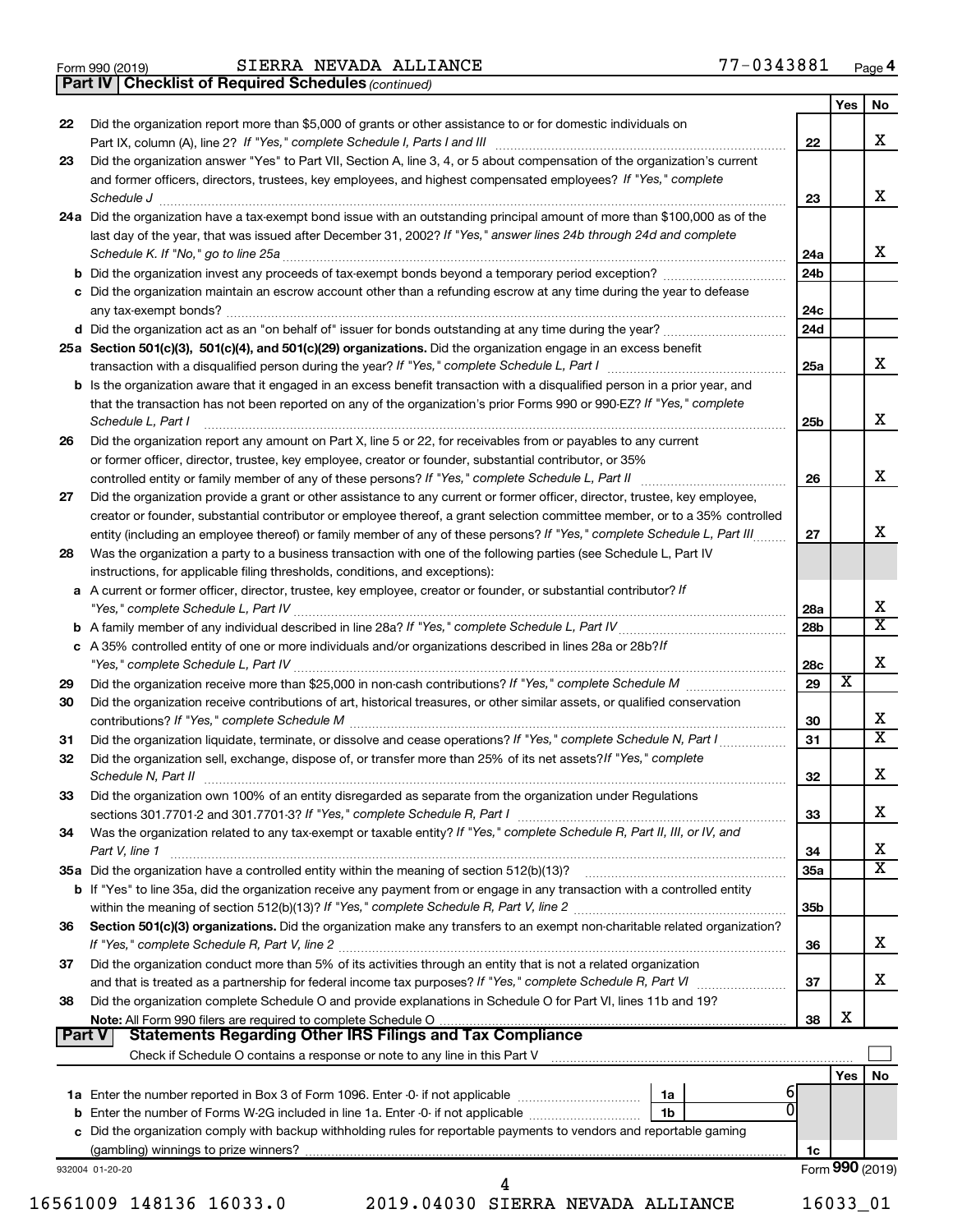|  | SIERRA NEVADA ALLIANCE | 77-0343881 |
|--|------------------------|------------|
|  |                        |            |

| Part V | <b>Statements Regarding Other IRS Filings and Tax Compliance (continued)</b>                                                                    |           |     |                         |  |  |  |  |
|--------|-------------------------------------------------------------------------------------------------------------------------------------------------|-----------|-----|-------------------------|--|--|--|--|
|        |                                                                                                                                                 |           | Yes | No                      |  |  |  |  |
|        | 2a Enter the number of employees reported on Form W-3, Transmittal of Wage and Tax Statements,                                                  |           |     |                         |  |  |  |  |
|        | 55<br>filed for the calendar year ending with or within the year covered by this return<br>2a                                                   |           |     |                         |  |  |  |  |
|        | b If at least one is reported on line 2a, did the organization file all required federal employment tax returns?                                |           |     |                         |  |  |  |  |
|        |                                                                                                                                                 |           |     |                         |  |  |  |  |
| За     | Did the organization have unrelated business gross income of \$1,000 or more during the year?                                                   | За        |     | х                       |  |  |  |  |
|        |                                                                                                                                                 | 3b        |     |                         |  |  |  |  |
|        | 4a At any time during the calendar year, did the organization have an interest in, or a signature or other authority over, a                    |           |     |                         |  |  |  |  |
|        | financial account in a foreign country (such as a bank account, securities account, or other financial account)?                                | 4a        |     | x                       |  |  |  |  |
|        | <b>b</b> If "Yes," enter the name of the foreign country $\blacktriangleright$                                                                  |           |     |                         |  |  |  |  |
|        | See instructions for filing requirements for FinCEN Form 114, Report of Foreign Bank and Financial Accounts (FBAR).                             |           |     |                         |  |  |  |  |
| 5a     |                                                                                                                                                 | 5a        |     | х                       |  |  |  |  |
| b      |                                                                                                                                                 | 5b        |     | $\overline{\textbf{X}}$ |  |  |  |  |
|        |                                                                                                                                                 | <b>5c</b> |     |                         |  |  |  |  |
|        | 6a Does the organization have annual gross receipts that are normally greater than \$100,000, and did the organization solicit                  |           |     |                         |  |  |  |  |
|        |                                                                                                                                                 | 6a        |     | x                       |  |  |  |  |
|        | b If "Yes," did the organization include with every solicitation an express statement that such contributions or gifts                          |           |     |                         |  |  |  |  |
|        | were not tax deductible?                                                                                                                        | 6b        |     |                         |  |  |  |  |
| 7      | Organizations that may receive deductible contributions under section 170(c).                                                                   |           |     |                         |  |  |  |  |
| a      | Did the organization receive a payment in excess of \$75 made partly as a contribution and partly for goods and services provided to the payor? | 7a        |     | x                       |  |  |  |  |
| b      |                                                                                                                                                 | 7b        |     |                         |  |  |  |  |
|        | Did the organization sell, exchange, or otherwise dispose of tangible personal property for which it was required                               |           |     |                         |  |  |  |  |
|        |                                                                                                                                                 | 7c        |     | x                       |  |  |  |  |
| d      | 7d                                                                                                                                              |           |     |                         |  |  |  |  |
|        | Did the organization receive any funds, directly or indirectly, to pay premiums on a personal benefit contract?                                 | 7е        |     |                         |  |  |  |  |
| f      |                                                                                                                                                 | 7f        |     |                         |  |  |  |  |
| g      | If the organization received a contribution of qualified intellectual property, did the organization file Form 8899 as required?                | 7g        |     |                         |  |  |  |  |
| h      | If the organization received a contribution of cars, boats, airplanes, or other vehicles, did the organization file a Form 1098-C?              | 7h        |     |                         |  |  |  |  |
| 8      | Sponsoring organizations maintaining donor advised funds. Did a donor advised fund maintained by the                                            |           |     |                         |  |  |  |  |
|        |                                                                                                                                                 | 8         |     |                         |  |  |  |  |
| 9      | Sponsoring organizations maintaining donor advised funds.                                                                                       |           |     |                         |  |  |  |  |
| а      | Did the sponsoring organization make any taxable distributions under section 4966?                                                              | 9а        |     |                         |  |  |  |  |
| b      | Did the sponsoring organization make a distribution to a donor, donor advisor, or related person?                                               | 9b        |     |                         |  |  |  |  |
| 10     | Section 501(c)(7) organizations. Enter:                                                                                                         |           |     |                         |  |  |  |  |
|        | 10a                                                                                                                                             |           |     |                         |  |  |  |  |
|        | 10 <sub>b</sub><br>b Gross receipts, included on Form 990, Part VIII, line 12, for public use of club facilities                                |           |     |                         |  |  |  |  |
| 11     | Section 501(c)(12) organizations. Enter:                                                                                                        |           |     |                         |  |  |  |  |
|        | 11a                                                                                                                                             |           |     |                         |  |  |  |  |
| b      | Gross income from other sources (Do not net amounts due or paid to other sources against                                                        |           |     |                         |  |  |  |  |
|        | amounts due or received from them.)<br>11b                                                                                                      |           |     |                         |  |  |  |  |
|        | 12a Section 4947(a)(1) non-exempt charitable trusts. Is the organization filing Form 990 in lieu of Form 1041?                                  | 12a       |     |                         |  |  |  |  |
|        | 12 <sub>b</sub><br><b>b</b> If "Yes," enter the amount of tax-exempt interest received or accrued during the year                               |           |     |                         |  |  |  |  |
| 13     | Section 501(c)(29) qualified nonprofit health insurance issuers.                                                                                |           |     |                         |  |  |  |  |
|        | a Is the organization licensed to issue qualified health plans in more than one state?                                                          | 13a       |     |                         |  |  |  |  |
|        | Note: See the instructions for additional information the organization must report on Schedule O.                                               |           |     |                         |  |  |  |  |
|        | <b>b</b> Enter the amount of reserves the organization is required to maintain by the states in which the                                       |           |     |                         |  |  |  |  |
|        | 13b                                                                                                                                             |           |     |                         |  |  |  |  |
| c      | 13c                                                                                                                                             |           |     | x                       |  |  |  |  |
|        | 14a Did the organization receive any payments for indoor tanning services during the tax year?                                                  | 14a       |     |                         |  |  |  |  |
|        | <b>b</b> If "Yes," has it filed a Form 720 to report these payments? If "No," provide an explanation on Schedule O                              | 14b       |     |                         |  |  |  |  |
| 15     | Is the organization subject to the section 4960 tax on payment(s) of more than \$1,000,000 in remuneration or                                   |           |     | x                       |  |  |  |  |
|        |                                                                                                                                                 | 15        |     |                         |  |  |  |  |
|        | If "Yes," see instructions and file Form 4720, Schedule N.                                                                                      |           |     | х                       |  |  |  |  |
| 16     | Is the organization an educational institution subject to the section 4968 excise tax on net investment income?                                 | 16        |     |                         |  |  |  |  |
|        | If "Yes," complete Form 4720, Schedule O.                                                                                                       |           |     |                         |  |  |  |  |

Form (2019) **990**

932005 01-20-20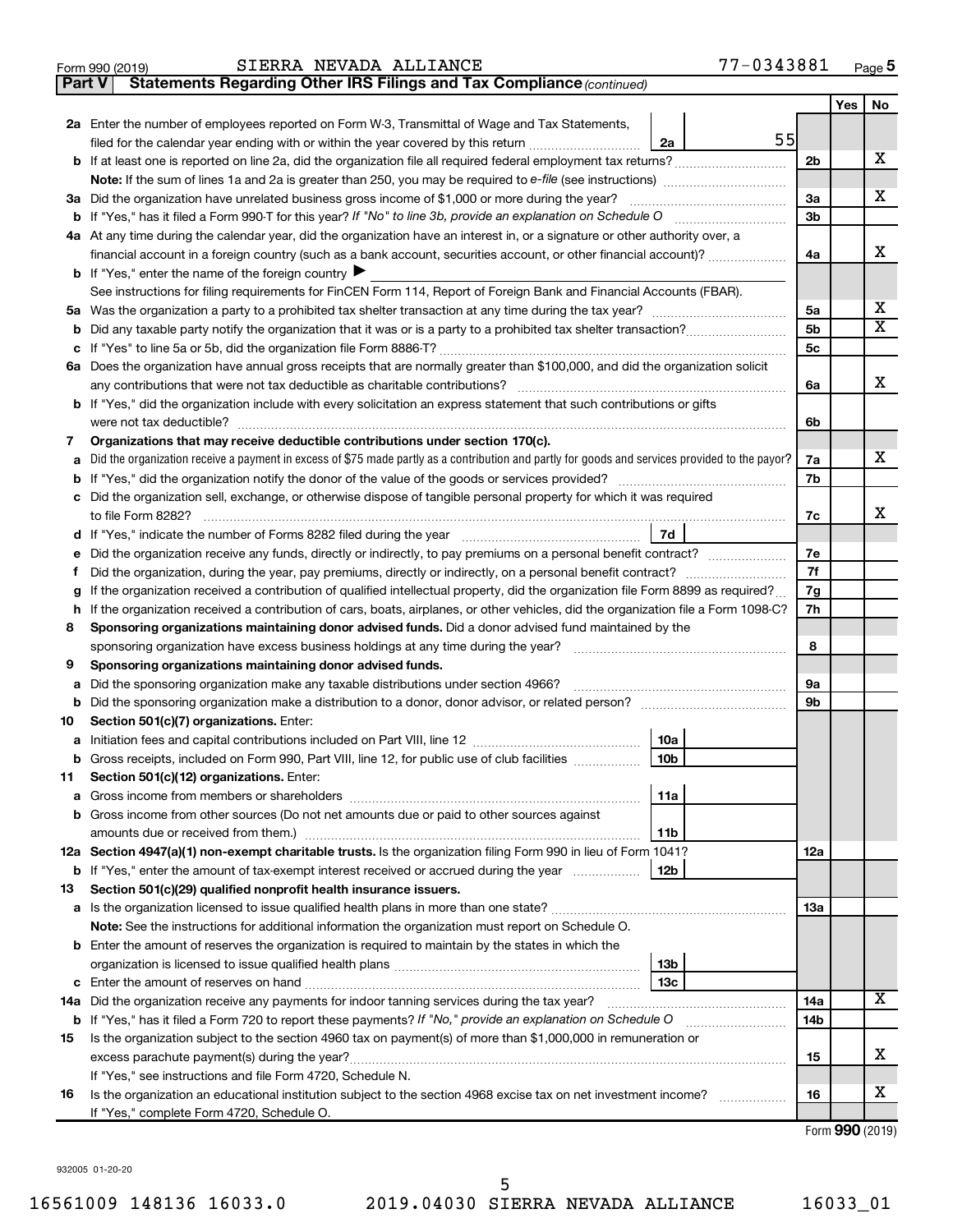| Form 990 (2019) |  |  |
|-----------------|--|--|
|-----------------|--|--|

#### Form 990 (2019)  $\begin{array}{cccc} \text{SIERRA} \end{array}$  NEVADA ALLIANCE  $\begin{array}{cccc} 77-0343881 & \text{Page} \end{array}$

**Part VI** Governance, Management, and Disclosure For each "Yes" response to lines 2 through 7b below, and for a "No" response *to line 8a, 8b, or 10b below, describe the circumstances, processes, or changes on Schedule O. See instructions.*

|     | Check if Schedule O contains a response or note to any line in this Part VI [1] [1] [1] [1] [1] [1] [1] [1] [1                                                                                                                |    |    |                 |                         | $\mathbf{X}$            |
|-----|-------------------------------------------------------------------------------------------------------------------------------------------------------------------------------------------------------------------------------|----|----|-----------------|-------------------------|-------------------------|
|     | <b>Section A. Governing Body and Management</b>                                                                                                                                                                               |    |    |                 |                         |                         |
|     |                                                                                                                                                                                                                               |    |    |                 | Yes                     | No                      |
|     | 1a Enter the number of voting members of the governing body at the end of the tax year                                                                                                                                        | 1a | 11 |                 |                         |                         |
|     | If there are material differences in voting rights among members of the governing body, or if the governing                                                                                                                   |    |    |                 |                         |                         |
|     | body delegated broad authority to an executive committee or similar committee, explain on Schedule O.                                                                                                                         |    |    |                 |                         |                         |
| b   | Enter the number of voting members included on line 1a, above, who are independent                                                                                                                                            | 1b | 11 |                 |                         |                         |
| 2   | Did any officer, director, trustee, or key employee have a family relationship or a business relationship with any other                                                                                                      |    |    |                 |                         |                         |
|     | officer, director, trustee, or key employee?                                                                                                                                                                                  |    |    | $\mathbf{2}$    |                         | x                       |
| 3   | Did the organization delegate control over management duties customarily performed by or under the direct supervision                                                                                                         |    |    |                 |                         |                         |
|     |                                                                                                                                                                                                                               |    |    | 3               |                         | х                       |
| 4   | Did the organization make any significant changes to its governing documents since the prior Form 990 was filed?                                                                                                              |    |    | 4               |                         | $\overline{\textbf{x}}$ |
| 5   |                                                                                                                                                                                                                               |    |    | 5               |                         | $\overline{\textbf{X}}$ |
| 6   |                                                                                                                                                                                                                               |    |    | 6               |                         | $\overline{\textbf{x}}$ |
| 7a  | Did the organization have members, stockholders, or other persons who had the power to elect or appoint one or                                                                                                                |    |    |                 |                         |                         |
|     |                                                                                                                                                                                                                               |    |    | 7a              |                         | x                       |
| b   | Are any governance decisions of the organization reserved to (or subject to approval by) members, stockholders, or                                                                                                            |    |    |                 |                         |                         |
|     |                                                                                                                                                                                                                               |    |    | 7b              |                         | X                       |
| 8   | Did the organization contemporaneously document the meetings held or written actions undertaken during the year by the following:                                                                                             |    |    |                 |                         |                         |
| а   |                                                                                                                                                                                                                               |    |    | 8а              | х                       |                         |
| b   |                                                                                                                                                                                                                               |    |    | 8b              | $\overline{\textbf{x}}$ |                         |
| 9   | Is there any officer, director, trustee, or key employee listed in Part VII, Section A, who cannot be reached at the                                                                                                          |    |    |                 |                         |                         |
|     |                                                                                                                                                                                                                               |    |    | 9               |                         | x                       |
|     | <b>Section B. Policies</b> (This Section B requests information about policies not required by the Internal Revenue Code.)                                                                                                    |    |    |                 |                         |                         |
|     |                                                                                                                                                                                                                               |    |    |                 | Yes                     | No                      |
|     |                                                                                                                                                                                                                               |    |    | 10a             |                         | x                       |
|     | <b>b</b> If "Yes," did the organization have written policies and procedures governing the activities of such chapters, affiliates,                                                                                           |    |    |                 |                         |                         |
|     |                                                                                                                                                                                                                               |    |    | 10 <sub>b</sub> |                         |                         |
|     | 11a Has the organization provided a complete copy of this Form 990 to all members of its governing body before filing the form?                                                                                               |    |    | 11a             | х                       |                         |
|     | <b>b</b> Describe in Schedule O the process, if any, used by the organization to review this Form 990.                                                                                                                        |    |    |                 |                         |                         |
| 12a |                                                                                                                                                                                                                               |    |    | 12a             | х                       |                         |
| b   | Were officers, directors, or trustees, and key employees required to disclose annually interests that could give rise to conflicts?                                                                                           |    |    | 12 <sub>b</sub> | х                       |                         |
| с   | Did the organization regularly and consistently monitor and enforce compliance with the policy? If "Yes," describe                                                                                                            |    |    |                 |                         |                         |
|     |                                                                                                                                                                                                                               |    |    | 12c             | X                       |                         |
| 13  |                                                                                                                                                                                                                               |    |    | 13              | $\overline{\textbf{x}}$ |                         |
| 14  | Did the organization have a written document retention and destruction policy? [11] manufaction model of the organization have a written document retention and destruction policy?                                           |    |    | 14              | $\overline{\mathbf{X}}$ |                         |
| 15  | Did the process for determining compensation of the following persons include a review and approval by independent                                                                                                            |    |    |                 |                         |                         |
|     | persons, comparability data, and contemporaneous substantiation of the deliberation and decision?                                                                                                                             |    |    |                 |                         |                         |
| а   | The organization's CEO, Executive Director, or top management official [111] [11] manument content of the organization's CEO, Executive Director, or top management official [11] manument content of the organization of the |    |    | 15a             | х                       |                         |
|     |                                                                                                                                                                                                                               |    |    | 15 <sub>b</sub> | х                       |                         |
|     | If "Yes" to line 15a or 15b, describe the process in Schedule O (see instructions).                                                                                                                                           |    |    |                 |                         |                         |
|     | 16a Did the organization invest in, contribute assets to, or participate in a joint venture or similar arrangement with a                                                                                                     |    |    |                 |                         |                         |
|     | taxable entity during the year?                                                                                                                                                                                               |    |    | 16a             |                         | х                       |
|     | b If "Yes," did the organization follow a written policy or procedure requiring the organization to evaluate its participation                                                                                                |    |    |                 |                         |                         |
|     | in joint venture arrangements under applicable federal tax law, and take steps to safeguard the organization's                                                                                                                |    |    |                 |                         |                         |
|     | exempt status with respect to such arrangements?                                                                                                                                                                              |    |    | 16b             |                         |                         |
|     | <b>Section C. Disclosure</b>                                                                                                                                                                                                  |    |    |                 |                         |                         |
| 17  | List the states with which a copy of this Form 990 is required to be filed $\blacktriangleright$ CA                                                                                                                           |    |    |                 |                         |                         |
| 18  | Section 6104 requires an organization to make its Forms 1023 (1024 or 1024-A, if applicable), 990, and 990-T (Section 501(c)(3)s only) available                                                                              |    |    |                 |                         |                         |
|     | for public inspection. Indicate how you made these available. Check all that apply.                                                                                                                                           |    |    |                 |                         |                         |
|     | $\lfloor x \rfloor$ Upon request<br><b>X</b> Own website<br>Another's website<br>Other (explain on Schedule O)                                                                                                                |    |    |                 |                         |                         |
|     | Describe on Schedule O whether (and if so, how) the organization made its governing documents, conflict of interest policy, and financial                                                                                     |    |    |                 |                         |                         |
| 19  |                                                                                                                                                                                                                               |    |    |                 |                         |                         |
|     | statements available to the public during the tax year.                                                                                                                                                                       |    |    |                 |                         |                         |
| 20  | State the name, address, and telephone number of the person who possesses the organization's books and records<br>JENNY HATCH - (530) 542-4546                                                                                |    |    |                 |                         |                         |
|     | 96150<br>3079 HARRISON AVE.,<br>SOUTH LAKE TAHOE,<br>CA                                                                                                                                                                       |    |    |                 |                         |                         |
|     |                                                                                                                                                                                                                               |    |    |                 |                         |                         |
|     | 932006 01-20-20<br>6                                                                                                                                                                                                          |    |    |                 | Form 990 (2019)         |                         |
|     | 16561009 148136 16033.0<br>2019.04030 SIERRA NEVADA ALLIANCE                                                                                                                                                                  |    |    |                 | 16033_01                |                         |
|     |                                                                                                                                                                                                                               |    |    |                 |                         |                         |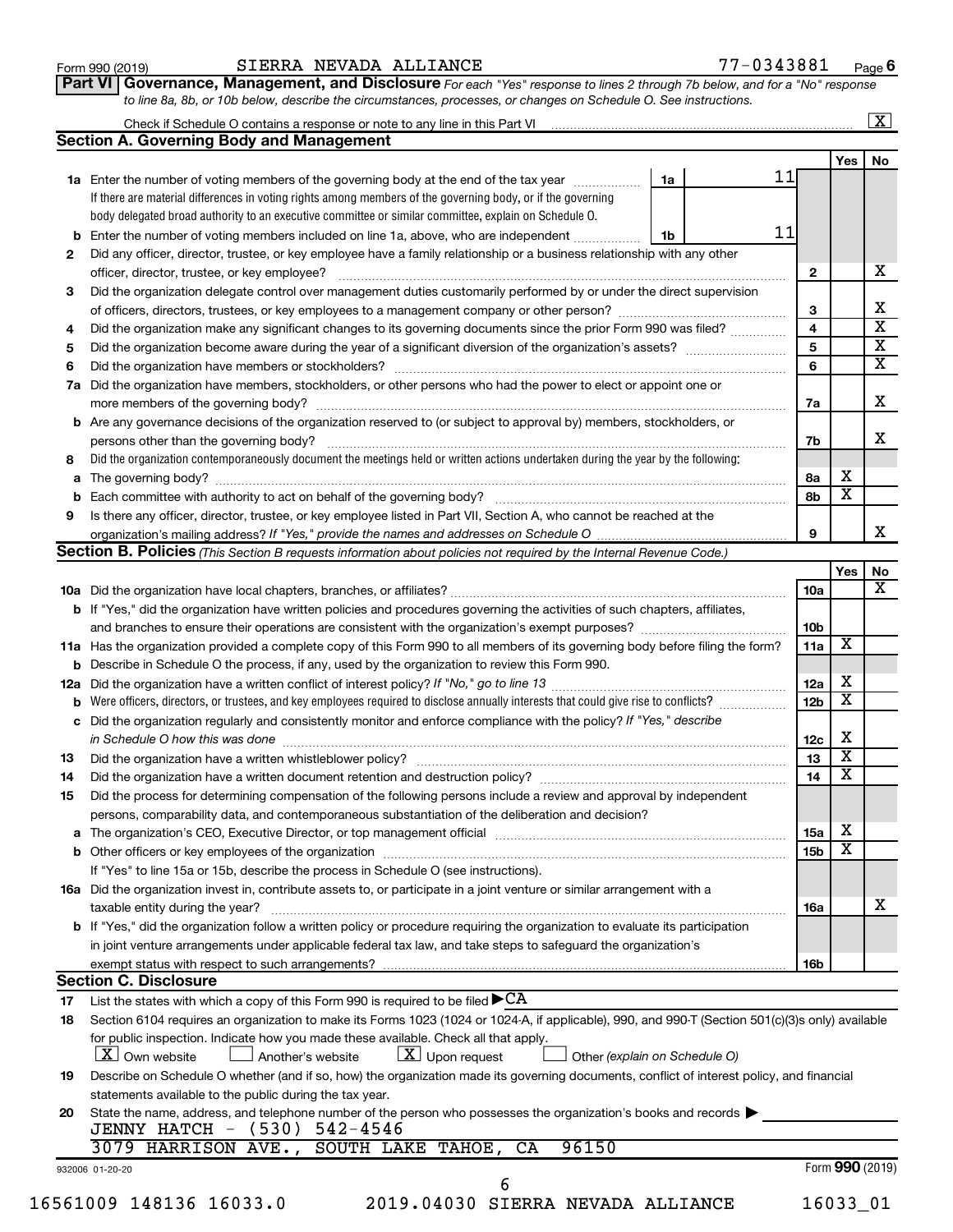$\Box$ 

| Part VII Compensation of Officers, Directors, Trustees, Key Employees, Highest Compensated |  |  |
|--------------------------------------------------------------------------------------------|--|--|
| <b>Employees, and Independent Contractors</b>                                              |  |  |

Check if Schedule O contains a response or note to any line in this Part VII

**Section A. Officers, Directors, Trustees, Key Employees, and Highest Compensated Employees**

**1a**  Complete this table for all persons required to be listed. Report compensation for the calendar year ending with or within the organization's tax year.  $\bullet$  List all of the organization's current officers, directors, trustees (whether individuals or organizations), regardless of amount of compensation.

Enter -0- in columns (D), (E), and (F) if no compensation was paid.

**•** List all of the organization's current key employees, if any. See instructions for definition of "key employee."

• List the organization's five *current* highest compensated employees (other than an officer, director, trustee, or key employee) who received reportable compensation (Box 5 of Form W-2 and/or Box 7 of Form 1099-MISC) of more than \$100,000 from the organization and any related organizations.

 $\bullet$  List all of the organization's former officers, key employees, and highest compensated employees who received more than \$100,000 of reportable compensation from the organization and any related organizations.

**•** List all of the organization's former directors or trustees that received, in the capacity as a former director or trustee of the organization, more than \$10,000 of reportable compensation from the organization and any related organizations.

See instructions for the order in which to list the persons above.

Check this box if neither the organization nor any related organization compensated any current officer, director, or trustee.  $\Box$ 

| (A)                        | (B)           | (C)                            |                                 |                         |              |                                 |        | (D)             | (E)             | (F)             |  |  |
|----------------------------|---------------|--------------------------------|---------------------------------|-------------------------|--------------|---------------------------------|--------|-----------------|-----------------|-----------------|--|--|
| Name and title             | Average       |                                | (do not check more than one     | Position                |              |                                 |        | Reportable      | Reportable      | Estimated       |  |  |
|                            | hours per     |                                | box, unless person is both an   |                         |              |                                 |        | compensation    | compensation    | amount of       |  |  |
|                            | week          |                                | officer and a director/trustee) |                         |              |                                 |        | from            | from related    | other           |  |  |
|                            | (list any     |                                |                                 |                         |              |                                 |        | the             | organizations   | compensation    |  |  |
|                            | hours for     |                                |                                 |                         |              |                                 |        | organization    | (W-2/1099-MISC) | from the        |  |  |
|                            | related       |                                |                                 |                         |              |                                 |        | (W-2/1099-MISC) |                 | organization    |  |  |
|                            | organizations |                                |                                 |                         |              |                                 |        |                 |                 | and related     |  |  |
|                            | below         | Individual trustee or director | Institutional trustee           | Officer                 | Key employee | Highest compensated<br>employee | Former |                 |                 | organizations   |  |  |
|                            | line)         |                                |                                 |                         |              |                                 |        |                 |                 |                 |  |  |
| (1)<br>DOUG CARSTENS       | 1.00          |                                |                                 |                         |              |                                 |        |                 |                 |                 |  |  |
| PRESIDENT                  |               | $\mathbf X$                    |                                 | $\rm X$                 |              |                                 |        | $\mathbf 0$ .   | 0.              | $\mathbf 0$ .   |  |  |
| NICOLE CARTWRIGHT<br>(2)   | 1.00          |                                |                                 |                         |              |                                 |        |                 |                 |                 |  |  |
| <b>TREASURER</b>           |               | $\mathbf X$                    |                                 | $\overline{\mathbf{X}}$ |              |                                 |        | 0.              | $\mathbf 0$ .   | $\mathbf 0$ .   |  |  |
| <b>LAURA BEATON</b><br>(3) | 1.00          |                                |                                 |                         |              |                                 |        |                 |                 |                 |  |  |
| VICE PRESIDENT             |               | $\mathbf X$                    |                                 | X                       |              |                                 |        | $\mathbf 0$ .   | 0.              | $\mathbf 0$ .   |  |  |
| (4)<br>LYNN BAUMGARTNER    | 1.00          |                                |                                 |                         |              |                                 |        |                 |                 |                 |  |  |
| <b>SECRETARY</b>           |               | $\mathbf X$                    |                                 | $\mathbf X$             |              |                                 |        | $\mathbf 0$ .   | $\mathbf 0$ .   | $\mathbf 0$ .   |  |  |
| ERIKA FRANTZ SEWARD<br>(5) | 1.00          |                                |                                 |                         |              |                                 |        |                 |                 |                 |  |  |
| <b>DIRECTOR</b>            |               | $\mathbf X$                    |                                 |                         |              |                                 |        | $\mathbf 0$ .   | $\mathbf 0$ .   | $0$ .           |  |  |
| STEVE HAZE<br>(6)          | 1.00          |                                |                                 |                         |              |                                 |        |                 |                 |                 |  |  |
| <b>DIRECTOR</b>            |               | $\mathbf X$                    |                                 |                         |              |                                 |        | $\mathbf 0$ .   | $\mathbf 0$ .   | $\mathbf 0$ .   |  |  |
| STEPHEN SMALLCOMBE<br>(7)  | 1.00          |                                |                                 |                         |              |                                 |        |                 |                 |                 |  |  |
| <b>DIRECTOR</b>            |               | $\mathbf X$                    |                                 |                         |              |                                 |        | $\mathbf 0$ .   | $\mathbf 0$ .   | $\mathbf 0$ .   |  |  |
| (8)<br>PIERRE ZADO         | 1.00          |                                |                                 |                         |              |                                 |        |                 |                 |                 |  |  |
| <b>DIRECTOR</b>            |               | X                              |                                 |                         |              |                                 |        | $\mathbf 0$ .   | 0.              | $\mathbf 0$ .   |  |  |
| (9)<br>CHRISTOPHER WRIGHT  | 1.00          |                                |                                 |                         |              |                                 |        |                 |                 |                 |  |  |
| <b>DIRECTOR</b>            |               | $\mathbf X$                    |                                 |                         |              |                                 |        | 0.              | $\mathbf 0$ .   | $0$ .           |  |  |
| (10) JULIA KIM             | 1.00          |                                |                                 |                         |              |                                 |        |                 |                 |                 |  |  |
| <b>DIRECTOR</b>            |               | X                              |                                 |                         |              |                                 |        | 0.              | 0.              | $\mathbf 0$ .   |  |  |
| (11) COLLEEN SHADE         | 1.00          |                                |                                 |                         |              |                                 |        |                 |                 |                 |  |  |
| <b>DIRECTOR</b>            |               | $\mathbf X$                    |                                 |                         |              |                                 |        | 0.              | $\mathbf 0$ .   | $\mathbf 0$ .   |  |  |
| (12) JENNY HATCH           | 40.00         |                                |                                 |                         |              |                                 |        |                 |                 |                 |  |  |
| EXECUTIVE DIRECTOR         |               |                                |                                 | X                       |              |                                 |        | 56,825.         | 0.              | $\mathbf 0$ .   |  |  |
|                            |               |                                |                                 |                         |              |                                 |        |                 |                 |                 |  |  |
|                            |               |                                |                                 |                         |              |                                 |        |                 |                 |                 |  |  |
|                            |               |                                |                                 |                         |              |                                 |        |                 |                 |                 |  |  |
|                            |               |                                |                                 |                         |              |                                 |        |                 |                 |                 |  |  |
|                            |               |                                |                                 |                         |              |                                 |        |                 |                 |                 |  |  |
|                            |               |                                |                                 |                         |              |                                 |        |                 |                 |                 |  |  |
|                            |               |                                |                                 |                         |              |                                 |        |                 |                 |                 |  |  |
|                            |               |                                |                                 |                         |              |                                 |        |                 |                 |                 |  |  |
|                            |               |                                |                                 |                         |              |                                 |        |                 |                 |                 |  |  |
|                            |               |                                |                                 |                         |              |                                 |        |                 |                 |                 |  |  |
|                            |               |                                |                                 |                         |              |                                 |        |                 |                 |                 |  |  |
| 932007 01-20-20            |               |                                |                                 |                         |              |                                 |        |                 |                 | Form 990 (2019) |  |  |

7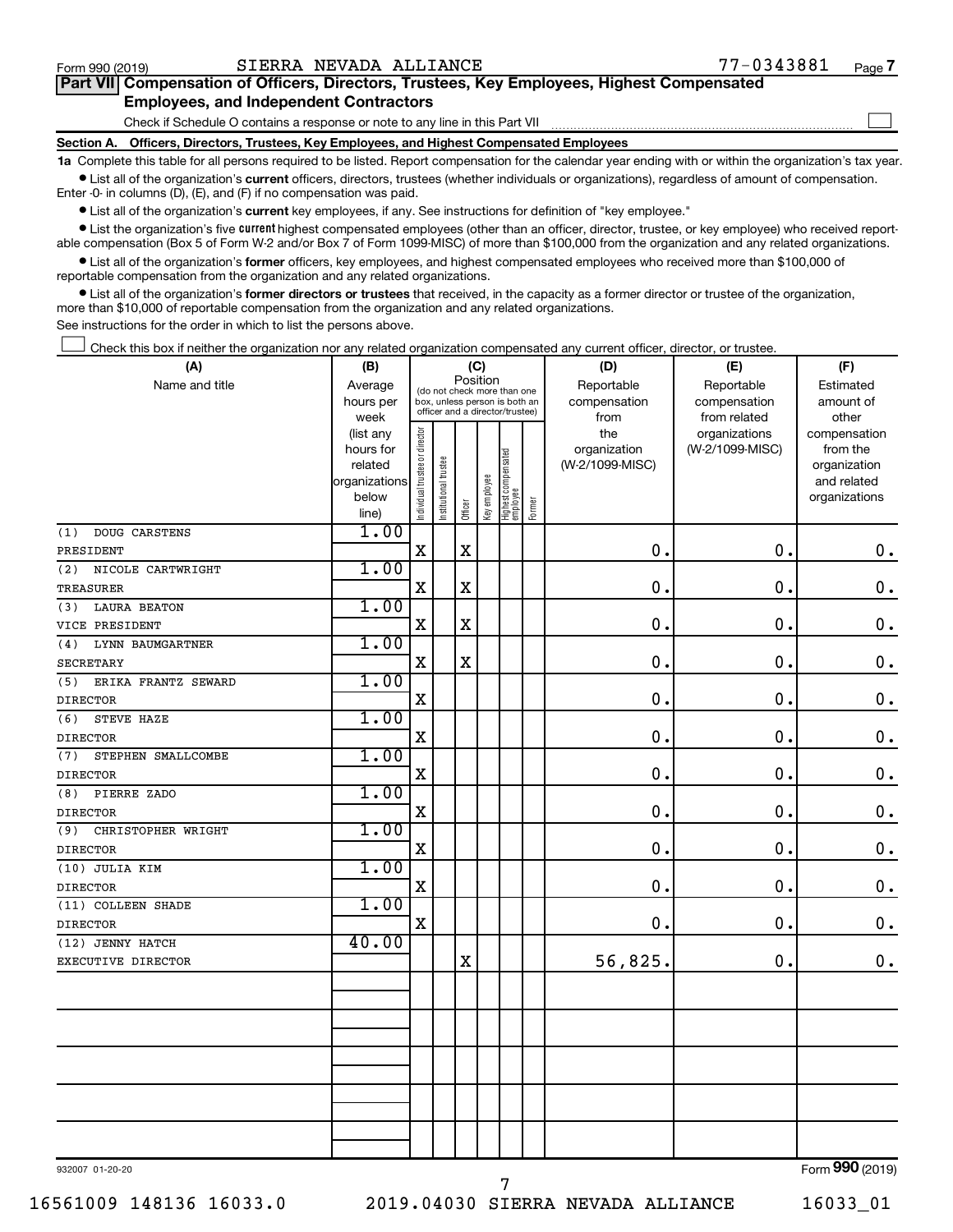|    | SIERRA NEVADA ALLIANCE<br>Form 990 (2019)                                                                                                                                                                                           |                                                                                                                                                           |                                |                       |         |              |                                   |                                           |                                                   | 77-0343881                       |          |                                        |                                                                          | Page 8                               |
|----|-------------------------------------------------------------------------------------------------------------------------------------------------------------------------------------------------------------------------------------|-----------------------------------------------------------------------------------------------------------------------------------------------------------|--------------------------------|-----------------------|---------|--------------|-----------------------------------|-------------------------------------------|---------------------------------------------------|----------------------------------|----------|----------------------------------------|--------------------------------------------------------------------------|--------------------------------------|
|    | <b>Part VII</b><br>Section A. Officers, Directors, Trustees, Key Employees, and Highest Compensated Employees (continued)                                                                                                           |                                                                                                                                                           |                                |                       |         |              |                                   |                                           |                                                   |                                  |          |                                        |                                                                          |                                      |
|    | (A)<br>Name and title                                                                                                                                                                                                               | (B)<br>(C)<br>Position<br>Average<br>(do not check more than one<br>hours per<br>box, unless person is both an<br>officer and a director/trustee)<br>week |                                |                       |         |              |                                   | (D)<br>Reportable<br>compensation<br>from | (E)<br>Reportable<br>compensation<br>from related |                                  |          | (F)<br>Estimated<br>amount of<br>other |                                                                          |                                      |
|    |                                                                                                                                                                                                                                     | (list any<br>hours for<br>related<br>organizations<br>below<br>line)                                                                                      | Individual trustee or director | Institutional trustee | Officer | Key employee | Highest compensated<br>  employee | Former                                    | the<br>organization<br>(W-2/1099-MISC)            | organizations<br>(W-2/1099-MISC) |          |                                        | compensation<br>from the<br>organization<br>and related<br>organizations |                                      |
|    |                                                                                                                                                                                                                                     |                                                                                                                                                           |                                |                       |         |              |                                   |                                           |                                                   |                                  |          |                                        |                                                                          |                                      |
|    |                                                                                                                                                                                                                                     |                                                                                                                                                           |                                |                       |         |              |                                   |                                           |                                                   |                                  |          |                                        |                                                                          |                                      |
|    |                                                                                                                                                                                                                                     |                                                                                                                                                           |                                |                       |         |              |                                   |                                           |                                                   |                                  |          |                                        |                                                                          |                                      |
|    |                                                                                                                                                                                                                                     |                                                                                                                                                           |                                |                       |         |              |                                   |                                           |                                                   |                                  |          |                                        |                                                                          |                                      |
|    |                                                                                                                                                                                                                                     |                                                                                                                                                           |                                |                       |         |              |                                   |                                           |                                                   |                                  |          |                                        |                                                                          |                                      |
|    |                                                                                                                                                                                                                                     |                                                                                                                                                           |                                |                       |         |              |                                   |                                           |                                                   |                                  |          |                                        |                                                                          |                                      |
|    |                                                                                                                                                                                                                                     |                                                                                                                                                           |                                |                       |         |              |                                   |                                           |                                                   |                                  |          |                                        |                                                                          |                                      |
|    | 1b Subtotal                                                                                                                                                                                                                         |                                                                                                                                                           |                                |                       |         |              |                                   |                                           | 56,825.                                           |                                  | 0.       |                                        |                                                                          | $\overline{0}$ .                     |
|    | c Total from continuation sheets to Part VII, Section A manufactured by                                                                                                                                                             |                                                                                                                                                           |                                |                       |         |              |                                   |                                           | $\overline{0}$ .<br>56,825.                       |                                  | σ.<br>о. |                                        |                                                                          | $\overline{0}$ .<br>$\overline{0}$ . |
| 2  | Total number of individuals (including but not limited to those listed above) who received more than \$100,000 of reportable<br>compensation from the organization $\blacktriangleright$                                            |                                                                                                                                                           |                                |                       |         |              |                                   |                                           |                                                   |                                  |          |                                        |                                                                          | 0                                    |
| 3  | Did the organization list any former officer, director, trustee, key employee, or highest compensated employee on<br>line 1a? If "Yes," complete Schedule J for such individual manufactured content to the set of the set of the s |                                                                                                                                                           |                                |                       |         |              |                                   |                                           |                                                   |                                  |          | 3                                      | Yes                                                                      | No<br>х                              |
|    | For any individual listed on line 1a, is the sum of reportable compensation and other compensation from the organization<br>and related organizations greater than \$150,000? If "Yes," complete Schedule J for such individual     |                                                                                                                                                           |                                |                       |         |              |                                   |                                           |                                                   |                                  |          | 4                                      |                                                                          | х                                    |
| 5  | Did any person listed on line 1a receive or accrue compensation from any unrelated organization or individual for services                                                                                                          |                                                                                                                                                           |                                |                       |         |              |                                   |                                           |                                                   |                                  |          | 5                                      |                                                                          | х                                    |
| 1. | <b>Section B. Independent Contractors</b><br>Complete this table for your five highest compensated independent contractors that received more than \$100,000 of compensation from                                                   |                                                                                                                                                           |                                |                       |         |              |                                   |                                           |                                                   |                                  |          |                                        |                                                                          |                                      |
|    | the organization. Report compensation for the calendar year ending with or within the organization's tax year.                                                                                                                      |                                                                                                                                                           |                                |                       |         |              |                                   |                                           |                                                   |                                  |          |                                        |                                                                          |                                      |
|    | (A)<br>Name and business address                                                                                                                                                                                                    |                                                                                                                                                           |                                | <b>NONE</b>           |         |              |                                   |                                           | (B)<br>Description of services                    |                                  |          | (C)                                    | Compensation                                                             |                                      |
|    |                                                                                                                                                                                                                                     |                                                                                                                                                           |                                |                       |         |              |                                   |                                           |                                                   |                                  |          |                                        |                                                                          |                                      |
|    |                                                                                                                                                                                                                                     |                                                                                                                                                           |                                |                       |         |              |                                   |                                           |                                                   |                                  |          |                                        |                                                                          |                                      |
|    |                                                                                                                                                                                                                                     |                                                                                                                                                           |                                |                       |         |              |                                   |                                           |                                                   |                                  |          |                                        |                                                                          |                                      |
|    |                                                                                                                                                                                                                                     |                                                                                                                                                           |                                |                       |         |              |                                   |                                           |                                                   |                                  |          |                                        |                                                                          |                                      |
| 2  | Total number of independent contractors (including but not limited to those listed above) who received more than<br>\$100,000 of compensation from the organization                                                                 |                                                                                                                                                           |                                |                       |         |              | 0                                 |                                           |                                                   |                                  |          |                                        | $F_{\text{O}}$ 990 (2019)                                                |                                      |

932008 01-20-20

Form (2019) **990**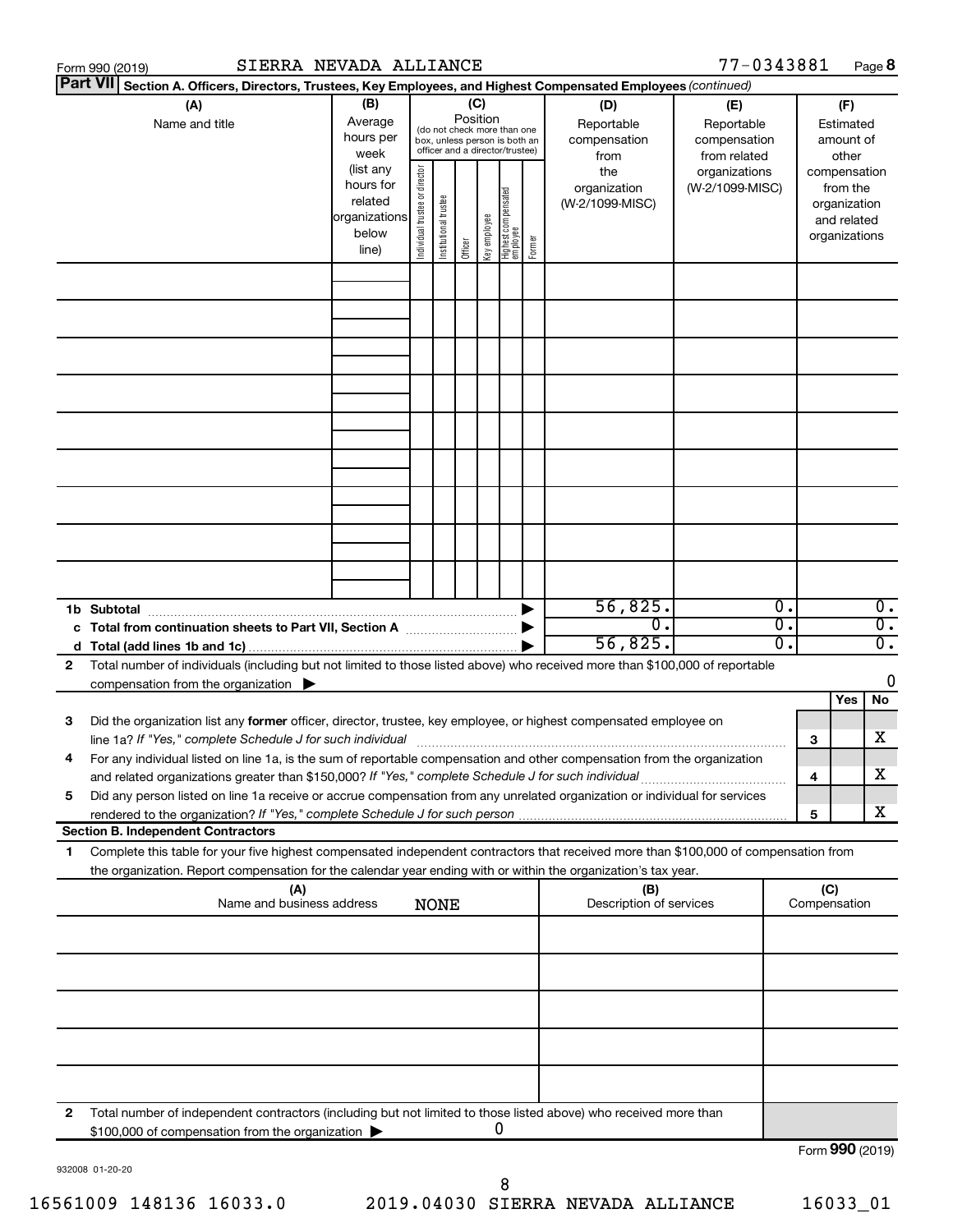|                                                           | <b>Part VIII</b> |     | <b>Statement of Revenue</b>                                                                                           |    |                            |                |                      |                                  |                                                        |           |                                                          |
|-----------------------------------------------------------|------------------|-----|-----------------------------------------------------------------------------------------------------------------------|----|----------------------------|----------------|----------------------|----------------------------------|--------------------------------------------------------|-----------|----------------------------------------------------------|
|                                                           |                  |     |                                                                                                                       |    |                            |                |                      |                                  |                                                        |           | (D)                                                      |
|                                                           |                  |     |                                                                                                                       |    |                            |                |                      | Total revenue                    | Related or exempt<br>function revenue business revenue | Unrelated | Revenue excluded<br>from tax under<br>sections 512 - 514 |
| Contributions, Gifts, Grants<br>and Other Similar Amounts |                  | b   | <b>1 a</b> Federated campaigns<br>Membership dues                                                                     |    | 1a<br>1 <sub>b</sub>       |                |                      |                                  |                                                        |           |                                                          |
|                                                           |                  | с   | Fundraising events                                                                                                    |    | 1 <sub>c</sub>             |                | 5,620.               |                                  |                                                        |           |                                                          |
|                                                           |                  | d   | Related organizations                                                                                                 |    | 1 <sub>d</sub><br>$\cdots$ |                |                      |                                  |                                                        |           |                                                          |
|                                                           |                  |     | Government grants (contributions)                                                                                     |    | 1e                         |                | 641,577.             |                                  |                                                        |           |                                                          |
|                                                           |                  | f   | All other contributions, gifts, grants, and                                                                           |    |                            |                |                      |                                  |                                                        |           |                                                          |
|                                                           |                  |     | similar amounts not included above                                                                                    |    | 1f                         |                | 470,350.             |                                  |                                                        |           |                                                          |
|                                                           |                  |     | Noncash contributions included in lines 1a-1f                                                                         |    | $ 1g $ \$                  |                | 80, 174.             |                                  |                                                        |           |                                                          |
|                                                           |                  | h.  |                                                                                                                       |    |                            |                | <b>Business Code</b> | $\left 1\right\rangle$ ,117,547. |                                                        |           |                                                          |
|                                                           |                  | 2a  |                                                                                                                       |    |                            |                |                      |                                  |                                                        |           |                                                          |
| Program Service<br>Revenue                                |                  | b   | <u> 1989 - Johann Barbara, martin amerikan basar dan basa dan basar dalam basa dalam basa dalam basa dalam basa </u>  |    |                            |                |                      |                                  |                                                        |           |                                                          |
|                                                           |                  | с   | <u> 1989 - Johann Barbara, martin amerikan basar dan berasal dalam basar dalam basar dalam basar dalam basar dala</u> |    |                            |                |                      |                                  |                                                        |           |                                                          |
|                                                           |                  | d   | the control of the control of the control of the control of the control of                                            |    |                            |                |                      |                                  |                                                        |           |                                                          |
|                                                           |                  |     |                                                                                                                       |    |                            |                |                      |                                  |                                                        |           |                                                          |
|                                                           |                  | f   |                                                                                                                       |    |                            |                |                      |                                  |                                                        |           |                                                          |
|                                                           |                  |     |                                                                                                                       |    |                            |                | ▶                    |                                  |                                                        |           |                                                          |
|                                                           | 3                |     | Investment income (including dividends, interest, and                                                                 |    |                            |                | 67.                  | 67.                              |                                                        |           |                                                          |
|                                                           | 4                |     | Income from investment of tax-exempt bond proceeds                                                                    |    |                            |                |                      |                                  |                                                        |           |                                                          |
|                                                           | 5                |     |                                                                                                                       |    |                            |                |                      |                                  |                                                        |           |                                                          |
|                                                           |                  |     |                                                                                                                       |    | (i) Real                   |                | (ii) Personal        |                                  |                                                        |           |                                                          |
|                                                           |                  | 6а  | Gross rents<br>.                                                                                                      | 6a |                            |                |                      |                                  |                                                        |           |                                                          |
|                                                           |                  | b   | Less: rental expenses                                                                                                 | 6b |                            |                |                      |                                  |                                                        |           |                                                          |
|                                                           |                  |     | Rental income or (loss)                                                                                               | 6с |                            |                |                      |                                  |                                                        |           |                                                          |
|                                                           |                  | d   | Net rental income or (loss)<br>7 a Gross amount from sales of                                                         |    | (i) Securities             |                | (ii) Other           |                                  |                                                        |           |                                                          |
|                                                           |                  |     | assets other than inventory                                                                                           | 7a |                            |                |                      |                                  |                                                        |           |                                                          |
|                                                           |                  |     | <b>b</b> Less: cost or other basis                                                                                    |    |                            |                |                      |                                  |                                                        |           |                                                          |
|                                                           |                  |     | and sales expenses                                                                                                    | 7b |                            |                |                      |                                  |                                                        |           |                                                          |
| Revenue                                                   |                  |     | c Gain or (loss)                                                                                                      | 7c |                            |                |                      |                                  |                                                        |           |                                                          |
|                                                           |                  |     |                                                                                                                       |    |                            |                |                      |                                  |                                                        |           |                                                          |
| ৯<br>Ĕ                                                    |                  |     | 8 a Gross income from fundraising events (not                                                                         |    |                            |                |                      |                                  |                                                        |           |                                                          |
|                                                           |                  |     | $5,620.$ of<br>including \$                                                                                           |    |                            |                |                      |                                  |                                                        |           |                                                          |
|                                                           |                  |     | contributions reported on line 1c). See                                                                               |    |                            | l 8a           | 6, 233.              |                                  |                                                        |           |                                                          |
|                                                           |                  |     | <b>b</b> Less: direct expenses                                                                                        |    |                            | 8 <sub>b</sub> | 4,813.               |                                  |                                                        |           |                                                          |
|                                                           |                  |     | c Net income or (loss) from fundraising events                                                                        |    |                            |                |                      | 1,420.                           |                                                        |           | 1,420.                                                   |
|                                                           |                  |     | 9 a Gross income from gaming activities. See                                                                          |    |                            |                |                      |                                  |                                                        |           |                                                          |
|                                                           |                  |     |                                                                                                                       |    |                            | 9a             |                      |                                  |                                                        |           |                                                          |
|                                                           |                  |     | <b>b</b> Less: direct expenses <b>manually</b>                                                                        |    |                            | 9 <sub>b</sub> |                      |                                  |                                                        |           |                                                          |
|                                                           |                  |     | c Net income or (loss) from gaming activities                                                                         |    |                            |                |                      |                                  |                                                        |           |                                                          |
|                                                           |                  |     | 10 a Gross sales of inventory, less returns                                                                           |    |                            | 10a            |                      |                                  |                                                        |           |                                                          |
|                                                           |                  |     | <b>b</b> Less: cost of goods sold                                                                                     |    |                            | 10bl           |                      |                                  |                                                        |           |                                                          |
|                                                           |                  |     | c Net income or (loss) from sales of inventory                                                                        |    |                            |                |                      |                                  |                                                        |           |                                                          |
|                                                           |                  |     |                                                                                                                       |    |                            |                | <b>Business Code</b> |                                  |                                                        |           |                                                          |
|                                                           |                  | 11a | the control of the control of the control of the control of the control of                                            |    |                            |                |                      |                                  |                                                        |           |                                                          |
|                                                           |                  | b   | the control of the control of the control of the control of the control of                                            |    |                            |                |                      |                                  |                                                        |           |                                                          |
| Miscellaneous<br>Revenue                                  |                  | c   | the control of the control of the control of the control of the control of                                            |    |                            |                |                      |                                  |                                                        |           |                                                          |
|                                                           |                  |     |                                                                                                                       |    |                            |                |                      |                                  |                                                        |           |                                                          |
|                                                           | 12               |     |                                                                                                                       |    |                            |                |                      | 1,119,034.                       | 67.                                                    | 0.        | 1,420.                                                   |
| 932009 01-20-20                                           |                  |     |                                                                                                                       |    |                            |                |                      |                                  |                                                        |           | Form 990 (2019)                                          |
|                                                           |                  |     |                                                                                                                       |    |                            |                |                      | 9                                |                                                        |           |                                                          |

Form 990 (2019) SIERRA NEVADA ALLIANCE 77-0343881 Page

**9**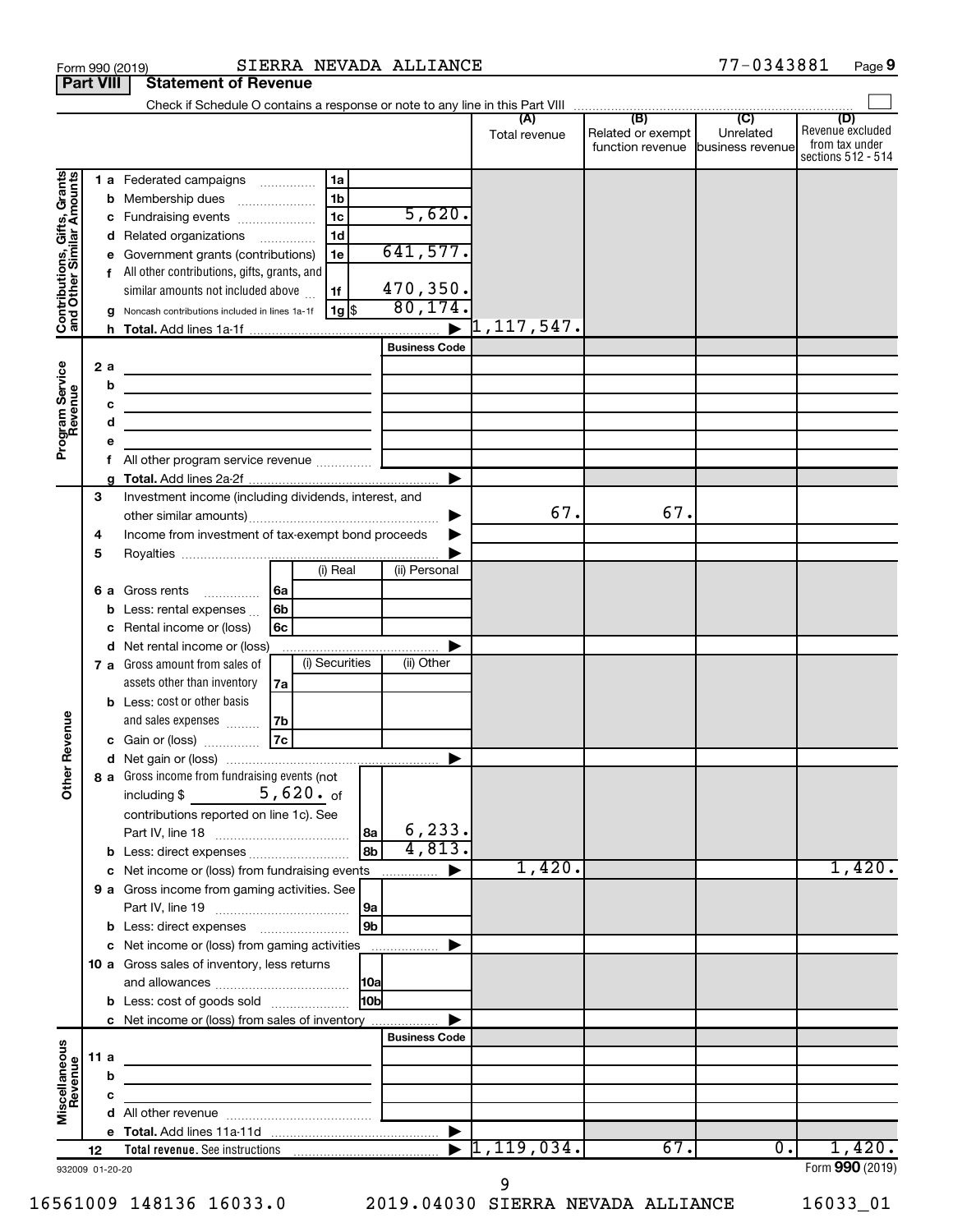*Section 501(c)(3) and 501(c)(4) organizations must complete all columns. All other organizations must complete column (A).*

|          | Do not include amounts reported on lines 6b,<br>7b, 8b, 9b, and 10b of Part VIII.                    | (A)<br>Total expenses | (B)<br>Program service<br>expenses | (C)<br>Management and<br>general expenses | (D)<br>Fundraising<br>expenses |  |  |  |  |  |  |  |
|----------|------------------------------------------------------------------------------------------------------|-----------------------|------------------------------------|-------------------------------------------|--------------------------------|--|--|--|--|--|--|--|
| 1.       | Grants and other assistance to domestic organizations                                                |                       |                                    |                                           |                                |  |  |  |  |  |  |  |
|          | and domestic governments. See Part IV, line 21                                                       |                       |                                    |                                           |                                |  |  |  |  |  |  |  |
| 2        | Grants and other assistance to domestic                                                              |                       |                                    |                                           |                                |  |  |  |  |  |  |  |
|          | individuals. See Part IV, line 22                                                                    |                       |                                    |                                           |                                |  |  |  |  |  |  |  |
| 3        | Grants and other assistance to foreign                                                               |                       |                                    |                                           |                                |  |  |  |  |  |  |  |
|          | organizations, foreign governments, and foreign                                                      |                       |                                    |                                           |                                |  |  |  |  |  |  |  |
|          | individuals. See Part IV, lines 15 and 16                                                            |                       |                                    |                                           |                                |  |  |  |  |  |  |  |
| 4        | Benefits paid to or for members                                                                      |                       |                                    |                                           |                                |  |  |  |  |  |  |  |
| 5        | Compensation of current officers, directors,                                                         |                       |                                    |                                           |                                |  |  |  |  |  |  |  |
|          | trustees, and key employees                                                                          | 56,825.               |                                    | 56,825.                                   |                                |  |  |  |  |  |  |  |
| 6        | Compensation not included above to disqualified                                                      |                       |                                    |                                           |                                |  |  |  |  |  |  |  |
|          | persons (as defined under section 4958(f)(1)) and                                                    |                       |                                    |                                           |                                |  |  |  |  |  |  |  |
|          | persons described in section 4958(c)(3)(B)                                                           |                       |                                    |                                           |                                |  |  |  |  |  |  |  |
| 7        | Other salaries and wages                                                                             | 640, 302.             | 609, 150.                          | 23,724.                                   | 7,428.                         |  |  |  |  |  |  |  |
| 8        | Pension plan accruals and contributions (include                                                     |                       |                                    |                                           |                                |  |  |  |  |  |  |  |
|          | section 401(k) and 403(b) employer contributions)                                                    |                       |                                    |                                           |                                |  |  |  |  |  |  |  |
| 9        |                                                                                                      |                       |                                    |                                           |                                |  |  |  |  |  |  |  |
| 10       |                                                                                                      | 189, 231.             | 162, 819.                          | 25,682.                                   | 730.                           |  |  |  |  |  |  |  |
| 11       | Fees for services (nonemployees):                                                                    |                       |                                    |                                           |                                |  |  |  |  |  |  |  |
| a        |                                                                                                      |                       |                                    |                                           |                                |  |  |  |  |  |  |  |
| b        |                                                                                                      |                       |                                    |                                           |                                |  |  |  |  |  |  |  |
| с        |                                                                                                      |                       |                                    |                                           |                                |  |  |  |  |  |  |  |
| d        |                                                                                                      |                       |                                    |                                           |                                |  |  |  |  |  |  |  |
| е        | Professional fundraising services. See Part IV, line 17                                              |                       |                                    |                                           |                                |  |  |  |  |  |  |  |
| f        | Investment management fees                                                                           |                       |                                    |                                           |                                |  |  |  |  |  |  |  |
| g        | Other. (If line 11g amount exceeds 10% of line 25,                                                   |                       |                                    |                                           |                                |  |  |  |  |  |  |  |
|          | column (A) amount, list line 11g expenses on Sch O.)                                                 | 71,482.               | 35, 377.                           | 36, 105.                                  |                                |  |  |  |  |  |  |  |
| 12       |                                                                                                      | 20,656.               | 6,140.                             | 14,516.                                   |                                |  |  |  |  |  |  |  |
| 13       |                                                                                                      |                       |                                    |                                           |                                |  |  |  |  |  |  |  |
| 14       |                                                                                                      |                       |                                    |                                           |                                |  |  |  |  |  |  |  |
| 15       |                                                                                                      | 30, 252.              | 9,249.                             | 21,003.                                   |                                |  |  |  |  |  |  |  |
| 16       |                                                                                                      | 24,884.               | 24,088.                            | 796.                                      |                                |  |  |  |  |  |  |  |
| 17       | Travel                                                                                               |                       |                                    |                                           |                                |  |  |  |  |  |  |  |
| 18       | Payments of travel or entertainment expenses                                                         |                       |                                    |                                           |                                |  |  |  |  |  |  |  |
|          | for any federal, state, or local public officials                                                    | 6,222.                | 5,783.                             | 439.                                      |                                |  |  |  |  |  |  |  |
| 19       | Conferences, conventions, and meetings                                                               |                       |                                    |                                           |                                |  |  |  |  |  |  |  |
| 20       | Interest                                                                                             |                       |                                    |                                           |                                |  |  |  |  |  |  |  |
| 21       | Depreciation, depletion, and amortization                                                            |                       |                                    |                                           |                                |  |  |  |  |  |  |  |
| 22<br>23 | Insurance                                                                                            | 4,138.                | 2,329.                             | 1,809.                                    |                                |  |  |  |  |  |  |  |
| 24       | Other expenses. Itemize expenses not covered                                                         |                       |                                    |                                           |                                |  |  |  |  |  |  |  |
|          | above (List miscellaneous expenses on line 24e. If                                                   |                       |                                    |                                           |                                |  |  |  |  |  |  |  |
|          | line 24e amount exceeds 10% of line 25, column (A)<br>amount, list line 24e expenses on Schedule O.) |                       |                                    |                                           |                                |  |  |  |  |  |  |  |
| a        | SNAP IN-KIND                                                                                         | 80, 174.              | 80, 174.                           |                                           |                                |  |  |  |  |  |  |  |
|          | <b>MISCELLANEOUS</b>                                                                                 | 12,248.               | 7,815.                             | 4,433.                                    |                                |  |  |  |  |  |  |  |
| C        | <b>SUPPLIES</b>                                                                                      | 6,435.                | 4,813.                             | 1,622.                                    |                                |  |  |  |  |  |  |  |
| d        | <b>BAD DEBT</b>                                                                                      | 2,262.                | 2, 262.                            |                                           |                                |  |  |  |  |  |  |  |
|          | e All other expenses                                                                                 |                       |                                    |                                           |                                |  |  |  |  |  |  |  |
| 25       | Total functional expenses. Add lines 1 through 24e                                                   | 1,145,111.            | 949,999.                           | 186,954.                                  | 8,158.                         |  |  |  |  |  |  |  |
| 26       | <b>Joint costs.</b> Complete this line only if the organization                                      |                       |                                    |                                           |                                |  |  |  |  |  |  |  |
|          | reported in column (B) joint costs from a combined                                                   |                       |                                    |                                           |                                |  |  |  |  |  |  |  |
|          | educational campaign and fundraising solicitation.                                                   |                       |                                    |                                           |                                |  |  |  |  |  |  |  |
|          | Check here $\blacktriangleright$<br>if following SOP 98-2 (ASC 958-720)                              |                       |                                    |                                           |                                |  |  |  |  |  |  |  |

932010 01-20-20

16561009 148136 16033.0 2019.04030 SIERRA NEVADA ALLIANCE 16033\_01 10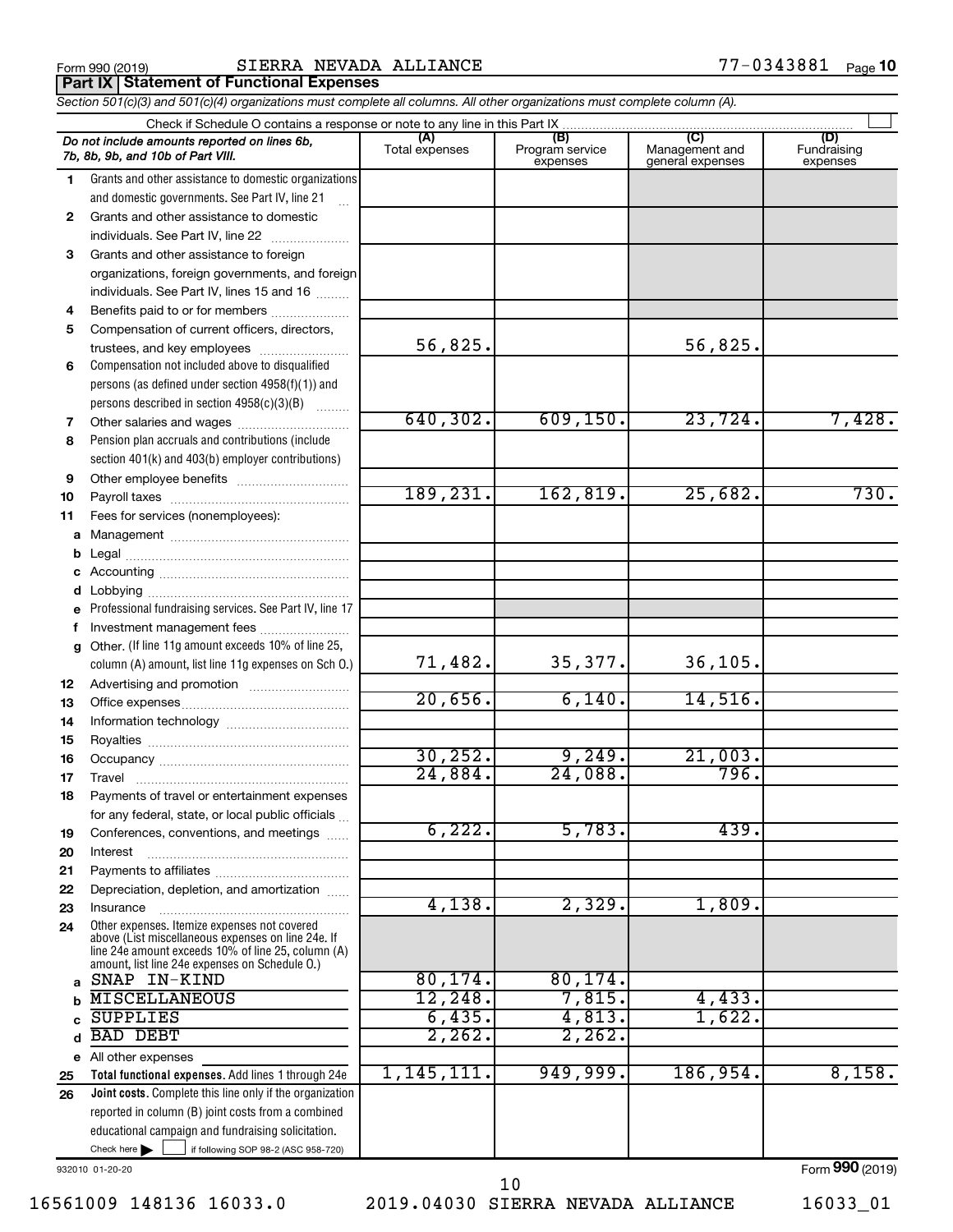Form 990 (2019)  $SIERRA NEVADA ALLIANCE$   $77-0343881$   $Page$ **Part X Balance Sheet**

Check if Schedule O contains a response or note to any line in this Part X

|                             |    |                                                                                    |                             |        | (A)<br>Beginning of year |              | (B)<br>End of year |
|-----------------------------|----|------------------------------------------------------------------------------------|-----------------------------|--------|--------------------------|--------------|--------------------|
|                             | 1  |                                                                                    |                             |        | 35,130.                  | $\mathbf{1}$ | 190,028.           |
|                             | 2  |                                                                                    |                             |        | 127, 205.                | $\mathbf{2}$ | 254,984.           |
|                             | 3  |                                                                                    |                             |        |                          | З            |                    |
|                             | 4  |                                                                                    |                             |        | 103,980.                 | 4            | 52, 246.           |
|                             | 5  | Loans and other receivables from any current or former officer, director,          |                             |        |                          |              |                    |
|                             |    | trustee, key employee, creator or founder, substantial contributor, or 35%         |                             |        |                          |              |                    |
|                             |    | controlled entity or family member of any of these persons                         |                             |        |                          | 5            |                    |
|                             | 6  | Loans and other receivables from other disqualified persons (as defined            |                             |        |                          |              |                    |
|                             |    | under section 4958(f)(1)), and persons described in section 4958(c)(3)(B)          |                             | $\sim$ |                          | 6            |                    |
|                             | 7  |                                                                                    |                             |        | $\overline{\phantom{a}}$ |              |                    |
| Assets                      | 8  |                                                                                    |                             |        |                          | 8            |                    |
|                             | 9  |                                                                                    |                             |        | 3,627.                   | 9            | 3,633.             |
|                             |    | 10a Land, buildings, and equipment: cost or other                                  |                             |        |                          |              |                    |
|                             |    | basis. Complete Part VI of Schedule D    10a   39, 203.                            |                             |        |                          |              |                    |
|                             |    |                                                                                    | $\frac{1}{39,203}$<br>10b l |        |                          |              | 0.                 |
|                             | 11 |                                                                                    |                             | 11     |                          |              |                    |
|                             | 12 |                                                                                    |                             | 12     |                          |              |                    |
|                             | 13 |                                                                                    |                             | 13     |                          |              |                    |
|                             | 14 |                                                                                    |                             | 14     |                          |              |                    |
|                             | 15 |                                                                                    |                             |        | 15                       |              |                    |
|                             | 16 |                                                                                    |                             |        | 269,942.                 | 16           | 500, 891.          |
|                             | 17 |                                                                                    |                             |        | 28, 362.                 | 17           | 13,094.            |
|                             | 18 |                                                                                    |                             | 18     |                          |              |                    |
|                             | 19 |                                                                                    | 133,505.                    | 19     | 255,899.                 |              |                    |
|                             | 20 |                                                                                    |                             | 20     |                          |              |                    |
|                             | 21 | Escrow or custodial account liability. Complete Part IV of Schedule D              |                             |        |                          | 21           |                    |
|                             | 22 | Loans and other payables to any current or former officer, director,               |                             |        |                          |              |                    |
| Liabilities                 |    | trustee, key employee, creator or founder, substantial contributor, or 35%         |                             |        |                          |              |                    |
|                             |    |                                                                                    |                             |        |                          | 22           |                    |
|                             | 23 | Secured mortgages and notes payable to unrelated third parties                     |                             |        |                          | 23           | 149,900.           |
|                             | 24 | Unsecured notes and loans payable to unrelated third parties                       |                             |        |                          | 24           |                    |
|                             | 25 | Other liabilities (including federal income tax, payables to related third         |                             |        |                          |              |                    |
|                             |    | parties, and other liabilities not included on lines 17-24). Complete Part X       |                             |        |                          |              |                    |
|                             |    | of Schedule D                                                                      |                             |        |                          | 25           |                    |
|                             | 26 |                                                                                    |                             |        | 161,867.                 | 26           | 418,893.           |
|                             |    | Organizations that follow FASB ASC 958, check here $\blacktriangleright \boxed{X}$ |                             |        |                          |              |                    |
|                             |    | and complete lines 27, 28, 32, and 33.                                             |                             |        |                          |              |                    |
|                             | 27 | Net assets without donor restrictions                                              |                             |        | 107,075.                 | 27           | 80,998.            |
|                             | 28 |                                                                                    |                             |        | 1,000.                   | 28           | 1,000.             |
|                             |    | Organizations that do not follow FASB ASC 958, check here $\blacktriangleright$    |                             |        |                          |              |                    |
|                             |    | and complete lines 29 through 33.                                                  |                             |        |                          |              |                    |
| Net Assets or Fund Balances | 29 |                                                                                    |                             |        | 29                       |              |                    |
|                             | 30 | Paid-in or capital surplus, or land, building, or equipment fund                   |                             |        | 30                       |              |                    |
|                             | 31 | Retained earnings, endowment, accumulated income, or other funds                   |                             |        | 31                       |              |                    |
|                             | 32 |                                                                                    |                             |        | 108,075.                 | 32           | 81,998.            |
|                             | 33 |                                                                                    |                             |        | 269,942.                 | 33           | 500, 891.          |

77-0343881 Page 11

 $\perp$ 

Form (2019) **990**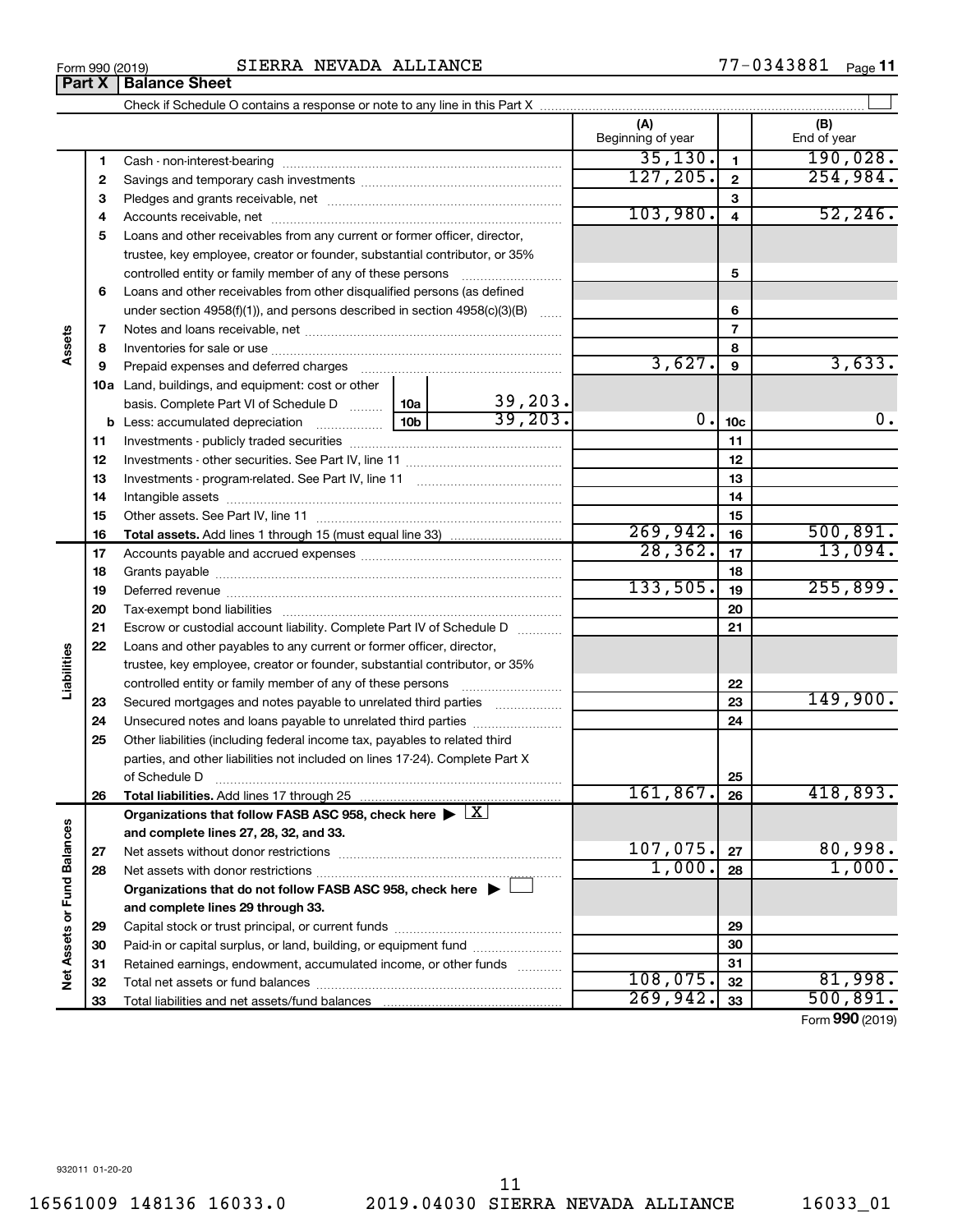| Part XI   Reconciliation of Net Assets<br>1,119,034.<br>$\mathbf{1}$<br>1<br>1,145,111.<br>$\mathbf{2}$<br>2<br>$-26,077.$<br>3<br>Revenue less expenses. Subtract line 2 from line 1<br>З<br>108,075.<br>$\overline{\mathbf{A}}$<br>4<br>5<br>Net unrealized gains (losses) on investments [111] www.martime.community.community.community.community.communi<br>5<br>6<br>Donated services and use of facilities [[111] matter contracts and use of facilities [[11] matter contracts and use of facilities [[11] matter contracts and use of facilities [[11] matter contracts and a service contract o<br>6<br>$\overline{7}$<br>7<br>Investment expenses www.communication.com/www.communication.com/www.communication.com/www.com<br>8<br>Prior period adjustments www.communication.communication.communication.com/<br>8<br>$\overline{0}$ .<br>Other changes in net assets or fund balances (explain on Schedule O)<br>9<br>9<br>Net assets or fund balances at end of year. Combine lines 3 through 9 (must equal Part X, line 32,<br>10<br>81,998.<br>10<br>Part XII Financial Statements and Reporting<br><b>No</b><br>Yes<br>Accounting method used to prepare the Form 990: $\Box$ Cash $\Box X$ Accrual<br>$\Box$ Other<br>1<br>If the organization changed its method of accounting from a prior year or checked "Other," explain in Schedule O.<br>X<br>2a<br>If "Yes," check a box below to indicate whether the financial statements for the year were compiled or reviewed on a<br>separate basis, consolidated basis, or both:<br>Both consolidated and separate basis<br>Separate basis<br>Consolidated basis<br>X<br>2 <sub>b</sub><br>If "Yes," check a box below to indicate whether the financial statements for the year were audited on a separate basis,<br>consolidated basis, or both:<br>$\lfloor x \rfloor$ Separate basis<br>Consolidated basis<br>Both consolidated and separate basis<br>c If "Yes" to line 2a or 2b, does the organization have a committee that assumes responsibility for oversight of the audit,<br>x<br>2c<br>If the organization changed either its oversight process or selection process during the tax year, explain on Schedule O.<br>3a As a result of a federal award, was the organization required to undergo an audit or audits as set forth in the Single Audit<br>x<br>3a<br>b If "Yes," did the organization undergo the required audit or audits? If the organization did not undergo the required audit<br>3b | SIERRA NEVADA ALLIANCE<br>Form 990 (2019) |  | 77-0343881 |  | Page 12 |  |  |  |  |  |
|--------------------------------------------------------------------------------------------------------------------------------------------------------------------------------------------------------------------------------------------------------------------------------------------------------------------------------------------------------------------------------------------------------------------------------------------------------------------------------------------------------------------------------------------------------------------------------------------------------------------------------------------------------------------------------------------------------------------------------------------------------------------------------------------------------------------------------------------------------------------------------------------------------------------------------------------------------------------------------------------------------------------------------------------------------------------------------------------------------------------------------------------------------------------------------------------------------------------------------------------------------------------------------------------------------------------------------------------------------------------------------------------------------------------------------------------------------------------------------------------------------------------------------------------------------------------------------------------------------------------------------------------------------------------------------------------------------------------------------------------------------------------------------------------------------------------------------------------------------------------------------------------------------------------------------------------------------------------------------------------------------------------------------------------------------------------------------------------------------------------------------------------------------------------------------------------------------------------------------------------------------------------------------------------------------------------------------------------------------------------------------------------------------------------------------------------------------------------------------------|-------------------------------------------|--|------------|--|---------|--|--|--|--|--|
|                                                                                                                                                                                                                                                                                                                                                                                                                                                                                                                                                                                                                                                                                                                                                                                                                                                                                                                                                                                                                                                                                                                                                                                                                                                                                                                                                                                                                                                                                                                                                                                                                                                                                                                                                                                                                                                                                                                                                                                                                                                                                                                                                                                                                                                                                                                                                                                                                                                                                      |                                           |  |            |  |         |  |  |  |  |  |
|                                                                                                                                                                                                                                                                                                                                                                                                                                                                                                                                                                                                                                                                                                                                                                                                                                                                                                                                                                                                                                                                                                                                                                                                                                                                                                                                                                                                                                                                                                                                                                                                                                                                                                                                                                                                                                                                                                                                                                                                                                                                                                                                                                                                                                                                                                                                                                                                                                                                                      |                                           |  |            |  |         |  |  |  |  |  |
|                                                                                                                                                                                                                                                                                                                                                                                                                                                                                                                                                                                                                                                                                                                                                                                                                                                                                                                                                                                                                                                                                                                                                                                                                                                                                                                                                                                                                                                                                                                                                                                                                                                                                                                                                                                                                                                                                                                                                                                                                                                                                                                                                                                                                                                                                                                                                                                                                                                                                      |                                           |  |            |  |         |  |  |  |  |  |
|                                                                                                                                                                                                                                                                                                                                                                                                                                                                                                                                                                                                                                                                                                                                                                                                                                                                                                                                                                                                                                                                                                                                                                                                                                                                                                                                                                                                                                                                                                                                                                                                                                                                                                                                                                                                                                                                                                                                                                                                                                                                                                                                                                                                                                                                                                                                                                                                                                                                                      |                                           |  |            |  |         |  |  |  |  |  |
|                                                                                                                                                                                                                                                                                                                                                                                                                                                                                                                                                                                                                                                                                                                                                                                                                                                                                                                                                                                                                                                                                                                                                                                                                                                                                                                                                                                                                                                                                                                                                                                                                                                                                                                                                                                                                                                                                                                                                                                                                                                                                                                                                                                                                                                                                                                                                                                                                                                                                      |                                           |  |            |  |         |  |  |  |  |  |
|                                                                                                                                                                                                                                                                                                                                                                                                                                                                                                                                                                                                                                                                                                                                                                                                                                                                                                                                                                                                                                                                                                                                                                                                                                                                                                                                                                                                                                                                                                                                                                                                                                                                                                                                                                                                                                                                                                                                                                                                                                                                                                                                                                                                                                                                                                                                                                                                                                                                                      |                                           |  |            |  |         |  |  |  |  |  |
|                                                                                                                                                                                                                                                                                                                                                                                                                                                                                                                                                                                                                                                                                                                                                                                                                                                                                                                                                                                                                                                                                                                                                                                                                                                                                                                                                                                                                                                                                                                                                                                                                                                                                                                                                                                                                                                                                                                                                                                                                                                                                                                                                                                                                                                                                                                                                                                                                                                                                      |                                           |  |            |  |         |  |  |  |  |  |
|                                                                                                                                                                                                                                                                                                                                                                                                                                                                                                                                                                                                                                                                                                                                                                                                                                                                                                                                                                                                                                                                                                                                                                                                                                                                                                                                                                                                                                                                                                                                                                                                                                                                                                                                                                                                                                                                                                                                                                                                                                                                                                                                                                                                                                                                                                                                                                                                                                                                                      |                                           |  |            |  |         |  |  |  |  |  |
|                                                                                                                                                                                                                                                                                                                                                                                                                                                                                                                                                                                                                                                                                                                                                                                                                                                                                                                                                                                                                                                                                                                                                                                                                                                                                                                                                                                                                                                                                                                                                                                                                                                                                                                                                                                                                                                                                                                                                                                                                                                                                                                                                                                                                                                                                                                                                                                                                                                                                      |                                           |  |            |  |         |  |  |  |  |  |
|                                                                                                                                                                                                                                                                                                                                                                                                                                                                                                                                                                                                                                                                                                                                                                                                                                                                                                                                                                                                                                                                                                                                                                                                                                                                                                                                                                                                                                                                                                                                                                                                                                                                                                                                                                                                                                                                                                                                                                                                                                                                                                                                                                                                                                                                                                                                                                                                                                                                                      |                                           |  |            |  |         |  |  |  |  |  |
|                                                                                                                                                                                                                                                                                                                                                                                                                                                                                                                                                                                                                                                                                                                                                                                                                                                                                                                                                                                                                                                                                                                                                                                                                                                                                                                                                                                                                                                                                                                                                                                                                                                                                                                                                                                                                                                                                                                                                                                                                                                                                                                                                                                                                                                                                                                                                                                                                                                                                      |                                           |  |            |  |         |  |  |  |  |  |
|                                                                                                                                                                                                                                                                                                                                                                                                                                                                                                                                                                                                                                                                                                                                                                                                                                                                                                                                                                                                                                                                                                                                                                                                                                                                                                                                                                                                                                                                                                                                                                                                                                                                                                                                                                                                                                                                                                                                                                                                                                                                                                                                                                                                                                                                                                                                                                                                                                                                                      |                                           |  |            |  |         |  |  |  |  |  |
|                                                                                                                                                                                                                                                                                                                                                                                                                                                                                                                                                                                                                                                                                                                                                                                                                                                                                                                                                                                                                                                                                                                                                                                                                                                                                                                                                                                                                                                                                                                                                                                                                                                                                                                                                                                                                                                                                                                                                                                                                                                                                                                                                                                                                                                                                                                                                                                                                                                                                      |                                           |  |            |  |         |  |  |  |  |  |
|                                                                                                                                                                                                                                                                                                                                                                                                                                                                                                                                                                                                                                                                                                                                                                                                                                                                                                                                                                                                                                                                                                                                                                                                                                                                                                                                                                                                                                                                                                                                                                                                                                                                                                                                                                                                                                                                                                                                                                                                                                                                                                                                                                                                                                                                                                                                                                                                                                                                                      |                                           |  |            |  |         |  |  |  |  |  |
|                                                                                                                                                                                                                                                                                                                                                                                                                                                                                                                                                                                                                                                                                                                                                                                                                                                                                                                                                                                                                                                                                                                                                                                                                                                                                                                                                                                                                                                                                                                                                                                                                                                                                                                                                                                                                                                                                                                                                                                                                                                                                                                                                                                                                                                                                                                                                                                                                                                                                      |                                           |  |            |  |         |  |  |  |  |  |
|                                                                                                                                                                                                                                                                                                                                                                                                                                                                                                                                                                                                                                                                                                                                                                                                                                                                                                                                                                                                                                                                                                                                                                                                                                                                                                                                                                                                                                                                                                                                                                                                                                                                                                                                                                                                                                                                                                                                                                                                                                                                                                                                                                                                                                                                                                                                                                                                                                                                                      |                                           |  |            |  |         |  |  |  |  |  |
|                                                                                                                                                                                                                                                                                                                                                                                                                                                                                                                                                                                                                                                                                                                                                                                                                                                                                                                                                                                                                                                                                                                                                                                                                                                                                                                                                                                                                                                                                                                                                                                                                                                                                                                                                                                                                                                                                                                                                                                                                                                                                                                                                                                                                                                                                                                                                                                                                                                                                      |                                           |  |            |  |         |  |  |  |  |  |
|                                                                                                                                                                                                                                                                                                                                                                                                                                                                                                                                                                                                                                                                                                                                                                                                                                                                                                                                                                                                                                                                                                                                                                                                                                                                                                                                                                                                                                                                                                                                                                                                                                                                                                                                                                                                                                                                                                                                                                                                                                                                                                                                                                                                                                                                                                                                                                                                                                                                                      |                                           |  |            |  |         |  |  |  |  |  |
|                                                                                                                                                                                                                                                                                                                                                                                                                                                                                                                                                                                                                                                                                                                                                                                                                                                                                                                                                                                                                                                                                                                                                                                                                                                                                                                                                                                                                                                                                                                                                                                                                                                                                                                                                                                                                                                                                                                                                                                                                                                                                                                                                                                                                                                                                                                                                                                                                                                                                      |                                           |  |            |  |         |  |  |  |  |  |
|                                                                                                                                                                                                                                                                                                                                                                                                                                                                                                                                                                                                                                                                                                                                                                                                                                                                                                                                                                                                                                                                                                                                                                                                                                                                                                                                                                                                                                                                                                                                                                                                                                                                                                                                                                                                                                                                                                                                                                                                                                                                                                                                                                                                                                                                                                                                                                                                                                                                                      |                                           |  |            |  |         |  |  |  |  |  |
|                                                                                                                                                                                                                                                                                                                                                                                                                                                                                                                                                                                                                                                                                                                                                                                                                                                                                                                                                                                                                                                                                                                                                                                                                                                                                                                                                                                                                                                                                                                                                                                                                                                                                                                                                                                                                                                                                                                                                                                                                                                                                                                                                                                                                                                                                                                                                                                                                                                                                      |                                           |  |            |  |         |  |  |  |  |  |
|                                                                                                                                                                                                                                                                                                                                                                                                                                                                                                                                                                                                                                                                                                                                                                                                                                                                                                                                                                                                                                                                                                                                                                                                                                                                                                                                                                                                                                                                                                                                                                                                                                                                                                                                                                                                                                                                                                                                                                                                                                                                                                                                                                                                                                                                                                                                                                                                                                                                                      |                                           |  |            |  |         |  |  |  |  |  |
|                                                                                                                                                                                                                                                                                                                                                                                                                                                                                                                                                                                                                                                                                                                                                                                                                                                                                                                                                                                                                                                                                                                                                                                                                                                                                                                                                                                                                                                                                                                                                                                                                                                                                                                                                                                                                                                                                                                                                                                                                                                                                                                                                                                                                                                                                                                                                                                                                                                                                      |                                           |  |            |  |         |  |  |  |  |  |
|                                                                                                                                                                                                                                                                                                                                                                                                                                                                                                                                                                                                                                                                                                                                                                                                                                                                                                                                                                                                                                                                                                                                                                                                                                                                                                                                                                                                                                                                                                                                                                                                                                                                                                                                                                                                                                                                                                                                                                                                                                                                                                                                                                                                                                                                                                                                                                                                                                                                                      |                                           |  |            |  |         |  |  |  |  |  |
|                                                                                                                                                                                                                                                                                                                                                                                                                                                                                                                                                                                                                                                                                                                                                                                                                                                                                                                                                                                                                                                                                                                                                                                                                                                                                                                                                                                                                                                                                                                                                                                                                                                                                                                                                                                                                                                                                                                                                                                                                                                                                                                                                                                                                                                                                                                                                                                                                                                                                      |                                           |  |            |  |         |  |  |  |  |  |
|                                                                                                                                                                                                                                                                                                                                                                                                                                                                                                                                                                                                                                                                                                                                                                                                                                                                                                                                                                                                                                                                                                                                                                                                                                                                                                                                                                                                                                                                                                                                                                                                                                                                                                                                                                                                                                                                                                                                                                                                                                                                                                                                                                                                                                                                                                                                                                                                                                                                                      |                                           |  |            |  |         |  |  |  |  |  |
|                                                                                                                                                                                                                                                                                                                                                                                                                                                                                                                                                                                                                                                                                                                                                                                                                                                                                                                                                                                                                                                                                                                                                                                                                                                                                                                                                                                                                                                                                                                                                                                                                                                                                                                                                                                                                                                                                                                                                                                                                                                                                                                                                                                                                                                                                                                                                                                                                                                                                      |                                           |  |            |  |         |  |  |  |  |  |
|                                                                                                                                                                                                                                                                                                                                                                                                                                                                                                                                                                                                                                                                                                                                                                                                                                                                                                                                                                                                                                                                                                                                                                                                                                                                                                                                                                                                                                                                                                                                                                                                                                                                                                                                                                                                                                                                                                                                                                                                                                                                                                                                                                                                                                                                                                                                                                                                                                                                                      |                                           |  |            |  |         |  |  |  |  |  |
|                                                                                                                                                                                                                                                                                                                                                                                                                                                                                                                                                                                                                                                                                                                                                                                                                                                                                                                                                                                                                                                                                                                                                                                                                                                                                                                                                                                                                                                                                                                                                                                                                                                                                                                                                                                                                                                                                                                                                                                                                                                                                                                                                                                                                                                                                                                                                                                                                                                                                      |                                           |  |            |  |         |  |  |  |  |  |
|                                                                                                                                                                                                                                                                                                                                                                                                                                                                                                                                                                                                                                                                                                                                                                                                                                                                                                                                                                                                                                                                                                                                                                                                                                                                                                                                                                                                                                                                                                                                                                                                                                                                                                                                                                                                                                                                                                                                                                                                                                                                                                                                                                                                                                                                                                                                                                                                                                                                                      |                                           |  |            |  |         |  |  |  |  |  |
|                                                                                                                                                                                                                                                                                                                                                                                                                                                                                                                                                                                                                                                                                                                                                                                                                                                                                                                                                                                                                                                                                                                                                                                                                                                                                                                                                                                                                                                                                                                                                                                                                                                                                                                                                                                                                                                                                                                                                                                                                                                                                                                                                                                                                                                                                                                                                                                                                                                                                      |                                           |  |            |  |         |  |  |  |  |  |
|                                                                                                                                                                                                                                                                                                                                                                                                                                                                                                                                                                                                                                                                                                                                                                                                                                                                                                                                                                                                                                                                                                                                                                                                                                                                                                                                                                                                                                                                                                                                                                                                                                                                                                                                                                                                                                                                                                                                                                                                                                                                                                                                                                                                                                                                                                                                                                                                                                                                                      |                                           |  |            |  |         |  |  |  |  |  |
|                                                                                                                                                                                                                                                                                                                                                                                                                                                                                                                                                                                                                                                                                                                                                                                                                                                                                                                                                                                                                                                                                                                                                                                                                                                                                                                                                                                                                                                                                                                                                                                                                                                                                                                                                                                                                                                                                                                                                                                                                                                                                                                                                                                                                                                                                                                                                                                                                                                                                      |                                           |  |            |  |         |  |  |  |  |  |
| $\sim$                                                                                                                                                                                                                                                                                                                                                                                                                                                                                                                                                                                                                                                                                                                                                                                                                                                                                                                                                                                                                                                                                                                                                                                                                                                                                                                                                                                                                                                                                                                                                                                                                                                                                                                                                                                                                                                                                                                                                                                                                                                                                                                                                                                                                                                                                                                                                                                                                                                                               |                                           |  |            |  |         |  |  |  |  |  |

Form (2019) **990**

932012 01-20-20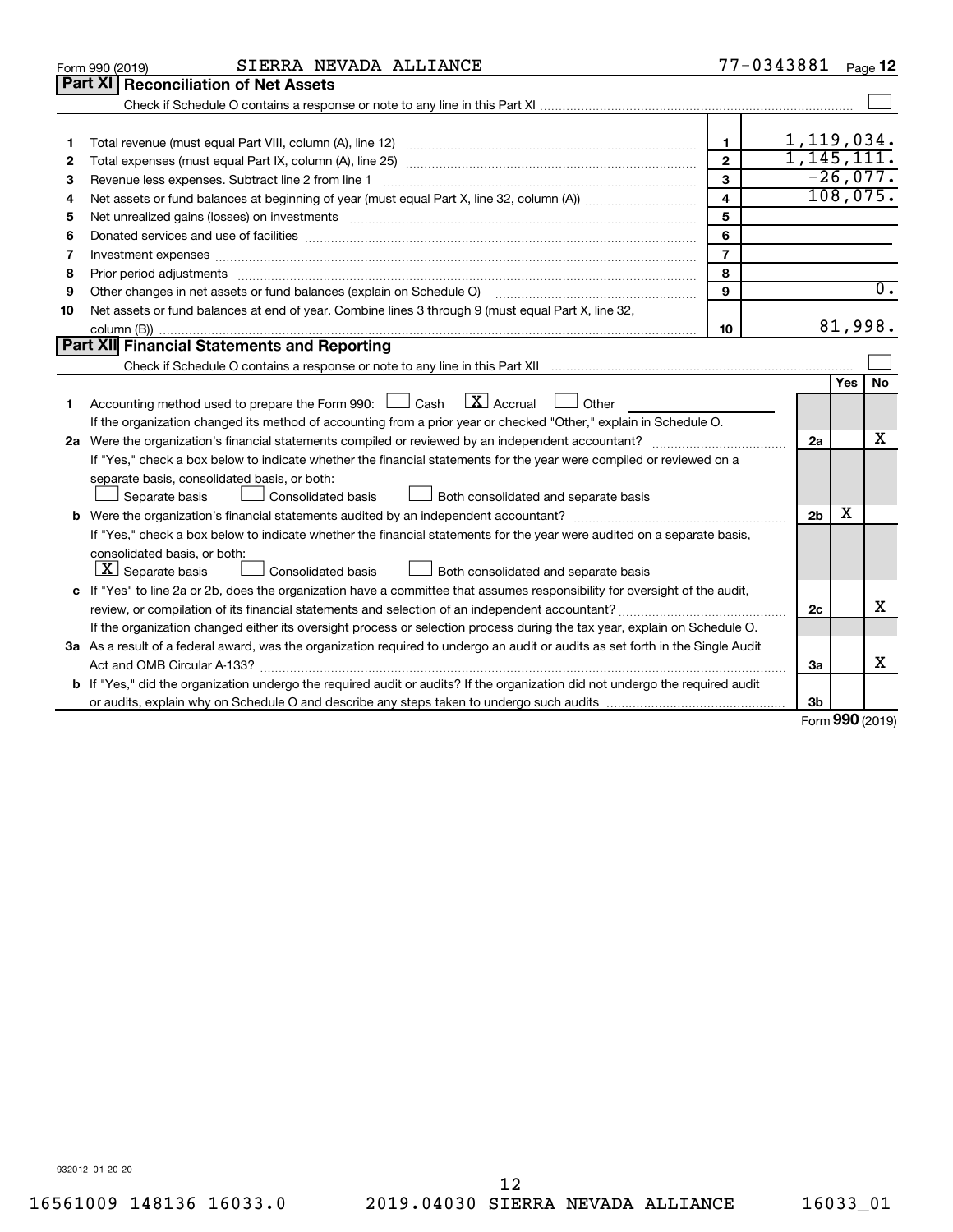**SCHEDULE A**

Department of the Treasury Internal Revenue Service

| (Form 990 or 990-EZ) |  |  |  |  |
|----------------------|--|--|--|--|
|----------------------|--|--|--|--|

# Form 990 or 990-EZ)<br>
Complete if the organization is a section 501(c)(3) organization or a section<br> **Public Charity Status and Public Support**

**4947(a)(1) nonexempt charitable trust. | Attach to Form 990 or Form 990-EZ.** 

**| Go to www.irs.gov/Form990 for instructions and the latest information.**

|    | <b>Open to Public</b><br>Inspection |
|----|-------------------------------------|
| ۱r | identification numi                 |

OMB No. 1545-0047

|  | Name of the organization |
|--|--------------------------|
|--|--------------------------|

|              |                                                                                                                                                                                                               | Name of the organization                                                                                                                          |                        |                                                        |                                                                |    |                            |  | <b>Employer identification number</b> |  |  |
|--------------|---------------------------------------------------------------------------------------------------------------------------------------------------------------------------------------------------------------|---------------------------------------------------------------------------------------------------------------------------------------------------|------------------------|--------------------------------------------------------|----------------------------------------------------------------|----|----------------------------|--|---------------------------------------|--|--|
|              |                                                                                                                                                                                                               |                                                                                                                                                   | SIERRA NEVADA ALLIANCE |                                                        |                                                                |    |                            |  | 77-0343881                            |  |  |
|              | Part I                                                                                                                                                                                                        | Reason for Public Charity Status (All organizations must complete this part.) See instructions.                                                   |                        |                                                        |                                                                |    |                            |  |                                       |  |  |
|              |                                                                                                                                                                                                               | The organization is not a private foundation because it is: (For lines 1 through 12, check only one box.)                                         |                        |                                                        |                                                                |    |                            |  |                                       |  |  |
| 1.           |                                                                                                                                                                                                               | A church, convention of churches, or association of churches described in section 170(b)(1)(A)(i).                                                |                        |                                                        |                                                                |    |                            |  |                                       |  |  |
| 2            |                                                                                                                                                                                                               | A school described in section 170(b)(1)(A)(ii). (Attach Schedule E (Form 990 or 990-EZ).)                                                         |                        |                                                        |                                                                |    |                            |  |                                       |  |  |
| з            |                                                                                                                                                                                                               | A hospital or a cooperative hospital service organization described in section 170(b)(1)(A)(iii).                                                 |                        |                                                        |                                                                |    |                            |  |                                       |  |  |
| 4            |                                                                                                                                                                                                               | A medical research organization operated in conjunction with a hospital described in section 170(b)(1)(A)(iii). Enter the hospital's name,        |                        |                                                        |                                                                |    |                            |  |                                       |  |  |
|              |                                                                                                                                                                                                               | city, and state:                                                                                                                                  |                        |                                                        |                                                                |    |                            |  |                                       |  |  |
| 5.           |                                                                                                                                                                                                               | An organization operated for the benefit of a college or university owned or operated by a governmental unit described in                         |                        |                                                        |                                                                |    |                            |  |                                       |  |  |
|              |                                                                                                                                                                                                               | section 170(b)(1)(A)(iv). (Complete Part II.)                                                                                                     |                        |                                                        |                                                                |    |                            |  |                                       |  |  |
| 6.           |                                                                                                                                                                                                               | A federal, state, or local government or governmental unit described in section 170(b)(1)(A)(v).                                                  |                        |                                                        |                                                                |    |                            |  |                                       |  |  |
|              |                                                                                                                                                                                                               | 7 $ X $ An organization that normally receives a substantial part of its support from a governmental unit or from the general public described in |                        |                                                        |                                                                |    |                            |  |                                       |  |  |
|              |                                                                                                                                                                                                               | section 170(b)(1)(A)(vi). (Complete Part II.)                                                                                                     |                        |                                                        |                                                                |    |                            |  |                                       |  |  |
| 8            |                                                                                                                                                                                                               |                                                                                                                                                   |                        |                                                        |                                                                |    |                            |  |                                       |  |  |
| 9            | A community trust described in section 170(b)(1)(A)(vi). (Complete Part II.)<br>An agricultural research organization described in section 170(b)(1)(A)(ix) operated in conjunction with a land-grant college |                                                                                                                                                   |                        |                                                        |                                                                |    |                            |  |                                       |  |  |
|              |                                                                                                                                                                                                               | or university or a non-land-grant college of agriculture (see instructions). Enter the name, city, and state of the college or                    |                        |                                                        |                                                                |    |                            |  |                                       |  |  |
|              |                                                                                                                                                                                                               | university:                                                                                                                                       |                        |                                                        |                                                                |    |                            |  |                                       |  |  |
| 10           |                                                                                                                                                                                                               | An organization that normally receives: (1) more than 33 1/3% of its support from contributions, membership fees, and gross receipts from         |                        |                                                        |                                                                |    |                            |  |                                       |  |  |
|              |                                                                                                                                                                                                               | activities related to its exempt functions - subject to certain exceptions, and (2) no more than 33 1/3% of its support from gross investment     |                        |                                                        |                                                                |    |                            |  |                                       |  |  |
|              |                                                                                                                                                                                                               |                                                                                                                                                   |                        |                                                        |                                                                |    |                            |  |                                       |  |  |
|              |                                                                                                                                                                                                               | income and unrelated business taxable income (less section 511 tax) from businesses acquired by the organization after June 30, 1975.             |                        |                                                        |                                                                |    |                            |  |                                       |  |  |
|              |                                                                                                                                                                                                               | See section 509(a)(2). (Complete Part III.)                                                                                                       |                        |                                                        |                                                                |    |                            |  |                                       |  |  |
| 11           |                                                                                                                                                                                                               | An organization organized and operated exclusively to test for public safety. See section 509(a)(4).                                              |                        |                                                        |                                                                |    |                            |  |                                       |  |  |
| 12           |                                                                                                                                                                                                               | An organization organized and operated exclusively for the benefit of, to perform the functions of, or to carry out the purposes of one or        |                        |                                                        |                                                                |    |                            |  |                                       |  |  |
|              |                                                                                                                                                                                                               | more publicly supported organizations described in section 509(a)(1) or section 509(a)(2). See section 509(a)(3). Check the box in                |                        |                                                        |                                                                |    |                            |  |                                       |  |  |
|              |                                                                                                                                                                                                               | lines 12a through 12d that describes the type of supporting organization and complete lines 12e, 12f, and 12g.                                    |                        |                                                        |                                                                |    |                            |  |                                       |  |  |
| а            |                                                                                                                                                                                                               | Type I. A supporting organization operated, supervised, or controlled by its supported organization(s), typically by giving                       |                        |                                                        |                                                                |    |                            |  |                                       |  |  |
|              |                                                                                                                                                                                                               | the supported organization(s) the power to regularly appoint or elect a majority of the directors or trustees of the supporting                   |                        |                                                        |                                                                |    |                            |  |                                       |  |  |
|              |                                                                                                                                                                                                               | organization. You must complete Part IV, Sections A and B.                                                                                        |                        |                                                        |                                                                |    |                            |  |                                       |  |  |
| b            |                                                                                                                                                                                                               | Type II. A supporting organization supervised or controlled in connection with its supported organization(s), by having                           |                        |                                                        |                                                                |    |                            |  |                                       |  |  |
|              |                                                                                                                                                                                                               | control or management of the supporting organization vested in the same persons that control or manage the supported                              |                        |                                                        |                                                                |    |                            |  |                                       |  |  |
|              |                                                                                                                                                                                                               | organization(s). You must complete Part IV, Sections A and C.                                                                                     |                        |                                                        |                                                                |    |                            |  |                                       |  |  |
| с            |                                                                                                                                                                                                               | Type III functionally integrated. A supporting organization operated in connection with, and functionally integrated with,                        |                        |                                                        |                                                                |    |                            |  |                                       |  |  |
|              |                                                                                                                                                                                                               | its supported organization(s) (see instructions). You must complete Part IV, Sections A, D, and E.                                                |                        |                                                        |                                                                |    |                            |  |                                       |  |  |
| d            |                                                                                                                                                                                                               | Type III non-functionally integrated. A supporting organization operated in connection with its supported organization(s)                         |                        |                                                        |                                                                |    |                            |  |                                       |  |  |
|              |                                                                                                                                                                                                               | that is not functionally integrated. The organization generally must satisfy a distribution requirement and an attentiveness                      |                        |                                                        |                                                                |    |                            |  |                                       |  |  |
|              |                                                                                                                                                                                                               | requirement (see instructions). You must complete Part IV, Sections A and D, and Part V.                                                          |                        |                                                        |                                                                |    |                            |  |                                       |  |  |
|              |                                                                                                                                                                                                               | Check this box if the organization received a written determination from the IRS that it is a Type I, Type II, Type III                           |                        |                                                        |                                                                |    |                            |  |                                       |  |  |
|              |                                                                                                                                                                                                               | functionally integrated, or Type III non-functionally integrated supporting organization.                                                         |                        |                                                        |                                                                |    |                            |  |                                       |  |  |
|              |                                                                                                                                                                                                               | f Enter the number of supported organizations                                                                                                     |                        |                                                        |                                                                |    |                            |  |                                       |  |  |
|              |                                                                                                                                                                                                               | g Provide the following information about the supported organization(s).                                                                          |                        |                                                        |                                                                |    |                            |  |                                       |  |  |
|              |                                                                                                                                                                                                               | (i) Name of supported                                                                                                                             | (ii) EIN               | (iii) Type of organization<br>(described on lines 1-10 | (iv) Is the organization listed<br>in your governing document? |    | (v) Amount of monetary     |  | (vi) Amount of other                  |  |  |
|              |                                                                                                                                                                                                               | organization                                                                                                                                      |                        | above (see instructions))                              | Yes                                                            | No | support (see instructions) |  | support (see instructions)            |  |  |
|              |                                                                                                                                                                                                               |                                                                                                                                                   |                        |                                                        |                                                                |    |                            |  |                                       |  |  |
|              |                                                                                                                                                                                                               |                                                                                                                                                   |                        |                                                        |                                                                |    |                            |  |                                       |  |  |
|              |                                                                                                                                                                                                               |                                                                                                                                                   |                        |                                                        |                                                                |    |                            |  |                                       |  |  |
|              |                                                                                                                                                                                                               |                                                                                                                                                   |                        |                                                        |                                                                |    |                            |  |                                       |  |  |
|              |                                                                                                                                                                                                               |                                                                                                                                                   |                        |                                                        |                                                                |    |                            |  |                                       |  |  |
|              |                                                                                                                                                                                                               |                                                                                                                                                   |                        |                                                        |                                                                |    |                            |  |                                       |  |  |
|              |                                                                                                                                                                                                               |                                                                                                                                                   |                        |                                                        |                                                                |    |                            |  |                                       |  |  |
|              |                                                                                                                                                                                                               |                                                                                                                                                   |                        |                                                        |                                                                |    |                            |  |                                       |  |  |
|              |                                                                                                                                                                                                               |                                                                                                                                                   |                        |                                                        |                                                                |    |                            |  |                                       |  |  |
|              |                                                                                                                                                                                                               |                                                                                                                                                   |                        |                                                        |                                                                |    |                            |  |                                       |  |  |
| <b>Total</b> |                                                                                                                                                                                                               |                                                                                                                                                   |                        |                                                        |                                                                |    |                            |  |                                       |  |  |
|              |                                                                                                                                                                                                               |                                                                                                                                                   |                        |                                                        |                                                                |    |                            |  |                                       |  |  |

LHA For Paperwork Reduction Act Notice, see the Instructions for Form 990 or 990-EZ. 932021 09-25-19 Schedule A (Form 990 or 990-EZ) 2019 13

16561009 148136 16033.0 2019.04030 SIERRA NEVADA ALLIANCE 16033\_01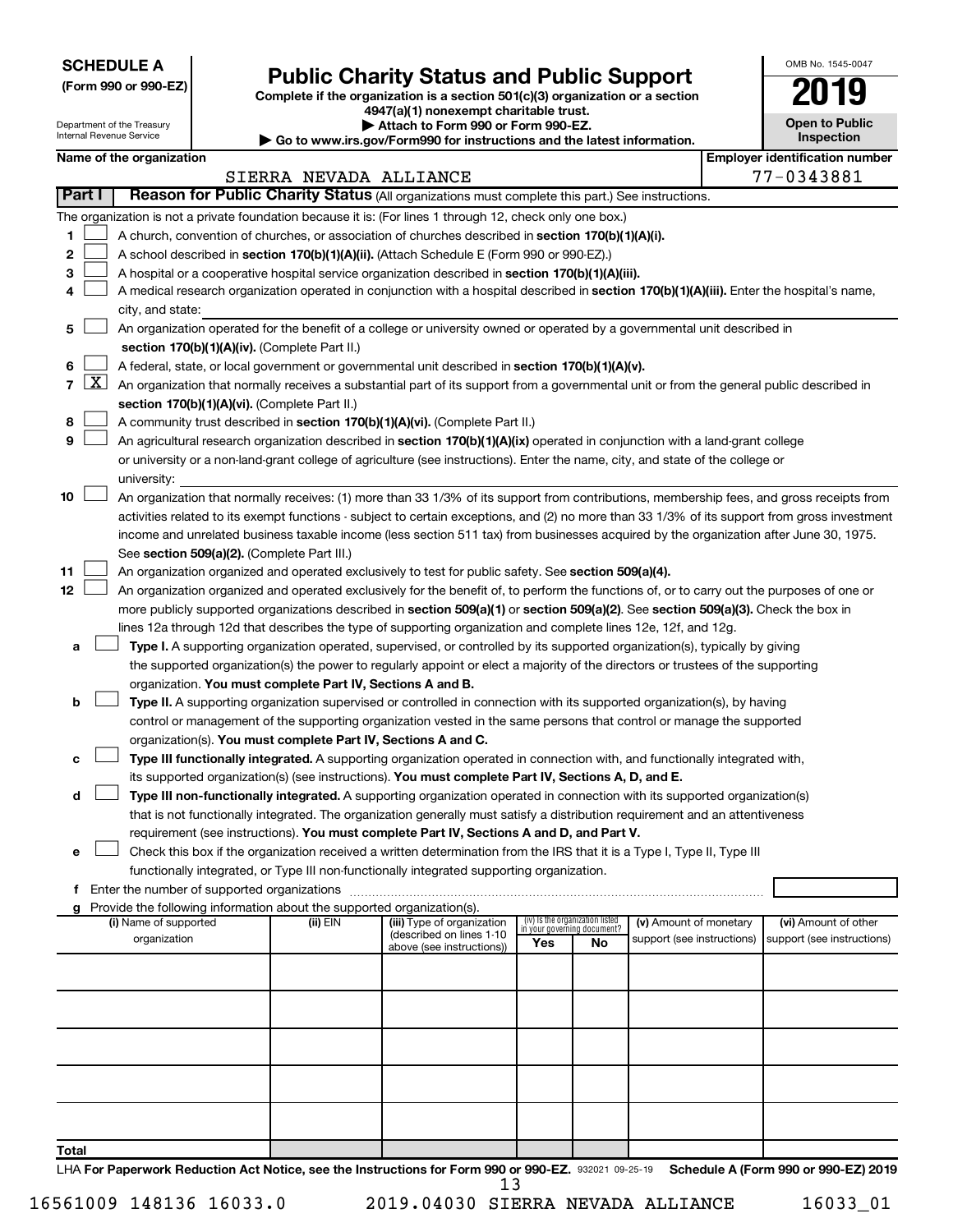77-0343881 Page 2

(Complete only if you checked the box on line 5, 7, or 8 of Part I or if the organization failed to qualify under Part III. If the organization fails to qualify under the tests listed below, please complete Part III.) **Part II Support Schedule for Organizations Described in Sections 170(b)(1)(A)(iv) and 170(b)(1)(A)(vi)**

|    | <b>Section A. Public Support</b>                                                                                                                                                                                               |          |          |            |            |                                      |                                 |  |  |  |  |
|----|--------------------------------------------------------------------------------------------------------------------------------------------------------------------------------------------------------------------------------|----------|----------|------------|------------|--------------------------------------|---------------------------------|--|--|--|--|
|    | Calendar year (or fiscal year beginning in)                                                                                                                                                                                    | (a) 2015 | (b) 2016 | $(c)$ 2017 | $(d)$ 2018 | (e) 2019                             | (f) Total                       |  |  |  |  |
|    | 1 Gifts, grants, contributions, and                                                                                                                                                                                            |          |          |            |            |                                      |                                 |  |  |  |  |
|    | membership fees received. (Do not                                                                                                                                                                                              |          |          |            |            |                                      |                                 |  |  |  |  |
|    | include any "unusual grants.")                                                                                                                                                                                                 | 835,503. | 769,222. | 862,620.   | 881,390.   | 1111927.                             | 4460662.                        |  |  |  |  |
|    | 2 Tax revenues levied for the organ-                                                                                                                                                                                           |          |          |            |            |                                      |                                 |  |  |  |  |
|    | ization's benefit and either paid to                                                                                                                                                                                           |          |          |            |            |                                      |                                 |  |  |  |  |
|    | or expended on its behalf                                                                                                                                                                                                      |          |          |            |            |                                      |                                 |  |  |  |  |
| з  | The value of services or facilities                                                                                                                                                                                            |          |          |            |            |                                      |                                 |  |  |  |  |
|    | furnished by a governmental unit to                                                                                                                                                                                            |          |          |            |            |                                      |                                 |  |  |  |  |
|    | the organization without charge                                                                                                                                                                                                |          |          |            |            |                                      |                                 |  |  |  |  |
|    | <b>Total.</b> Add lines 1 through 3                                                                                                                                                                                            | 835,503. | 769,222. | 862,620.   | 881,390.   | 1111927.                             | 4460662.                        |  |  |  |  |
| 5. | The portion of total contributions                                                                                                                                                                                             |          |          |            |            |                                      |                                 |  |  |  |  |
|    | by each person (other than a                                                                                                                                                                                                   |          |          |            |            |                                      |                                 |  |  |  |  |
|    | governmental unit or publicly                                                                                                                                                                                                  |          |          |            |            |                                      |                                 |  |  |  |  |
|    | supported organization) included                                                                                                                                                                                               |          |          |            |            |                                      |                                 |  |  |  |  |
|    | on line 1 that exceeds 2% of the                                                                                                                                                                                               |          |          |            |            |                                      |                                 |  |  |  |  |
|    | amount shown on line 11,                                                                                                                                                                                                       |          |          |            |            |                                      |                                 |  |  |  |  |
|    | column (f)                                                                                                                                                                                                                     |          |          |            |            |                                      |                                 |  |  |  |  |
|    | 6 Public support. Subtract line 5 from line 4.                                                                                                                                                                                 |          |          |            |            |                                      | 4460662.                        |  |  |  |  |
|    | <b>Section B. Total Support</b>                                                                                                                                                                                                |          |          |            |            |                                      |                                 |  |  |  |  |
|    | Calendar year (or fiscal year beginning in)                                                                                                                                                                                    | (a) 2015 | (b) 2016 | $(c)$ 2017 | $(d)$ 2018 | (e) 2019                             | (f) Total                       |  |  |  |  |
|    | 7 Amounts from line 4                                                                                                                                                                                                          | 835,503. | 769,222. | 862,620.   | 881,390.   | 1111927.                             | 4460662.                        |  |  |  |  |
| 8. | Gross income from interest,                                                                                                                                                                                                    |          |          |            |            |                                      |                                 |  |  |  |  |
|    | dividends, payments received on                                                                                                                                                                                                |          |          |            |            |                                      |                                 |  |  |  |  |
|    | securities loans, rents, royalties,                                                                                                                                                                                            |          |          |            |            |                                      |                                 |  |  |  |  |
|    | and income from similar sources                                                                                                                                                                                                | 28.      | 40.      | 56.        | 47.        | 67.                                  | 238.                            |  |  |  |  |
| 9  | Net income from unrelated business                                                                                                                                                                                             |          |          |            |            |                                      |                                 |  |  |  |  |
|    | activities, whether or not the                                                                                                                                                                                                 |          |          |            |            |                                      |                                 |  |  |  |  |
|    | business is regularly carried on                                                                                                                                                                                               |          |          |            |            |                                      |                                 |  |  |  |  |
|    | 10 Other income. Do not include gain                                                                                                                                                                                           |          |          |            |            |                                      |                                 |  |  |  |  |
|    | or loss from the sale of capital                                                                                                                                                                                               |          |          |            |            |                                      |                                 |  |  |  |  |
|    | assets (Explain in Part VI.)                                                                                                                                                                                                   |          |          |            |            |                                      |                                 |  |  |  |  |
|    | 11 Total support. Add lines 7 through 10                                                                                                                                                                                       |          |          |            |            |                                      | 4460900.                        |  |  |  |  |
|    | 12 Gross receipts from related activities, etc. (see instructions)                                                                                                                                                             |          |          |            |            | 12                                   | 120, 513.                       |  |  |  |  |
|    | 13 First five years. If the Form 990 is for the organization's first, second, third, fourth, or fifth tax year as a section 501(c)(3)                                                                                          |          |          |            |            |                                      |                                 |  |  |  |  |
|    | organization, check this box and stop here                                                                                                                                                                                     |          |          |            |            |                                      |                                 |  |  |  |  |
|    | <b>Section C. Computation of Public Support Percentage</b>                                                                                                                                                                     |          |          |            |            |                                      |                                 |  |  |  |  |
|    |                                                                                                                                                                                                                                |          |          |            |            | 14                                   | 99.99<br>%                      |  |  |  |  |
|    |                                                                                                                                                                                                                                |          |          |            |            | 15                                   | 99.99<br>%                      |  |  |  |  |
|    | 16a 33 1/3% support test - 2019. If the organization did not check the box on line 13, and line 14 is 33 1/3% or more, check this box and                                                                                      |          |          |            |            |                                      |                                 |  |  |  |  |
|    |                                                                                                                                                                                                                                |          |          |            |            |                                      | $\blacktriangleright$ $\vert$ X |  |  |  |  |
|    | b 33 1/3% support test - 2018. If the organization did not check a box on line 13 or 16a, and line 15 is 33 1/3% or more, check this box                                                                                       |          |          |            |            |                                      |                                 |  |  |  |  |
|    | and stop here. The organization qualifies as a publicly supported organization [110] content to the content of the content of the content of the content of the content of the content of the content of the content of the co |          |          |            |            |                                      |                                 |  |  |  |  |
|    | 17a 10% -facts-and-circumstances test - 2019. If the organization did not check a box on line 13, 16a, or 16b, and line 14 is 10% or more,                                                                                     |          |          |            |            |                                      |                                 |  |  |  |  |
|    | and if the organization meets the "facts-and-circumstances" test, check this box and stop here. Explain in Part VI how the organization                                                                                        |          |          |            |            |                                      |                                 |  |  |  |  |
|    |                                                                                                                                                                                                                                |          |          |            |            |                                      |                                 |  |  |  |  |
|    | b 10% -facts-and-circumstances test - 2018. If the organization did not check a box on line 13, 16a, 16b, or 17a, and line 15 is 10% or                                                                                        |          |          |            |            |                                      |                                 |  |  |  |  |
|    |                                                                                                                                                                                                                                |          |          |            |            |                                      |                                 |  |  |  |  |
|    | more, and if the organization meets the "facts-and-circumstances" test, check this box and stop here. Explain in Part VI how the                                                                                               |          |          |            |            |                                      |                                 |  |  |  |  |
| 18 | Private foundation. If the organization did not check a box on line 13, 16a, 16b, 17a, or 17b, check this box and see instructions                                                                                             |          |          |            |            |                                      |                                 |  |  |  |  |
|    |                                                                                                                                                                                                                                |          |          |            |            | Schodule A (Form 000 or 000 F7) 2010 |                                 |  |  |  |  |

**Schedule A (Form 990 or 990-EZ) 2019**

932022 09-25-19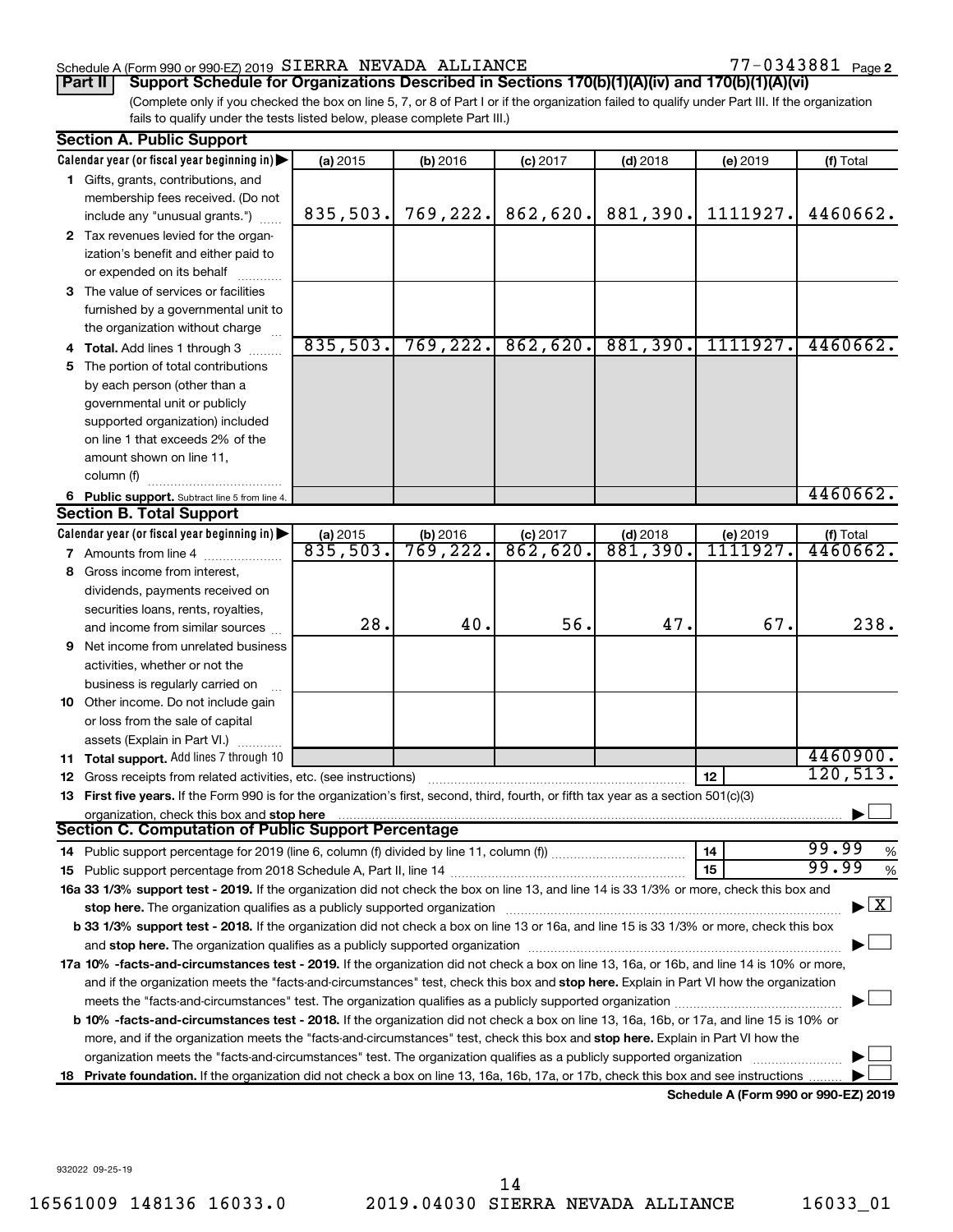**Part III Support Schedule for Organizations Described in Section 509(a)(2)** 

(Complete only if you checked the box on line 10 of Part I or if the organization failed to qualify under Part II. If the organization fails to qualify under the tests listed below, please complete Part II.)

| <b>Section A. Public Support</b>                                                                                                                                                                                         |          |          |            |            |          |                                      |
|--------------------------------------------------------------------------------------------------------------------------------------------------------------------------------------------------------------------------|----------|----------|------------|------------|----------|--------------------------------------|
| Calendar year (or fiscal year beginning in)                                                                                                                                                                              | (a) 2015 | (b) 2016 | $(c)$ 2017 | $(d)$ 2018 | (e) 2019 | (f) Total                            |
| 1 Gifts, grants, contributions, and                                                                                                                                                                                      |          |          |            |            |          |                                      |
| membership fees received. (Do not                                                                                                                                                                                        |          |          |            |            |          |                                      |
| include any "unusual grants.")                                                                                                                                                                                           |          |          |            |            |          |                                      |
| <b>2</b> Gross receipts from admissions,<br>merchandise sold or services per-<br>formed, or facilities furnished in<br>any activity that is related to the<br>organization's tax-exempt purpose                          |          |          |            |            |          |                                      |
| 3 Gross receipts from activities that                                                                                                                                                                                    |          |          |            |            |          |                                      |
| are not an unrelated trade or bus-                                                                                                                                                                                       |          |          |            |            |          |                                      |
| iness under section 513                                                                                                                                                                                                  |          |          |            |            |          |                                      |
| 4 Tax revenues levied for the organ-                                                                                                                                                                                     |          |          |            |            |          |                                      |
| ization's benefit and either paid to                                                                                                                                                                                     |          |          |            |            |          |                                      |
| or expended on its behalf                                                                                                                                                                                                |          |          |            |            |          |                                      |
| 5 The value of services or facilities                                                                                                                                                                                    |          |          |            |            |          |                                      |
| furnished by a governmental unit to                                                                                                                                                                                      |          |          |            |            |          |                                      |
| the organization without charge                                                                                                                                                                                          |          |          |            |            |          |                                      |
| 6 Total. Add lines 1 through 5                                                                                                                                                                                           |          |          |            |            |          |                                      |
| 7a Amounts included on lines 1, 2, and                                                                                                                                                                                   |          |          |            |            |          |                                      |
| 3 received from disqualified persons                                                                                                                                                                                     |          |          |            |            |          |                                      |
| <b>b</b> Amounts included on lines 2 and 3 received<br>from other than disqualified persons that<br>exceed the greater of \$5,000 or 1% of the<br>amount on line 13 for the year                                         |          |          |            |            |          |                                      |
| c Add lines 7a and 7b                                                                                                                                                                                                    |          |          |            |            |          |                                      |
| 8 Public support. (Subtract line 7c from line 6.)                                                                                                                                                                        |          |          |            |            |          |                                      |
| <b>Section B. Total Support</b>                                                                                                                                                                                          |          |          |            |            |          |                                      |
| Calendar year (or fiscal year beginning in)                                                                                                                                                                              | (a) 2015 | (b) 2016 | $(c)$ 2017 | $(d)$ 2018 | (e) 2019 | (f) Total                            |
| 9 Amounts from line 6                                                                                                                                                                                                    |          |          |            |            |          |                                      |
| <b>10a</b> Gross income from interest,<br>dividends, payments received on<br>securities loans, rents, royalties,<br>and income from similar sources                                                                      |          |          |            |            |          |                                      |
| <b>b</b> Unrelated business taxable income<br>(less section 511 taxes) from businesses<br>acquired after June 30, 1975                                                                                                   |          |          |            |            |          |                                      |
| c Add lines 10a and 10b<br><b>11</b> Net income from unrelated business<br>activities not included in line 10b.<br>whether or not the business is<br>regularly carried on<br><b>12</b> Other income. Do not include gain |          |          |            |            |          |                                      |
| or loss from the sale of capital<br>assets (Explain in Part VI.)                                                                                                                                                         |          |          |            |            |          |                                      |
| <b>13</b> Total support. (Add lines 9, 10c, 11, and 12.)                                                                                                                                                                 |          |          |            |            |          |                                      |
| 14 First five years. If the Form 990 is for the organization's first, second, third, fourth, or fifth tax year as a section 501(c)(3) organization,                                                                      |          |          |            |            |          |                                      |
| check this box and stop here <b>contained and the contained and stop here</b> check this box and stop here <b>contained and stop here</b>                                                                                |          |          |            |            |          |                                      |
| Section C. Computation of Public Support Percentage                                                                                                                                                                      |          |          |            |            |          |                                      |
|                                                                                                                                                                                                                          |          |          |            |            | 15       | ℅                                    |
| 16 Public support percentage from 2018 Schedule A, Part III, line 15                                                                                                                                                     |          |          |            |            | 16       | %                                    |
| Section D. Computation of Investment Income Percentage                                                                                                                                                                   |          |          |            |            |          |                                      |
|                                                                                                                                                                                                                          |          |          |            |            | 17       | %                                    |
| 18 Investment income percentage from 2018 Schedule A, Part III, line 17                                                                                                                                                  |          |          |            |            | 18       | %                                    |
| 19a 33 1/3% support tests - 2019. If the organization did not check the box on line 14, and line 15 is more than 33 1/3%, and line 17 is not                                                                             |          |          |            |            |          |                                      |
| more than 33 1/3%, check this box and stop here. The organization qualifies as a publicly supported organization                                                                                                         |          |          |            |            |          |                                      |
| <b>b 33 1/3% support tests - 2018.</b> If the organization did not check a box on line 14 or line 19a, and line 16 is more than 33 1/3%, and                                                                             |          |          |            |            |          |                                      |
| line 18 is not more than 33 1/3%, check this box and stop here. The organization qualifies as a publicly supported organization                                                                                          |          |          |            |            |          |                                      |
|                                                                                                                                                                                                                          |          |          |            |            |          |                                      |
| 932023 09-25-19                                                                                                                                                                                                          |          |          | 15         |            |          | Schedule A (Form 990 or 990-EZ) 2019 |
|                                                                                                                                                                                                                          |          |          |            |            |          |                                      |

16561009 148136 16033.0 2019.04030 SIERRA NEVADA ALLIANCE 16033\_01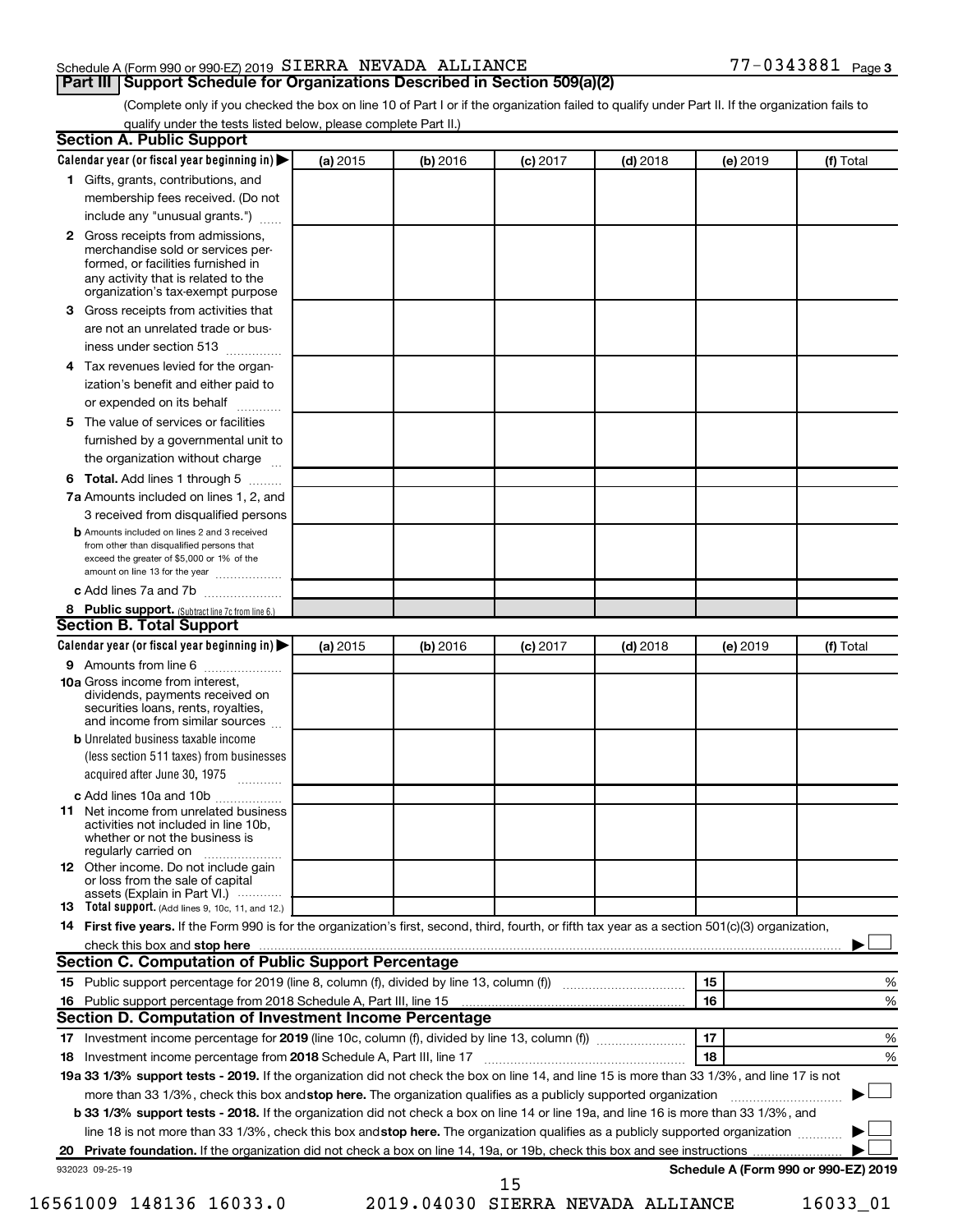**1**

**2**

**3a**

**3b**

**3c**

**4a**

**4b**

**4c**

**5a**

**5b 5c**

**6**

**7**

**8**

**9a**

**9b**

**9c**

**10a**

**10b**

**Yes No**

#### **Part IV Supporting Organizations**

(Complete only if you checked a box in line 12 on Part I. If you checked 12a of Part I, complete Sections A and B. If you checked 12b of Part I, complete Sections A and C. If you checked 12c of Part I, complete Sections A, D, and E. If you checked 12d of Part I, complete Sections A and D, and complete Part V.)

#### **Section A. All Supporting Organizations**

- **1** Are all of the organization's supported organizations listed by name in the organization's governing documents? If "No," describe in Part VI how the supported organizations are designated. If designated by *class or purpose, describe the designation. If historic and continuing relationship, explain.*
- **2** Did the organization have any supported organization that does not have an IRS determination of status under section 509(a)(1) or (2)? If "Yes," explain in Part **VI** how the organization determined that the supported *organization was described in section 509(a)(1) or (2).*
- **3a** Did the organization have a supported organization described in section 501(c)(4), (5), or (6)? If "Yes," answer *(b) and (c) below.*
- **b** Did the organization confirm that each supported organization qualified under section 501(c)(4), (5), or (6) and satisfied the public support tests under section 509(a)(2)? If "Yes," describe in Part VI when and how the *organization made the determination.*
- **c** Did the organization ensure that all support to such organizations was used exclusively for section 170(c)(2)(B) purposes? If "Yes," explain in Part VI what controls the organization put in place to ensure such use.
- **4 a** *If* Was any supported organization not organized in the United States ("foreign supported organization")? *"Yes," and if you checked 12a or 12b in Part I, answer (b) and (c) below.*
- **b** Did the organization have ultimate control and discretion in deciding whether to make grants to the foreign supported organization? If "Yes," describe in Part VI how the organization had such control and discretion *despite being controlled or supervised by or in connection with its supported organizations.*
- **c** Did the organization support any foreign supported organization that does not have an IRS determination under sections 501(c)(3) and 509(a)(1) or (2)? If "Yes," explain in Part VI what controls the organization used *to ensure that all support to the foreign supported organization was used exclusively for section 170(c)(2)(B) purposes.*
- **5a** Did the organization add, substitute, or remove any supported organizations during the tax year? If "Yes," answer (b) and (c) below (if applicable). Also, provide detail in **Part VI,** including (i) the names and EIN *numbers of the supported organizations added, substituted, or removed; (ii) the reasons for each such action; (iii) the authority under the organization's organizing document authorizing such action; and (iv) how the action was accomplished (such as by amendment to the organizing document).*
- **b Type I or Type II only.** Was any added or substituted supported organization part of a class already designated in the organization's organizing document?
- **c Substitutions only.**  Was the substitution the result of an event beyond the organization's control?
- **6** Did the organization provide support (whether in the form of grants or the provision of services or facilities) to **Part VI.** support or benefit one or more of the filing organization's supported organizations? If "Yes," provide detail in anyone other than (i) its supported organizations, (ii) individuals that are part of the charitable class benefited by one or more of its supported organizations, or (iii) other supporting organizations that also
- **7** Did the organization provide a grant, loan, compensation, or other similar payment to a substantial contributor regard to a substantial contributor? If "Yes," complete Part I of Schedule L (Form 990 or 990-EZ). (as defined in section 4958(c)(3)(C)), a family member of a substantial contributor, or a 35% controlled entity with
- **8** Did the organization make a loan to a disqualified person (as defined in section 4958) not described in line 7? *If "Yes," complete Part I of Schedule L (Form 990 or 990-EZ).*
- **9 a** Was the organization controlled directly or indirectly at any time during the tax year by one or more in section 509(a)(1) or (2))? If "Yes," provide detail in **Part VI.** disqualified persons as defined in section 4946 (other than foundation managers and organizations described
- **b** Did one or more disqualified persons (as defined in line 9a) hold a controlling interest in any entity in which the supporting organization had an interest? If "Yes," provide detail in Part VI.
- **c** Did a disqualified person (as defined in line 9a) have an ownership interest in, or derive any personal benefit from, assets in which the supporting organization also had an interest? If "Yes," provide detail in Part VI.
- **10 a** Was the organization subject to the excess business holdings rules of section 4943 because of section supporting organizations)? If "Yes," answer 10b below. 4943(f) (regarding certain Type II supporting organizations, and all Type III non-functionally integrated
	- **b** Did the organization have any excess business holdings in the tax year? (Use Schedule C, Form 4720, to *determine whether the organization had excess business holdings.)*

932024 09-25-19

**Schedule A (Form 990 or 990-EZ) 2019**

16

16561009 148136 16033.0 2019.04030 SIERRA NEVADA ALLIANCE 16033\_01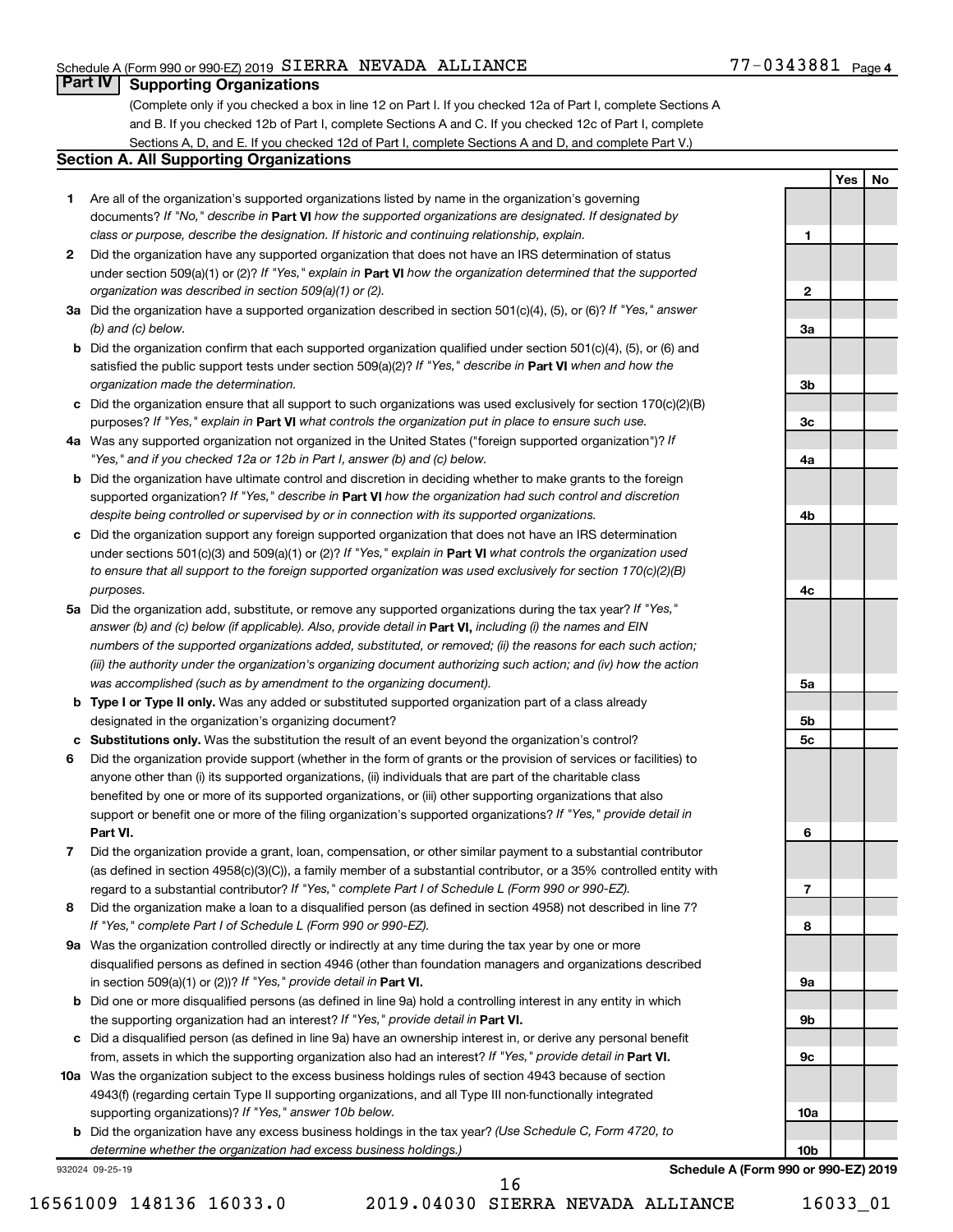#### Schedule A (Form 990 or 990-EZ) 2019 SIERRA NEVADA ALLIANCE NAME ARE ARREST MANAGEMENT ASSAULT Page SIERRA NEVADA ALLIANCE 77-0343881

|    | Part IV<br><b>Supporting Organizations (continued)</b>                                                                          |                 |     |    |
|----|---------------------------------------------------------------------------------------------------------------------------------|-----------------|-----|----|
|    |                                                                                                                                 |                 | Yes | No |
| 11 | Has the organization accepted a gift or contribution from any of the following persons?                                         |                 |     |    |
|    | a A person who directly or indirectly controls, either alone or together with persons described in (b) and (c)                  |                 |     |    |
|    | below, the governing body of a supported organization?                                                                          | 11a             |     |    |
|    | <b>b</b> A family member of a person described in (a) above?                                                                    | 11 <sub>b</sub> |     |    |
|    | c A 35% controlled entity of a person described in (a) or (b) above? If "Yes" to a, b, or c, provide detail in Part VI.         | 11c             |     |    |
|    | <b>Section B. Type I Supporting Organizations</b>                                                                               |                 |     |    |
|    |                                                                                                                                 |                 | Yes | No |
| 1  | Did the directors, trustees, or membership of one or more supported organizations have the power to                             |                 |     |    |
|    | regularly appoint or elect at least a majority of the organization's directors or trustees at all times during the              |                 |     |    |
|    | tax year? If "No," describe in Part VI how the supported organization(s) effectively operated, supervised, or                   |                 |     |    |
|    |                                                                                                                                 |                 |     |    |
|    | controlled the organization's activities. If the organization had more than one supported organization,                         |                 |     |    |
|    | describe how the powers to appoint and/or remove directors or trustees were allocated among the supported                       |                 |     |    |
|    | organizations and what conditions or restrictions, if any, applied to such powers during the tax year.                          | 1               |     |    |
| 2  | Did the organization operate for the benefit of any supported organization other than the supported                             |                 |     |    |
|    | organization(s) that operated, supervised, or controlled the supporting organization? If "Yes," explain in                      |                 |     |    |
|    | Part VI how providing such benefit carried out the purposes of the supported organization(s) that operated,                     |                 |     |    |
|    | supervised, or controlled the supporting organization.                                                                          | $\mathbf{2}$    |     |    |
|    | <b>Section C. Type II Supporting Organizations</b>                                                                              |                 |     |    |
|    |                                                                                                                                 |                 | Yes | No |
| 1. | Were a majority of the organization's directors or trustees during the tax year also a majority of the directors                |                 |     |    |
|    | or trustees of each of the organization's supported organization(s)? If "No," describe in Part VI how control                   |                 |     |    |
|    | or management of the supporting organization was vested in the same persons that controlled or managed                          |                 |     |    |
|    | the supported organization(s).                                                                                                  | 1               |     |    |
|    | <b>Section D. All Type III Supporting Organizations</b>                                                                         |                 |     |    |
|    |                                                                                                                                 |                 | Yes | No |
| 1  | Did the organization provide to each of its supported organizations, by the last day of the fifth month of the                  |                 |     |    |
|    | organization's tax year, (i) a written notice describing the type and amount of support provided during the prior tax           |                 |     |    |
|    | year, (ii) a copy of the Form 990 that was most recently filed as of the date of notification, and (iii) copies of the          |                 |     |    |
|    | organization's governing documents in effect on the date of notification, to the extent not previously provided?                | 1               |     |    |
| 2  | Were any of the organization's officers, directors, or trustees either (i) appointed or elected by the supported                |                 |     |    |
|    | organization(s) or (ii) serving on the governing body of a supported organization? If "No," explain in Part VI how              |                 |     |    |
|    | the organization maintained a close and continuous working relationship with the supported organization(s).                     | 2               |     |    |
| 3  | By reason of the relationship described in (2), did the organization's supported organizations have a                           |                 |     |    |
|    | significant voice in the organization's investment policies and in directing the use of the organization's                      |                 |     |    |
|    | income or assets at all times during the tax year? If "Yes," describe in Part VI the role the organization's                    |                 |     |    |
|    | supported organizations played in this regard.                                                                                  |                 |     |    |
|    | Section E. Type III Functionally Integrated Supporting Organizations                                                            | з               |     |    |
|    |                                                                                                                                 |                 |     |    |
| 1  | Check the box next to the method that the organization used to satisfy the Integral Part Test during the yealsee instructions). |                 |     |    |
| a  | The organization satisfied the Activities Test. Complete line 2 below.                                                          |                 |     |    |
| b  | The organization is the parent of each of its supported organizations. Complete line 3 below.                                   |                 |     |    |
| с  | The organization supported a governmental entity. Describe in Part VI how you supported a government entity (see instructions). |                 |     |    |
| 2  | Activities Test. Answer (a) and (b) below.                                                                                      |                 | Yes | No |
| а  | Did substantially all of the organization's activities during the tax year directly further the exempt purposes of              |                 |     |    |
|    | the supported organization(s) to which the organization was responsive? If "Yes," then in Part VI identify                      |                 |     |    |
|    | those supported organizations and explain how these activities directly furthered their exempt purposes,                        |                 |     |    |
|    | how the organization was responsive to those supported organizations, and how the organization determined                       |                 |     |    |
|    | that these activities constituted substantially all of its activities.                                                          | 2a              |     |    |
|    | <b>b</b> Did the activities described in (a) constitute activities that, but for the organization's involvement, one or more    |                 |     |    |
|    | of the organization's supported organization(s) would have been engaged in? If "Yes," explain in Part VI the                    |                 |     |    |
|    | reasons for the organization's position that its supported organization(s) would have engaged in these                          |                 |     |    |
|    | activities but for the organization's involvement.                                                                              | 2b              |     |    |
| з  | Parent of Supported Organizations. Answer (a) and (b) below.                                                                    |                 |     |    |
| а  | Did the organization have the power to regularly appoint or elect a majority of the officers, directors, or                     |                 |     |    |
|    | trustees of each of the supported organizations? Provide details in Part VI.                                                    | За              |     |    |
|    | <b>b</b> Did the organization exercise a substantial degree of direction over the policies, programs, and activities of each    |                 |     |    |
|    | of its supported organizations? If "Yes," describe in Part VI the role played by the organization in this regard.               | Зb              |     |    |
|    | Schedule A (Form 990 or 990-EZ) 2019<br>932025 09-25-19                                                                         |                 |     |    |
|    | 17                                                                                                                              |                 |     |    |

<sup>16561009 148136 16033.0 2019.04030</sup> SIERRA NEVADA ALLIANCE 16033\_01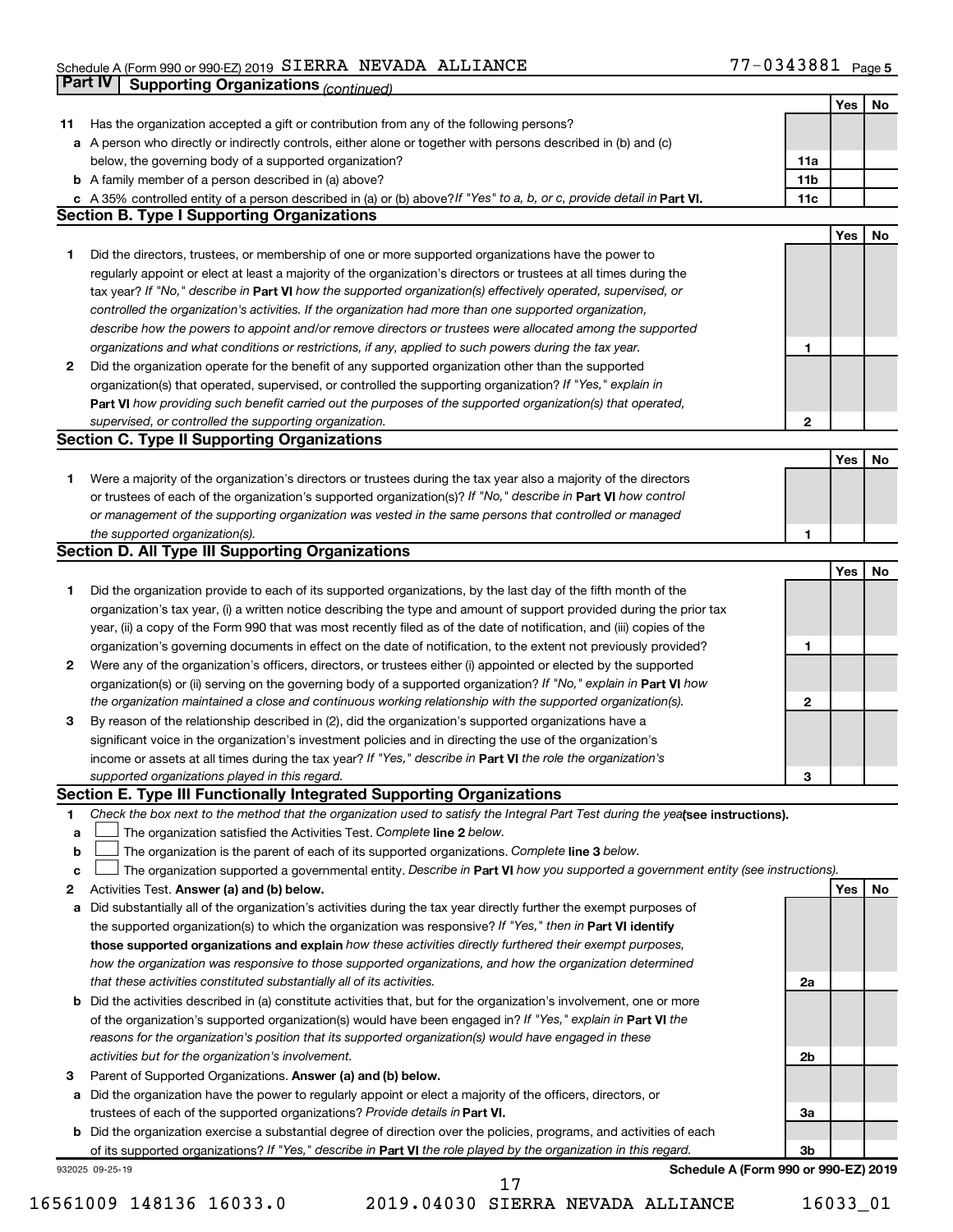1 **Letter See instructions.** All Check here if the organization satisfied the Integral Part Test as a qualifying trust on Nov. 20, 1970 (explain in Part VI). See instructions. All other Type III non-functionally integrated supporting organizations must complete Sections A through E. **Part V Type III Non-Functionally Integrated 509(a)(3) Supporting Organizations** 

|              | Section A - Adjusted Net Income                                              |                | (A) Prior Year | (B) Current Year<br>(optional) |
|--------------|------------------------------------------------------------------------------|----------------|----------------|--------------------------------|
| 1            | Net short-term capital gain                                                  | 1              |                |                                |
| $\mathbf{2}$ | Recoveries of prior-year distributions                                       | $\mathbf{2}$   |                |                                |
| 3            | Other gross income (see instructions)                                        | 3              |                |                                |
| 4            | Add lines 1 through 3.                                                       | 4              |                |                                |
| 5            | Depreciation and depletion                                                   | 5              |                |                                |
| 6            | Portion of operating expenses paid or incurred for production or             |                |                |                                |
|              | collection of gross income or for management, conservation, or               |                |                |                                |
|              | maintenance of property held for production of income (see instructions)     | 6              |                |                                |
| 7            | Other expenses (see instructions)                                            | $\overline{7}$ |                |                                |
| 8            | Adjusted Net Income (subtract lines 5, 6, and 7 from line 4)                 | 8              |                |                                |
|              | <b>Section B - Minimum Asset Amount</b>                                      |                | (A) Prior Year | (B) Current Year<br>(optional) |
| 1            | Aggregate fair market value of all non-exempt-use assets (see                |                |                |                                |
|              | instructions for short tax year or assets held for part of year):            |                |                |                                |
|              | a Average monthly value of securities                                        | 1a             |                |                                |
|              | <b>b</b> Average monthly cash balances                                       | 1 <sub>b</sub> |                |                                |
|              | c Fair market value of other non-exempt-use assets                           | 1 <sub>c</sub> |                |                                |
|              | d Total (add lines 1a, 1b, and 1c)                                           | 1d             |                |                                |
|              | <b>e</b> Discount claimed for blockage or other                              |                |                |                                |
|              | factors (explain in detail in Part VI):                                      |                |                |                                |
| 2            | Acquisition indebtedness applicable to non-exempt-use assets                 | $\mathbf{2}$   |                |                                |
| 3            | Subtract line 2 from line 1d.                                                | 3              |                |                                |
| 4            | Cash deemed held for exempt use. Enter 1-1/2% of line 3 (for greater amount, |                |                |                                |
|              | see instructions)                                                            | 4              |                |                                |
| 5            | Net value of non-exempt-use assets (subtract line 4 from line 3)             | 5              |                |                                |
| 6            | Multiply line 5 by .035.                                                     | 6              |                |                                |
| 7            | Recoveries of prior-year distributions                                       | $\overline{7}$ |                |                                |
| 8            | Minimum Asset Amount (add line 7 to line 6)                                  | 8              |                |                                |
|              | <b>Section C - Distributable Amount</b>                                      |                |                | <b>Current Year</b>            |
| 1            | Adjusted net income for prior year (from Section A, line 8, Column A)        | 1              |                |                                |
| 2            | Enter 85% of line 1.                                                         | $\mathbf{2}$   |                |                                |
| З            | Minimum asset amount for prior year (from Section B, line 8, Column A)       | 3              |                |                                |
| 4            | Enter greater of line 2 or line 3.                                           | 4              |                |                                |
| 5            | Income tax imposed in prior year                                             | 5              |                |                                |
| 6            | Distributable Amount. Subtract line 5 from line 4, unless subject to         |                |                |                                |
|              | emergency temporary reduction (see instructions).                            | 6              |                |                                |
|              |                                                                              |                |                |                                |

**7** Check here if the current year is the organization's first as a non-functionally integrated Type III supporting organization (see † instructions).

**Schedule A (Form 990 or 990-EZ) 2019**

932026 09-25-19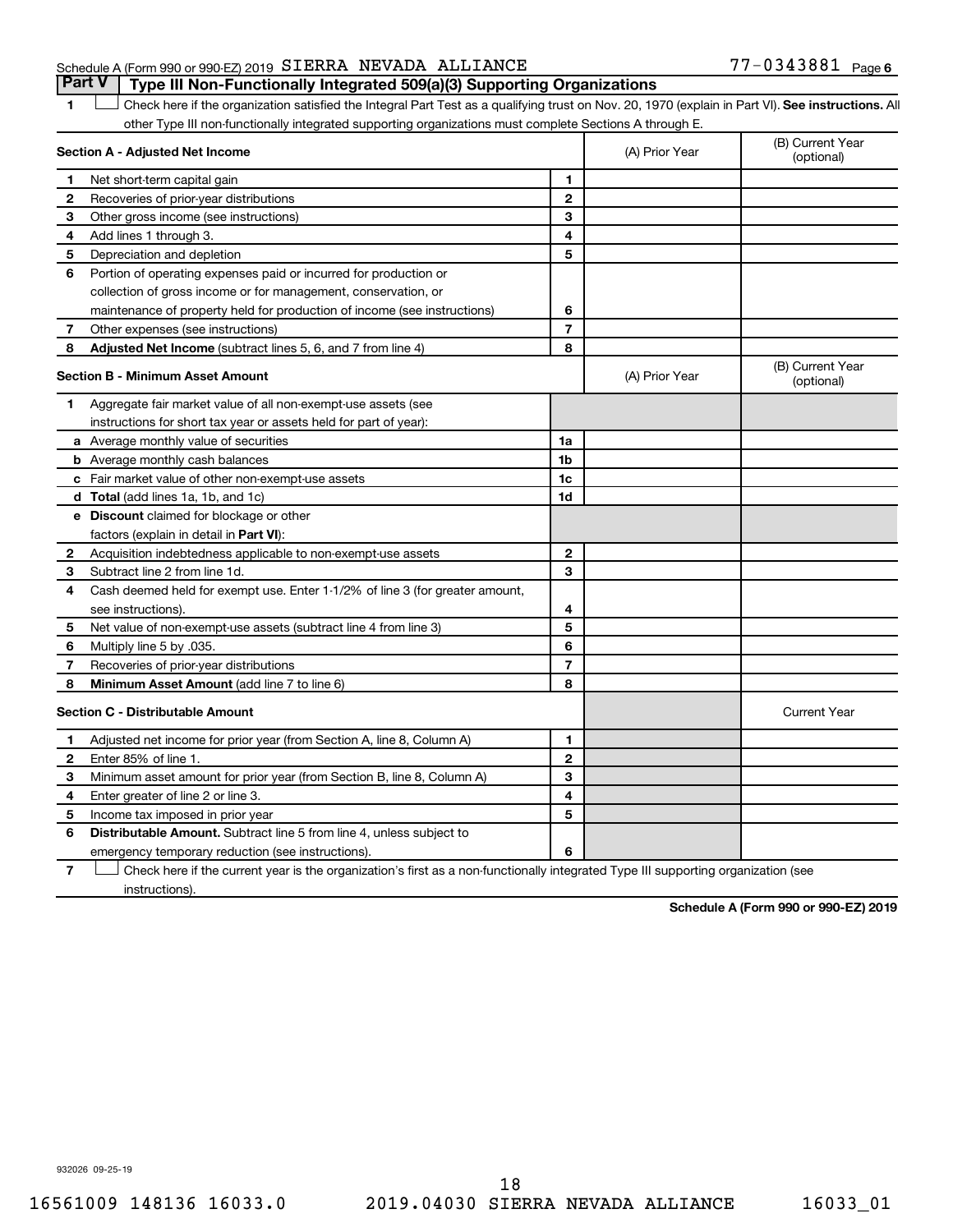#### Schedule A (Form 990 or 990-EZ) 2019 SIERRA NEVADA ALLIANCE NAME ARE ARREST MANAGEMENT ASSAULT Page SIERRA NEVADA ALLIANCE 77-0343881

| <b>Part V</b>  | Type III Non-Functionally Integrated 509(a)(3) Supporting Organizations (continued)        |                                    |                                               |                                                         |
|----------------|--------------------------------------------------------------------------------------------|------------------------------------|-----------------------------------------------|---------------------------------------------------------|
|                | <b>Section D - Distributions</b>                                                           |                                    |                                               | <b>Current Year</b>                                     |
| 1              | Amounts paid to supported organizations to accomplish exempt purposes                      |                                    |                                               |                                                         |
| $\mathbf{2}$   | Amounts paid to perform activity that directly furthers exempt purposes of supported       |                                    |                                               |                                                         |
|                | organizations, in excess of income from activity                                           |                                    |                                               |                                                         |
| 3              | Administrative expenses paid to accomplish exempt purposes of supported organizations      |                                    |                                               |                                                         |
| 4              | Amounts paid to acquire exempt-use assets                                                  |                                    |                                               |                                                         |
| 5              | Qualified set-aside amounts (prior IRS approval required)                                  |                                    |                                               |                                                         |
| 6              | Other distributions (describe in <b>Part VI</b> ). See instructions.                       |                                    |                                               |                                                         |
| 7              | Total annual distributions. Add lines 1 through 6.                                         |                                    |                                               |                                                         |
| 8              | Distributions to attentive supported organizations to which the organization is responsive |                                    |                                               |                                                         |
|                | (provide details in Part VI). See instructions.                                            |                                    |                                               |                                                         |
| 9              | Distributable amount for 2019 from Section C, line 6                                       |                                    |                                               |                                                         |
| 10             | Line 8 amount divided by line 9 amount                                                     |                                    |                                               |                                                         |
|                | <b>Section E - Distribution Allocations (see instructions)</b>                             | (i)<br><b>Excess Distributions</b> | (ii)<br><b>Underdistributions</b><br>Pre-2019 | (iii)<br><b>Distributable</b><br><b>Amount for 2019</b> |
| 1              | Distributable amount for 2019 from Section C, line 6                                       |                                    |                                               |                                                         |
| $\mathbf{2}$   | Underdistributions, if any, for years prior to 2019 (reason-                               |                                    |                                               |                                                         |
|                | able cause required- explain in Part VI). See instructions.                                |                                    |                                               |                                                         |
| 3              | Excess distributions carryover, if any, to 2019                                            |                                    |                                               |                                                         |
|                | a From 2014                                                                                |                                    |                                               |                                                         |
|                | $b$ From 2015                                                                              |                                    |                                               |                                                         |
|                | c From 2016                                                                                |                                    |                                               |                                                         |
|                | d From 2017                                                                                |                                    |                                               |                                                         |
|                | e From 2018                                                                                |                                    |                                               |                                                         |
|                | f Total of lines 3a through e                                                              |                                    |                                               |                                                         |
|                | <b>g</b> Applied to underdistributions of prior years                                      |                                    |                                               |                                                         |
|                | <b>h</b> Applied to 2019 distributable amount                                              |                                    |                                               |                                                         |
| Ť.             | Carryover from 2014 not applied (see instructions)                                         |                                    |                                               |                                                         |
|                | Remainder. Subtract lines 3g, 3h, and 3i from 3f.                                          |                                    |                                               |                                                         |
| 4              | Distributions for 2019 from Section D,                                                     |                                    |                                               |                                                         |
|                | line $7:$                                                                                  |                                    |                                               |                                                         |
|                | <b>a</b> Applied to underdistributions of prior years                                      |                                    |                                               |                                                         |
|                | <b>b</b> Applied to 2019 distributable amount                                              |                                    |                                               |                                                         |
| c              | Remainder. Subtract lines 4a and 4b from 4.                                                |                                    |                                               |                                                         |
| 5              | Remaining underdistributions for years prior to 2019, if                                   |                                    |                                               |                                                         |
|                | any. Subtract lines 3g and 4a from line 2. For result greater                              |                                    |                                               |                                                         |
|                | than zero, explain in Part VI. See instructions.                                           |                                    |                                               |                                                         |
| 6              | Remaining underdistributions for 2019. Subtract lines 3h                                   |                                    |                                               |                                                         |
|                | and 4b from line 1. For result greater than zero, explain in                               |                                    |                                               |                                                         |
|                | <b>Part VI.</b> See instructions.                                                          |                                    |                                               |                                                         |
| $\overline{7}$ | Excess distributions carryover to 2020. Add lines 3j                                       |                                    |                                               |                                                         |
|                | and 4c.                                                                                    |                                    |                                               |                                                         |
| 8              | Breakdown of line 7:                                                                       |                                    |                                               |                                                         |
|                | a Excess from 2015                                                                         |                                    |                                               |                                                         |
|                | <b>b</b> Excess from 2016                                                                  |                                    |                                               |                                                         |
|                | c Excess from 2017                                                                         |                                    |                                               |                                                         |
|                | d Excess from 2018                                                                         |                                    |                                               |                                                         |
|                | e Excess from 2019                                                                         |                                    |                                               |                                                         |

**Schedule A (Form 990 or 990-EZ) 2019**

932027 09-25-19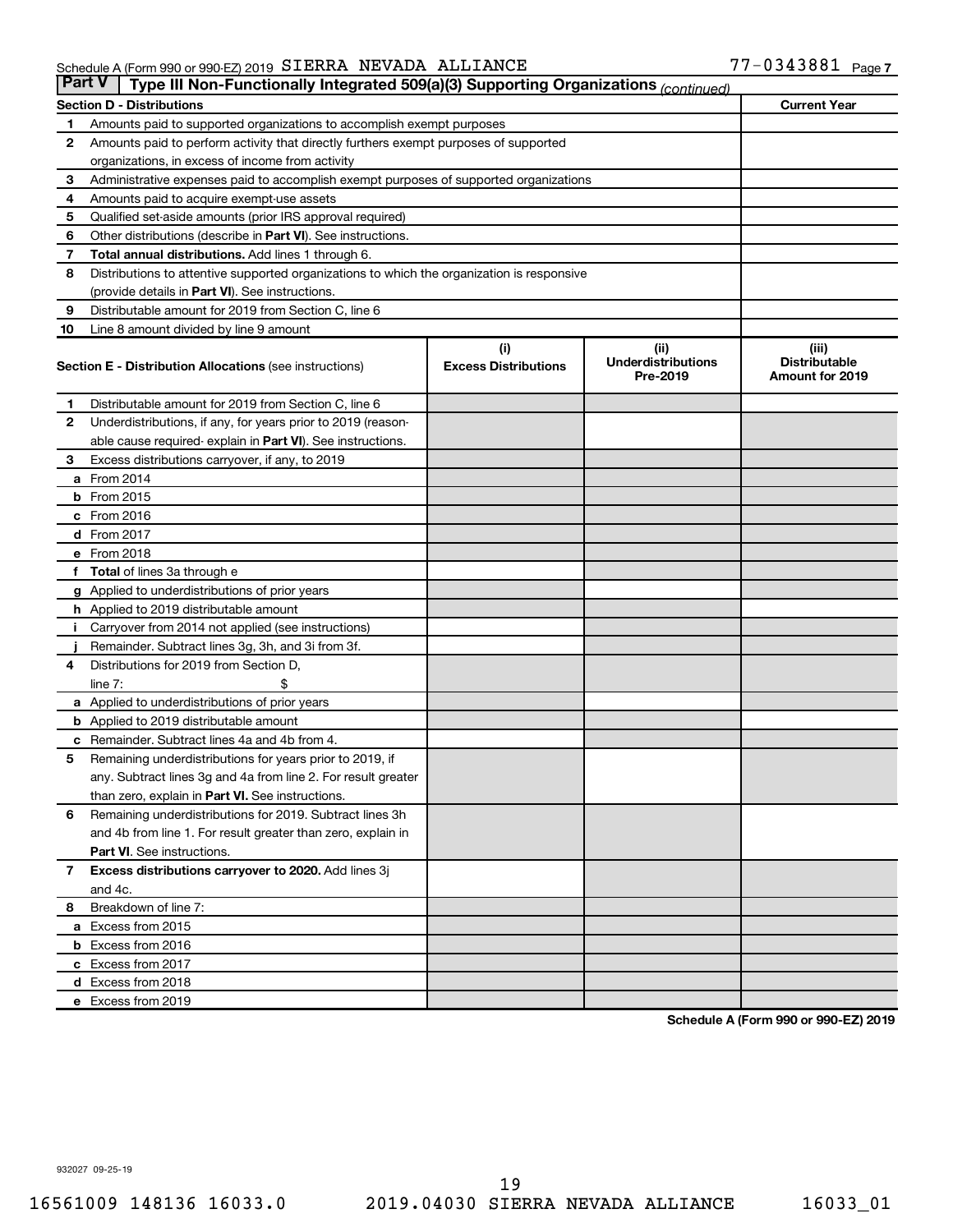| Schedule A (Form 990 or 990-EZ) 2019 SIERRA NEVADA ALLIANCE |                                                                                                                                                                                                                                                                                                                                                                                                                                                                                                                                                                      | 77-0343881 Page 8                    |
|-------------------------------------------------------------|----------------------------------------------------------------------------------------------------------------------------------------------------------------------------------------------------------------------------------------------------------------------------------------------------------------------------------------------------------------------------------------------------------------------------------------------------------------------------------------------------------------------------------------------------------------------|--------------------------------------|
| Part VI<br>(See instructions.)                              | Supplemental Information. Provide the explanations required by Part II, line 10; Part II, line 17a or 17b; Part III, line 12;<br>Part IV, Section A, lines 1, 2, 3b, 3c, 4b, 4c, 5a, 6, 9a, 9b, 9c, 11a, 11b, and 11c; Part IV, Section B, lines 1 and 2; Part IV, Section C,<br>line 1; Part IV, Section D, lines 2 and 3; Part IV, Section E, lines 1c, 2a, 2b, 3a, and 3b; Part V, line 1; Part V, Section B, line 1e; Part V,<br>Section D, lines 5, 6, and 8; and Part V, Section E, lines 2, 5, and 6. Also complete this part for any additional information. |                                      |
|                                                             |                                                                                                                                                                                                                                                                                                                                                                                                                                                                                                                                                                      |                                      |
|                                                             |                                                                                                                                                                                                                                                                                                                                                                                                                                                                                                                                                                      |                                      |
|                                                             |                                                                                                                                                                                                                                                                                                                                                                                                                                                                                                                                                                      |                                      |
|                                                             |                                                                                                                                                                                                                                                                                                                                                                                                                                                                                                                                                                      |                                      |
|                                                             |                                                                                                                                                                                                                                                                                                                                                                                                                                                                                                                                                                      |                                      |
|                                                             |                                                                                                                                                                                                                                                                                                                                                                                                                                                                                                                                                                      |                                      |
|                                                             |                                                                                                                                                                                                                                                                                                                                                                                                                                                                                                                                                                      |                                      |
|                                                             |                                                                                                                                                                                                                                                                                                                                                                                                                                                                                                                                                                      |                                      |
|                                                             |                                                                                                                                                                                                                                                                                                                                                                                                                                                                                                                                                                      |                                      |
|                                                             |                                                                                                                                                                                                                                                                                                                                                                                                                                                                                                                                                                      |                                      |
|                                                             |                                                                                                                                                                                                                                                                                                                                                                                                                                                                                                                                                                      |                                      |
|                                                             |                                                                                                                                                                                                                                                                                                                                                                                                                                                                                                                                                                      |                                      |
|                                                             |                                                                                                                                                                                                                                                                                                                                                                                                                                                                                                                                                                      |                                      |
|                                                             |                                                                                                                                                                                                                                                                                                                                                                                                                                                                                                                                                                      |                                      |
|                                                             |                                                                                                                                                                                                                                                                                                                                                                                                                                                                                                                                                                      |                                      |
|                                                             |                                                                                                                                                                                                                                                                                                                                                                                                                                                                                                                                                                      |                                      |
|                                                             |                                                                                                                                                                                                                                                                                                                                                                                                                                                                                                                                                                      |                                      |
|                                                             |                                                                                                                                                                                                                                                                                                                                                                                                                                                                                                                                                                      |                                      |
|                                                             |                                                                                                                                                                                                                                                                                                                                                                                                                                                                                                                                                                      |                                      |
|                                                             |                                                                                                                                                                                                                                                                                                                                                                                                                                                                                                                                                                      |                                      |
|                                                             |                                                                                                                                                                                                                                                                                                                                                                                                                                                                                                                                                                      |                                      |
|                                                             |                                                                                                                                                                                                                                                                                                                                                                                                                                                                                                                                                                      |                                      |
|                                                             |                                                                                                                                                                                                                                                                                                                                                                                                                                                                                                                                                                      |                                      |
|                                                             |                                                                                                                                                                                                                                                                                                                                                                                                                                                                                                                                                                      |                                      |
|                                                             |                                                                                                                                                                                                                                                                                                                                                                                                                                                                                                                                                                      |                                      |
|                                                             |                                                                                                                                                                                                                                                                                                                                                                                                                                                                                                                                                                      |                                      |
|                                                             |                                                                                                                                                                                                                                                                                                                                                                                                                                                                                                                                                                      |                                      |
|                                                             |                                                                                                                                                                                                                                                                                                                                                                                                                                                                                                                                                                      |                                      |
|                                                             |                                                                                                                                                                                                                                                                                                                                                                                                                                                                                                                                                                      |                                      |
|                                                             |                                                                                                                                                                                                                                                                                                                                                                                                                                                                                                                                                                      |                                      |
|                                                             |                                                                                                                                                                                                                                                                                                                                                                                                                                                                                                                                                                      |                                      |
|                                                             |                                                                                                                                                                                                                                                                                                                                                                                                                                                                                                                                                                      |                                      |
|                                                             |                                                                                                                                                                                                                                                                                                                                                                                                                                                                                                                                                                      |                                      |
| 932028 09-25-19                                             | 20                                                                                                                                                                                                                                                                                                                                                                                                                                                                                                                                                                   | Schedule A (Form 990 or 990-EZ) 2019 |
| 16561009 148136 16033.0                                     | 2019.04030 SIERRA NEVADA ALLIANCE                                                                                                                                                                                                                                                                                                                                                                                                                                                                                                                                    | 16033_01                             |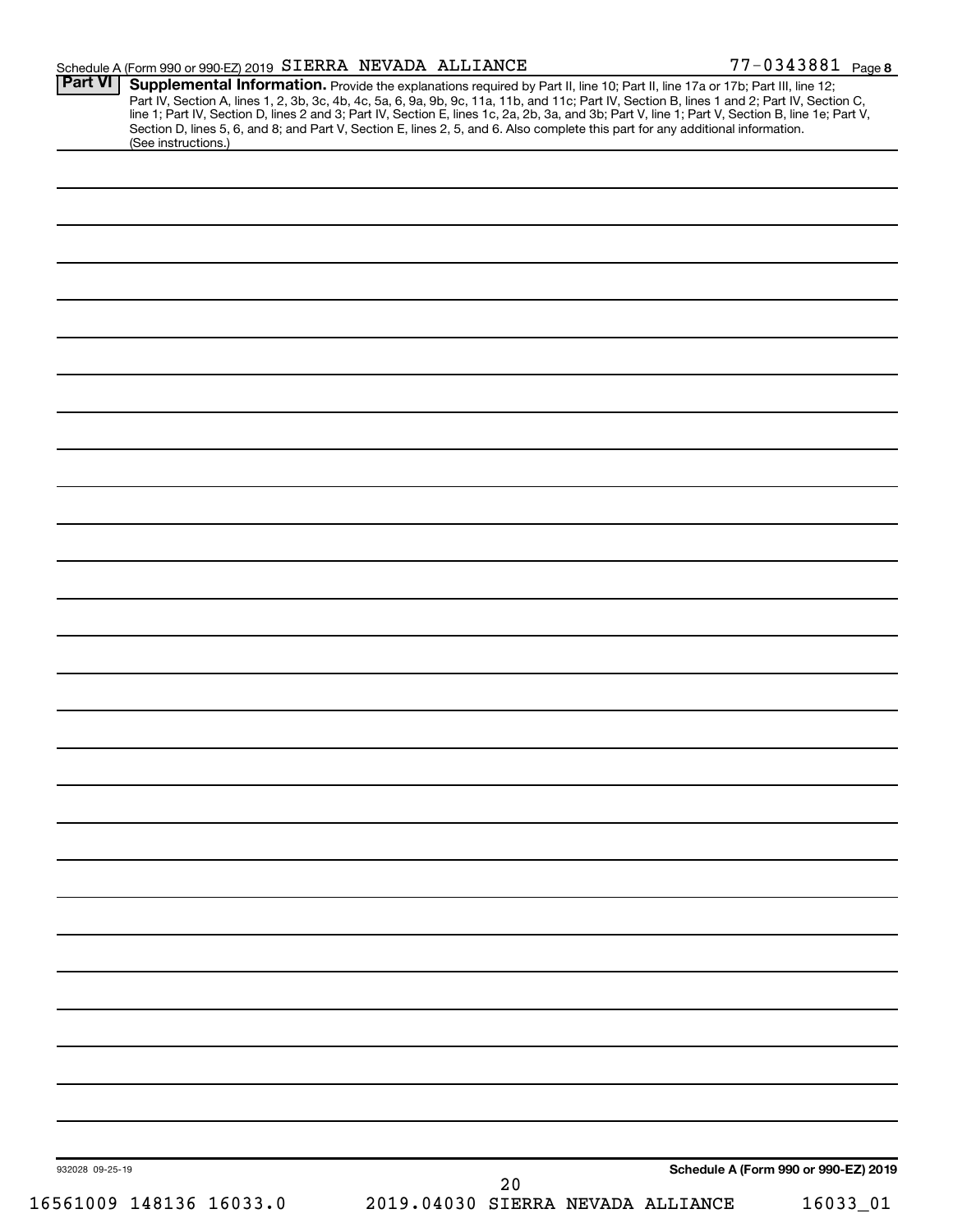Department of the Treasury Internal Revenue Service

## **Schedule B Schedule of Contributors**

**or 990-PF) | Attach to Form 990, Form 990-EZ, or Form 990-PF. | Go to www.irs.gov/Form990 for the latest information.** OMB No. 1545-0047

**2019**

**Employer identification number**

| Vame of the organization |  |
|--------------------------|--|
|                          |  |

**Organization type** (check one):

| Filers of:         | Section:                                                                  |
|--------------------|---------------------------------------------------------------------------|
| Form 990 or 990-EZ | $\boxed{\textbf{X}}$ 501(c)( 3) (enter number) organization               |
|                    | 4947(a)(1) nonexempt charitable trust not treated as a private foundation |
|                    | 527 political organization                                                |
| Form 990-PF        | 501(c)(3) exempt private foundation                                       |
|                    | 4947(a)(1) nonexempt charitable trust treated as a private foundation     |
|                    | 501(c)(3) taxable private foundation                                      |
|                    |                                                                           |

Check if your organization is covered by the General Rule or a Special Rule. **Note:**  Only a section 501(c)(7), (8), or (10) organization can check boxes for both the General Rule and a Special Rule. See instructions.

#### **General Rule**

 $\Box$ 

For an organization filing Form 990, 990-EZ, or 990-PF that received, during the year, contributions totaling \$5,000 or more (in money or property) from any one contributor. Complete Parts I and II. See instructions for determining a contributor's total contributions.

#### **Special Rules**

any one contributor, during the year, total contributions of the greater of (1) \$5,000; or (2) 2% of the amount on (i) Form 990, Part VIII, line 1h;  $\boxed{\text{X}}$  For an organization described in section 501(c)(3) filing Form 990 or 990-EZ that met the 33 1/3% support test of the regulations under sections 509(a)(1) and 170(b)(1)(A)(vi), that checked Schedule A (Form 990 or 990-EZ), Part II, line 13, 16a, or 16b, and that received from or (ii) Form 990-EZ, line 1. Complete Parts I and II.

year, total contributions of more than \$1,000 *exclusively* for religious, charitable, scientific, literary, or educational purposes, or for the For an organization described in section 501(c)(7), (8), or (10) filing Form 990 or 990-EZ that received from any one contributor, during the prevention of cruelty to children or animals. Complete Parts I, II, and III.  $\Box$ 

purpose. Don't complete any of the parts unless the General Rule applies to this organization because it received nonexclusively year, contributions exclusively for religious, charitable, etc., purposes, but no such contributions totaled more than \$1,000. If this box is checked, enter here the total contributions that were received during the year for an exclusively religious, charitable, etc., For an organization described in section 501(c)(7), (8), or (10) filing Form 990 or 990-EZ that received from any one contributor, during the religious, charitable, etc., contributions totaling \$5,000 or more during the year  $~\ldots\ldots\ldots\ldots\ldots\ldots\ldots\ldots\blacktriangleright~$ \$  $\Box$ 

**Caution:**  An organization that isn't covered by the General Rule and/or the Special Rules doesn't file Schedule B (Form 990, 990-EZ, or 990-PF),  **must** but it answer "No" on Part IV, line 2, of its Form 990; or check the box on line H of its Form 990-EZ or on its Form 990-PF, Part I, line 2, to certify that it doesn't meet the filing requirements of Schedule B (Form 990, 990-EZ, or 990-PF).

**For Paperwork Reduction Act Notice, see the instructions for Form 990, 990-EZ, or 990-PF. Schedule B (Form 990, 990-EZ, or 990-PF) (2019)** LHA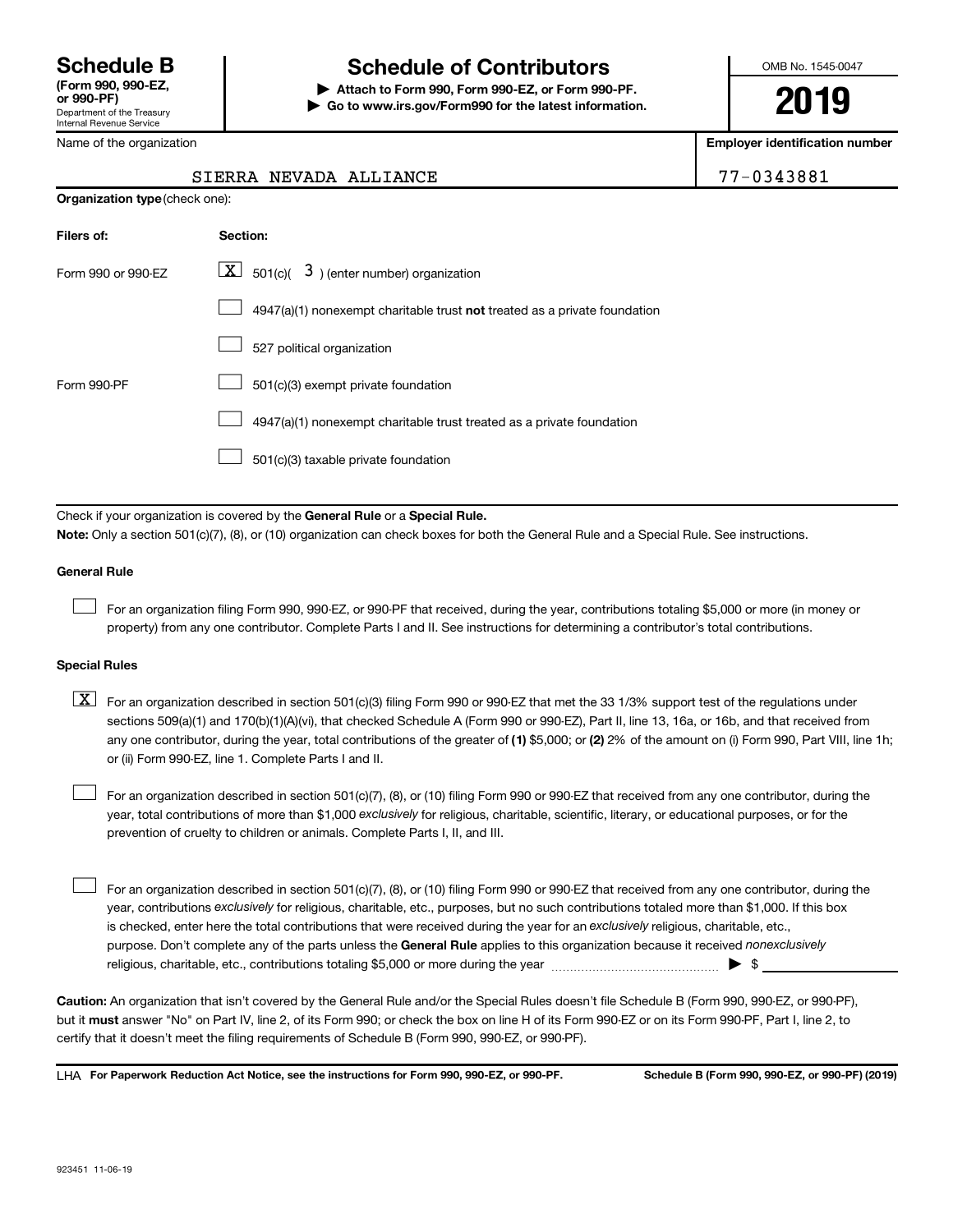#### Schedule B (Form 990, 990-EZ, or 990-PF) (2019)

Name of organization

**Employer identification number**

SIERRA NEVADA ALLIANCE 77-0343881

| Part I         | Contributors (see instructions). Use duplicate copies of Part I if additional space is needed. |                                   |                                                                                                          |
|----------------|------------------------------------------------------------------------------------------------|-----------------------------------|----------------------------------------------------------------------------------------------------------|
| (a)<br>No.     | (b)<br>Name, address, and ZIP + 4                                                              | (c)<br><b>Total contributions</b> | (d)<br>Type of contribution                                                                              |
| $\mathbf 1$    | ARNTZ FOUNDATION<br>PO BOX 66488<br>SCOTTS VALLEY, CA 95067                                    | 30,000.<br>\$                     | $\boxed{\mathbf{X}}$<br>Person<br>Payroll<br>Noncash<br>(Complete Part II for<br>noncash contributions.) |
| (a)<br>No.     | (b)<br>Name, address, and ZIP + 4                                                              | (c)<br><b>Total contributions</b> | (d)<br>Type of contribution                                                                              |
| $\overline{a}$ | CALIFORNIA VOLUNTEERS<br>1400 10TH STREET<br>SACRAMENTO, CA 95814                              | 561,403.<br>\$                    | $\mathbf{X}$<br>Person<br>Payroll<br>Noncash<br>(Complete Part II for<br>noncash contributions.)         |
| (a)<br>No.     | (b)<br>Name, address, and ZIP + 4                                                              | (c)<br><b>Total contributions</b> | (d)<br>Type of contribution                                                                              |
| 3              | CALIFORNIA VOLUNTEERS<br>1400 10TH STREET<br>SACRAMENTO, CA 95814                              | 80,174.<br>\$                     | Person<br>Payroll<br>$\boxed{\text{X}}$<br>Noncash<br>(Complete Part II for<br>noncash contributions.)   |
| (a)<br>No.     | (b)<br>Name, address, and ZIP + 4                                                              | (c)<br><b>Total contributions</b> | (d)<br>Type of contribution                                                                              |
|                |                                                                                                | \$                                | Person<br>Payroll<br>Noncash<br>(Complete Part II for<br>noncash contributions.)                         |
| (a)<br>No.     | (b)<br>Name, address, and ZIP + 4                                                              | (c)<br><b>Total contributions</b> | (d)<br>Type of contribution                                                                              |
|                |                                                                                                | \$                                | Person<br>Payroll<br><b>Noncash</b><br>(Complete Part II for<br>noncash contributions.)                  |
| (a)<br>No.     | (b)<br>Name, address, and ZIP + 4                                                              | (c)<br><b>Total contributions</b> | (d)<br>Type of contribution                                                                              |
|                |                                                                                                | \$                                | Person<br>Payroll<br>Noncash<br>(Complete Part II for<br>noncash contributions.)                         |
|                |                                                                                                |                                   |                                                                                                          |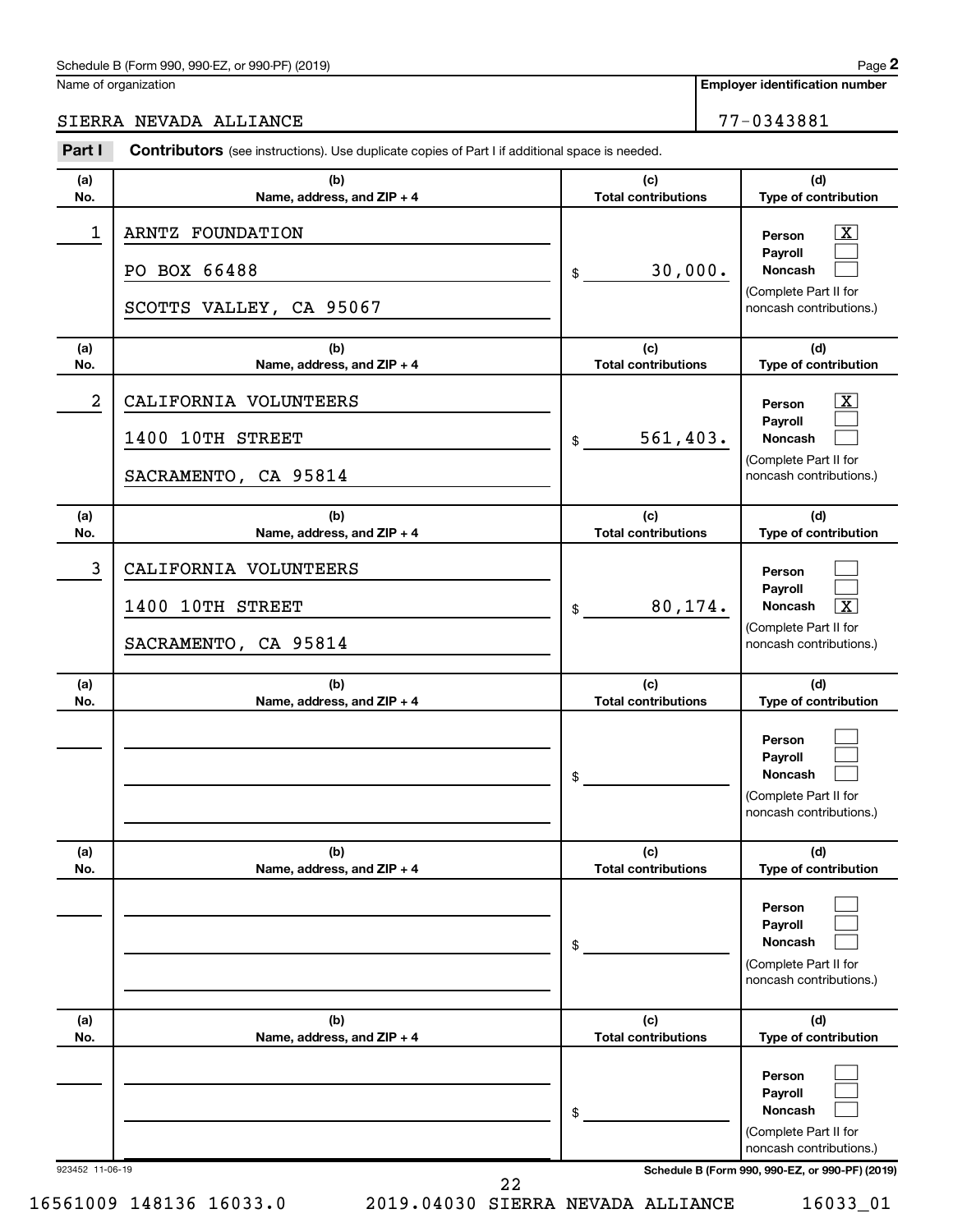Name of organization

**Employer identification number**

### SIERRA NEVADA ALLIANCE 77-0343881

Part II Noncash Property (see instructions). Use duplicate copies of Part II if additional space is needed.

| (a)<br>No.<br>from<br>Part I | (b)<br>Description of noncash property given | (c)<br>FMV (or estimate)<br>(See instructions.) | (d)<br>Date received                            |
|------------------------------|----------------------------------------------|-------------------------------------------------|-------------------------------------------------|
| 3                            | IN KIND SERVICES PROVIDED                    |                                                 |                                                 |
|                              |                                              | 80,174.<br>$\mathsf{\$}$                        | 06/30/20                                        |
| (a)<br>No.<br>from<br>Part I | (b)<br>Description of noncash property given | (c)<br>FMV (or estimate)<br>(See instructions.) | (d)<br>Date received                            |
|                              |                                              | \$                                              |                                                 |
| (a)<br>No.<br>from<br>Part I | (b)<br>Description of noncash property given | (c)<br>FMV (or estimate)<br>(See instructions.) | (d)<br>Date received                            |
|                              |                                              | $\mathfrak{S}$                                  |                                                 |
| (a)<br>No.<br>from<br>Part I | (b)<br>Description of noncash property given | (c)<br>FMV (or estimate)<br>(See instructions.) | (d)<br>Date received                            |
|                              |                                              | \$                                              |                                                 |
| (a)<br>No.<br>from<br>Part I | (b)<br>Description of noncash property given | (c)<br>FMV (or estimate)<br>(See instructions.) | (d)<br>Date received                            |
|                              |                                              | \$                                              |                                                 |
| (a)<br>No.<br>from<br>Part I | (b)<br>Description of noncash property given | (c)<br>FMV (or estimate)<br>(See instructions.) | (d)<br>Date received                            |
|                              |                                              | \$                                              |                                                 |
| 923453 11-06-19              | 23                                           |                                                 | Schedule B (Form 990, 990-EZ, or 990-PF) (2019) |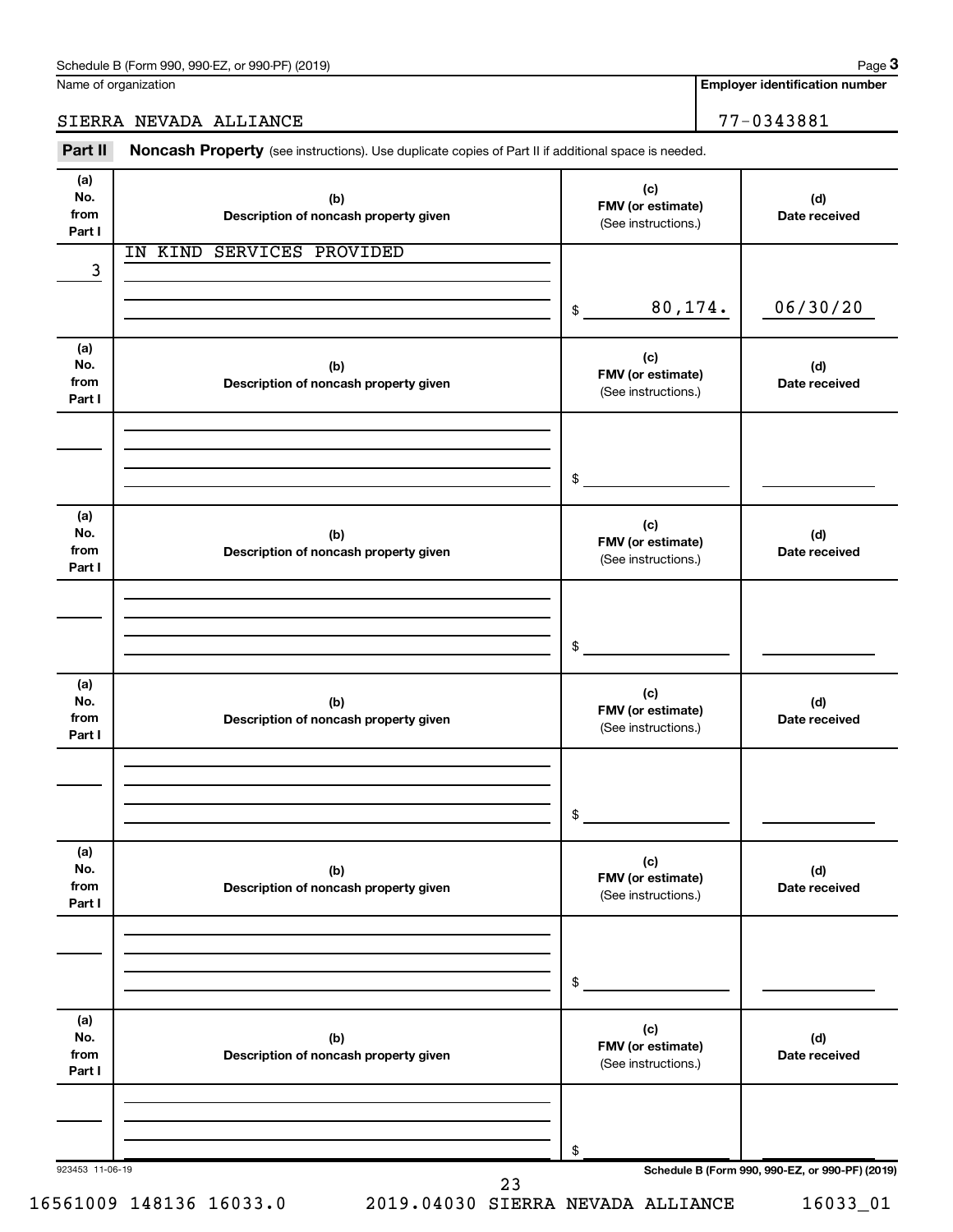**4**

| Name of organization                   |                                                                                                                                                                                                                                                                                                                                                                                                                                                                                                             |                      | <b>Employer identification number</b>           |  |
|----------------------------------------|-------------------------------------------------------------------------------------------------------------------------------------------------------------------------------------------------------------------------------------------------------------------------------------------------------------------------------------------------------------------------------------------------------------------------------------------------------------------------------------------------------------|----------------------|-------------------------------------------------|--|
|                                        | SIERRA NEVADA ALLIANCE                                                                                                                                                                                                                                                                                                                                                                                                                                                                                      |                      | 77-0343881                                      |  |
| Part III                               | Exclusively religious, charitable, etc., contributions to organizations described in section 501(c)(7), (8), or (10) that total more than \$1,000 for the year<br>from any one contributor. Complete columns (a) through (e) and the following line entry. For organizations<br>completing Part III, enter the total of exclusively religious, charitable, etc., contributions of \$1,000 or less for the year. (Enter this info. once.)<br>Use duplicate copies of Part III if additional space is needed. |                      |                                                 |  |
| (a) No.<br>from<br>Part I              | (b) Purpose of gift                                                                                                                                                                                                                                                                                                                                                                                                                                                                                         | (c) Use of gift      | (d) Description of how gift is held             |  |
|                                        |                                                                                                                                                                                                                                                                                                                                                                                                                                                                                                             |                      |                                                 |  |
|                                        |                                                                                                                                                                                                                                                                                                                                                                                                                                                                                                             | (e) Transfer of gift |                                                 |  |
|                                        | Transferee's name, address, and ZIP + 4                                                                                                                                                                                                                                                                                                                                                                                                                                                                     |                      | Relationship of transferor to transferee        |  |
| $\overline{a}$ ) No.<br>from<br>Part I | (b) Purpose of gift                                                                                                                                                                                                                                                                                                                                                                                                                                                                                         | (c) Use of gift      | (d) Description of how gift is held             |  |
|                                        |                                                                                                                                                                                                                                                                                                                                                                                                                                                                                                             |                      |                                                 |  |
|                                        |                                                                                                                                                                                                                                                                                                                                                                                                                                                                                                             | (e) Transfer of gift |                                                 |  |
|                                        | Transferee's name, address, and ZIP + 4                                                                                                                                                                                                                                                                                                                                                                                                                                                                     |                      | Relationship of transferor to transferee        |  |
| $\overline{a}$ ) No.<br>from<br>Part I | (b) Purpose of gift                                                                                                                                                                                                                                                                                                                                                                                                                                                                                         | (c) Use of gift      | (d) Description of how gift is held             |  |
|                                        |                                                                                                                                                                                                                                                                                                                                                                                                                                                                                                             |                      |                                                 |  |
|                                        | Transferee's name, address, and ZIP + 4                                                                                                                                                                                                                                                                                                                                                                                                                                                                     | (e) Transfer of gift | Relationship of transferor to transferee        |  |
|                                        |                                                                                                                                                                                                                                                                                                                                                                                                                                                                                                             |                      |                                                 |  |
| (a) No.<br>from<br>Part I              | (b) Purpose of gift                                                                                                                                                                                                                                                                                                                                                                                                                                                                                         | (c) Use of gift      | (d) Description of how gift is held             |  |
|                                        |                                                                                                                                                                                                                                                                                                                                                                                                                                                                                                             | (e) Transfer of gift |                                                 |  |
|                                        | Transferee's name, address, and ZIP + 4                                                                                                                                                                                                                                                                                                                                                                                                                                                                     |                      | Relationship of transferor to transferee        |  |
|                                        |                                                                                                                                                                                                                                                                                                                                                                                                                                                                                                             |                      |                                                 |  |
| 923454 11-06-19                        |                                                                                                                                                                                                                                                                                                                                                                                                                                                                                                             | 24                   | Schedule B (Form 990, 990-EZ, or 990-PF) (2019) |  |

16561009 148136 16033.0 2019.04030 SIERRA NEVADA ALLIANCE 16033\_01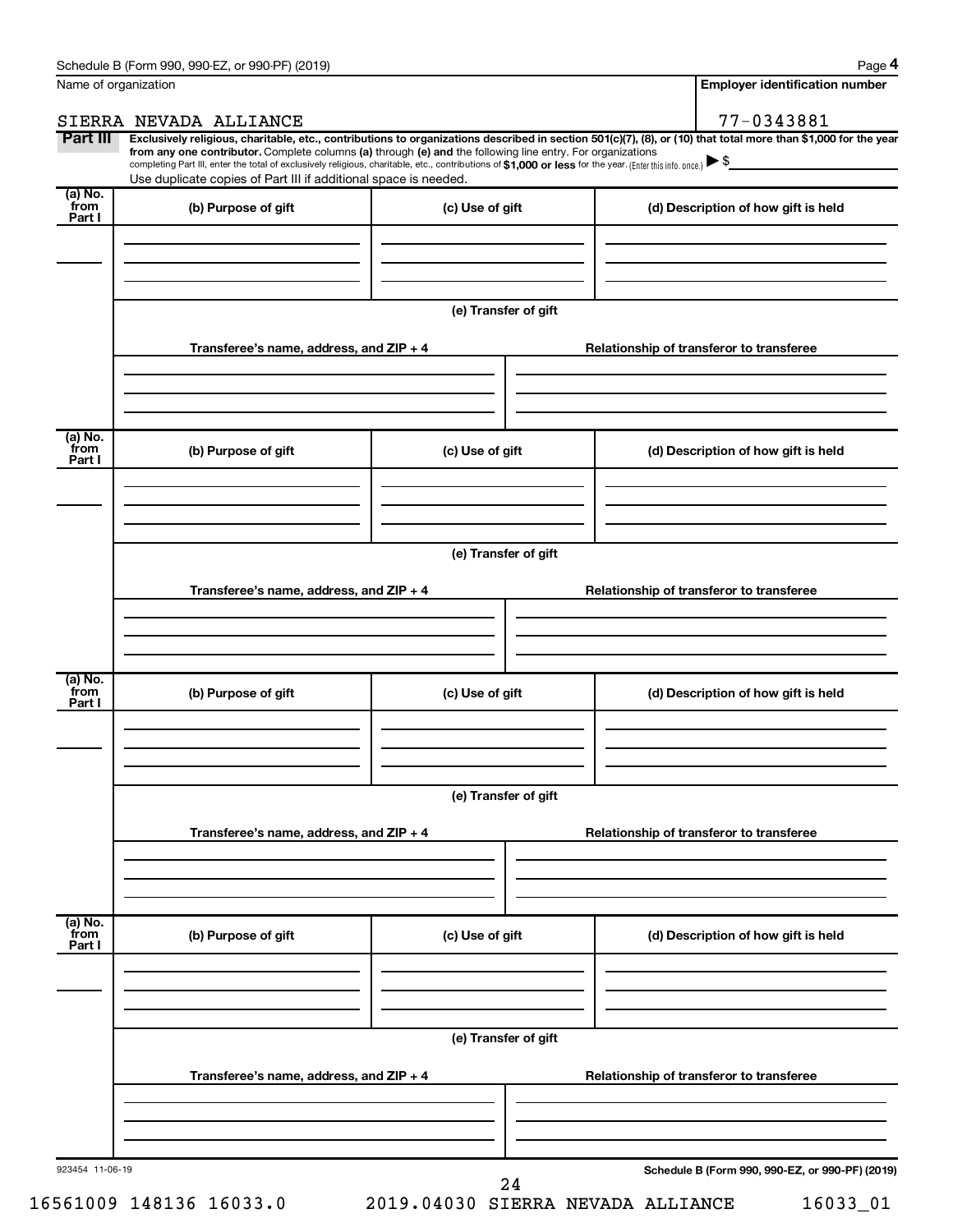# **SCHEDULE D Supplemental Financial Statements**<br> **Form 990 2019**<br> **Part IV** line 6.7.8.9.10, 11a, 11b, 11d, 11d, 11d, 11d, 11d, 12a, 0r, 12b

**(Form 990) | Complete if the organization answered "Yes" on Form 990, Part IV, line 6, 7, 8, 9, 10, 11a, 11b, 11c, 11d, 11e, 11f, 12a, or 12b.**

**| Attach to Form 990. |Go to www.irs.gov/Form990 for instructions and the latest information.**



Department of the Treasury Internal Revenue Service

**Name of the organization Employer identification number**

|          | SIERRA NEVADA ALLIANCE                                                                                                                         |                                                |                         | 77-0343881                                         |
|----------|------------------------------------------------------------------------------------------------------------------------------------------------|------------------------------------------------|-------------------------|----------------------------------------------------|
| Part I   | Organizations Maintaining Donor Advised Funds or Other Similar Funds or Accounts. Complete if the                                              |                                                |                         |                                                    |
|          | organization answered "Yes" on Form 990, Part IV, line 6.                                                                                      |                                                |                         |                                                    |
|          |                                                                                                                                                | (a) Donor advised funds                        |                         | (b) Funds and other accounts                       |
| 1        |                                                                                                                                                |                                                |                         |                                                    |
| 2        | Aggregate value of contributions to (during year)                                                                                              |                                                |                         |                                                    |
| З        |                                                                                                                                                |                                                |                         |                                                    |
| 4        |                                                                                                                                                |                                                |                         |                                                    |
| 5        | Did the organization inform all donors and donor advisors in writing that the assets held in donor advised funds                               |                                                |                         |                                                    |
|          |                                                                                                                                                |                                                |                         | Yes<br>No                                          |
| 6        | Did the organization inform all grantees, donors, and donor advisors in writing that grant funds can be used only                              |                                                |                         |                                                    |
|          | for charitable purposes and not for the benefit of the donor or donor advisor, or for any other purpose conferring                             |                                                |                         |                                                    |
|          |                                                                                                                                                |                                                |                         | Yes<br>No                                          |
| Part II  | Conservation Easements. Complete if the organization answered "Yes" on Form 990, Part IV, line 7.                                              |                                                |                         |                                                    |
| 1        | Purpose(s) of conservation easements held by the organization (check all that apply).                                                          |                                                |                         |                                                    |
|          |                                                                                                                                                |                                                |                         |                                                    |
|          | Preservation of land for public use (for example, recreation or education)<br>Protection of natural habitat                                    |                                                |                         | Preservation of a historically important land area |
|          |                                                                                                                                                | Preservation of a certified historic structure |                         |                                                    |
|          | Preservation of open space                                                                                                                     |                                                |                         |                                                    |
| 2        | Complete lines 2a through 2d if the organization held a qualified conservation contribution in the form of a conservation easement on the last |                                                |                         |                                                    |
|          | day of the tax year.                                                                                                                           |                                                |                         | Held at the End of the Tax Year                    |
| а        |                                                                                                                                                |                                                | 2a                      |                                                    |
| b        |                                                                                                                                                |                                                | 2b                      |                                                    |
| с        |                                                                                                                                                |                                                | 2c                      |                                                    |
|          | d Number of conservation easements included in (c) acquired after 7/25/06, and not on a historic structure                                     |                                                |                         |                                                    |
|          | listed in the National Register [111] [12] The Mational Register [11] Matter Mathematical Register [11] Matter                                 |                                                | 2d                      |                                                    |
| З        | Number of conservation easements modified, transferred, released, extinguished, or terminated by the organization during the tax               |                                                |                         |                                                    |
|          | year                                                                                                                                           |                                                |                         |                                                    |
| 4        | Number of states where property subject to conservation easement is located >                                                                  |                                                |                         |                                                    |
| 5        | Does the organization have a written policy regarding the periodic monitoring, inspection, handling of                                         |                                                |                         |                                                    |
|          | violations, and enforcement of the conservation easements it holds?                                                                            |                                                |                         | <b>No</b><br>Yes                                   |
| 6        | Staff and volunteer hours devoted to monitoring, inspecting, handling of violations, and enforcing conservation easements during the year      |                                                |                         |                                                    |
|          |                                                                                                                                                |                                                |                         |                                                    |
| 7        | Amount of expenses incurred in monitoring, inspecting, handling of violations, and enforcing conservation easements during the year            |                                                |                         |                                                    |
|          | $\blacktriangleright$ \$                                                                                                                       |                                                |                         |                                                    |
| 8        | Does each conservation easement reported on line 2(d) above satisfy the requirements of section 170(h)(4)(B)(i)                                |                                                |                         |                                                    |
|          |                                                                                                                                                |                                                |                         | Yes<br>No                                          |
| 9        | In Part XIII, describe how the organization reports conservation easements in its revenue and expense statement and                            |                                                |                         |                                                    |
|          | balance sheet, and include, if applicable, the text of the footnote to the organization's financial statements that describes the              |                                                |                         |                                                    |
|          | organization's accounting for conservation easements.                                                                                          |                                                |                         |                                                    |
| Part III | Organizations Maintaining Collections of Art, Historical Treasures, or Other Similar Assets.                                                   |                                                |                         |                                                    |
|          | Complete if the organization answered "Yes" on Form 990, Part IV, line 8.                                                                      |                                                |                         |                                                    |
|          | 1a If the organization elected, as permitted under FASB ASC 958, not to report in its revenue statement and balance sheet works                |                                                |                         |                                                    |
|          | of art, historical treasures, or other similar assets held for public exhibition, education, or research in furtherance of public              |                                                |                         |                                                    |
|          | service, provide in Part XIII the text of the footnote to its financial statements that describes these items.                                 |                                                |                         |                                                    |
|          | b If the organization elected, as permitted under FASB ASC 958, to report in its revenue statement and balance sheet works of                  |                                                |                         |                                                    |
|          | art, historical treasures, or other similar assets held for public exhibition, education, or research in furtherance of public service,        |                                                |                         |                                                    |
|          | provide the following amounts relating to these items:                                                                                         |                                                |                         |                                                    |
|          |                                                                                                                                                |                                                |                         | $\frac{1}{2}$                                      |
|          | (ii) Assets included in Form 990, Part X                                                                                                       |                                                |                         | $\blacktriangleright$ \$                           |
| 2        | If the organization received or held works of art, historical treasures, or other similar assets for financial gain, provide                   |                                                |                         |                                                    |
|          | the following amounts required to be reported under FASB ASC 958 relating to these items:                                                      |                                                |                         |                                                    |
| а        |                                                                                                                                                |                                                |                         | \$                                                 |
|          |                                                                                                                                                |                                                | $\blacktriangleright$ s |                                                    |
|          | LHA For Paperwork Reduction Act Notice, see the Instructions for Form 990.                                                                     |                                                |                         | Schedule D (Form 990) 2019                         |

| LHA For Paperwork Reduction Act Notice, see the Instructions for Form 9 |
|-------------------------------------------------------------------------|
| 932051 10-02-19                                                         |

25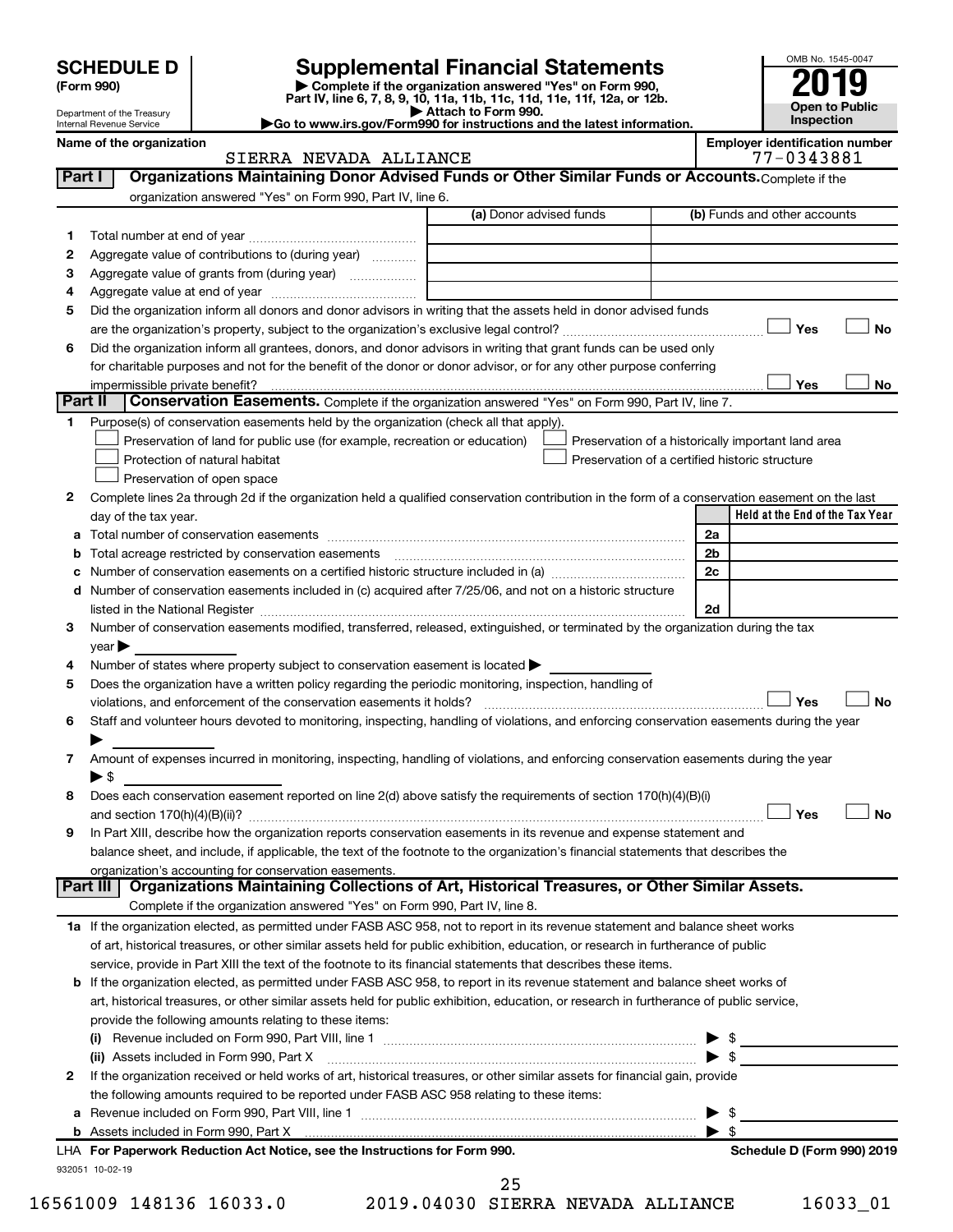|               | Schedule D (Form 990) 2019                                                                                                                                                                                                     | SIERRA NEVADA ALLIANCE                  |   |                |                                                                                                                                                                                                                               |                                 |   |                | 77-0343881 Page 2   |
|---------------|--------------------------------------------------------------------------------------------------------------------------------------------------------------------------------------------------------------------------------|-----------------------------------------|---|----------------|-------------------------------------------------------------------------------------------------------------------------------------------------------------------------------------------------------------------------------|---------------------------------|---|----------------|---------------------|
|               | Organizations Maintaining Collections of Art, Historical Treasures, or Other Similar Assets (continued)<br>Part III                                                                                                            |                                         |   |                |                                                                                                                                                                                                                               |                                 |   |                |                     |
| 3             | Using the organization's acquisition, accession, and other records, check any of the following that make significant use of its                                                                                                |                                         |   |                |                                                                                                                                                                                                                               |                                 |   |                |                     |
|               | collection items (check all that apply):                                                                                                                                                                                       |                                         |   |                |                                                                                                                                                                                                                               |                                 |   |                |                     |
| a             | Public exhibition                                                                                                                                                                                                              |                                         |   |                | Loan or exchange program                                                                                                                                                                                                      |                                 |   |                |                     |
| b             | Scholarly research                                                                                                                                                                                                             |                                         |   |                | Other and the contract of the contract of the contract of the contract of the contract of the contract of the contract of the contract of the contract of the contract of the contract of the contract of the contract of the |                                 |   |                |                     |
| c             | Preservation for future generations                                                                                                                                                                                            |                                         |   |                |                                                                                                                                                                                                                               |                                 |   |                |                     |
| 4             | Provide a description of the organization's collections and explain how they further the organization's exempt purpose in Part XIII.                                                                                           |                                         |   |                |                                                                                                                                                                                                                               |                                 |   |                |                     |
| 5             | During the year, did the organization solicit or receive donations of art, historical treasures, or other similar assets                                                                                                       |                                         |   |                |                                                                                                                                                                                                                               |                                 |   | Yes            |                     |
|               | Part IV I<br><b>Escrow and Custodial Arrangements.</b> Complete if the organization answered "Yes" on Form 990, Part IV, line 9, or                                                                                            |                                         |   |                |                                                                                                                                                                                                                               |                                 |   |                | No                  |
|               | reported an amount on Form 990, Part X, line 21.                                                                                                                                                                               |                                         |   |                |                                                                                                                                                                                                                               |                                 |   |                |                     |
|               | 1a Is the organization an agent, trustee, custodian or other intermediary for contributions or other assets not included                                                                                                       |                                         |   |                |                                                                                                                                                                                                                               |                                 |   |                |                     |
|               |                                                                                                                                                                                                                                |                                         |   |                |                                                                                                                                                                                                                               |                                 |   | Yes            | No                  |
|               | b If "Yes," explain the arrangement in Part XIII and complete the following table:                                                                                                                                             |                                         |   |                |                                                                                                                                                                                                                               |                                 |   |                |                     |
|               |                                                                                                                                                                                                                                |                                         |   |                |                                                                                                                                                                                                                               |                                 |   | Amount         |                     |
|               | c Beginning balance measurements and the contract of the contract of the contract of the contract of the contract of the contract of the contract of the contract of the contract of the contract of the contract of the contr |                                         |   |                |                                                                                                                                                                                                                               | 1c                              |   |                |                     |
|               |                                                                                                                                                                                                                                |                                         |   |                |                                                                                                                                                                                                                               | 1d                              |   |                |                     |
| е             | Distributions during the year manufactured and an account of the year manufactured and the year manufactured and the year manufactured and the year manufactured and the year manufactured and the year manufactured and the y |                                         |   |                |                                                                                                                                                                                                                               | 1e                              |   |                |                     |
| f.            | Ending balance manufacture contract contract and contract contract contract contract contract contract contract contract contract contract contract contract contract contract contract contract contract contract contract co |                                         |   |                |                                                                                                                                                                                                                               | 1f                              |   |                |                     |
|               | 2a Did the organization include an amount on Form 990, Part X, line 21, for escrow or custodial account liability?                                                                                                             |                                         |   |                |                                                                                                                                                                                                                               |                                 | . | Yes            | No                  |
|               | <b>b</b> If "Yes," explain the arrangement in Part XIII. Check here if the explanation has been provided on Part XIII                                                                                                          |                                         |   |                |                                                                                                                                                                                                                               |                                 |   |                |                     |
| <b>Part V</b> | <b>Endowment Funds.</b> Complete if the organization answered "Yes" on Form 990, Part IV, line 10.                                                                                                                             |                                         |   |                |                                                                                                                                                                                                                               |                                 |   |                |                     |
|               |                                                                                                                                                                                                                                | (a) Current year                        |   | (b) Prior year | (c) Two years back $\vert$ (d) Three years back $\vert$                                                                                                                                                                       |                                 |   |                | (e) Four years back |
|               | 1a Beginning of year balance                                                                                                                                                                                                   |                                         |   |                |                                                                                                                                                                                                                               |                                 |   |                |                     |
| b             |                                                                                                                                                                                                                                |                                         |   |                |                                                                                                                                                                                                                               |                                 |   |                |                     |
| c             | Net investment earnings, gains, and losses                                                                                                                                                                                     |                                         |   |                |                                                                                                                                                                                                                               |                                 |   |                |                     |
| d             | Grants or scholarships                                                                                                                                                                                                         |                                         |   |                |                                                                                                                                                                                                                               |                                 |   |                |                     |
|               | e Other expenditures for facilities                                                                                                                                                                                            |                                         |   |                |                                                                                                                                                                                                                               |                                 |   |                |                     |
|               | and programs                                                                                                                                                                                                                   |                                         |   |                |                                                                                                                                                                                                                               |                                 |   |                |                     |
| t.            | Administrative expenses                                                                                                                                                                                                        |                                         |   |                |                                                                                                                                                                                                                               |                                 |   |                |                     |
| g<br>2        | Provide the estimated percentage of the current year end balance (line 1g, column (a)) held as:                                                                                                                                |                                         |   |                |                                                                                                                                                                                                                               |                                 |   |                |                     |
| а             | Board designated or quasi-endowment                                                                                                                                                                                            |                                         | % |                |                                                                                                                                                                                                                               |                                 |   |                |                     |
| b             | Permanent endowment                                                                                                                                                                                                            | %                                       |   |                |                                                                                                                                                                                                                               |                                 |   |                |                     |
| с             | Term endowment $\blacktriangleright$                                                                                                                                                                                           | %                                       |   |                |                                                                                                                                                                                                                               |                                 |   |                |                     |
|               | The percentages on lines 2a, 2b, and 2c should equal 100%.                                                                                                                                                                     |                                         |   |                |                                                                                                                                                                                                                               |                                 |   |                |                     |
|               | 3a Are there endowment funds not in the possession of the organization that are held and administered for the organization                                                                                                     |                                         |   |                |                                                                                                                                                                                                                               |                                 |   |                |                     |
|               | by:                                                                                                                                                                                                                            |                                         |   |                |                                                                                                                                                                                                                               |                                 |   |                | Yes<br>No.          |
|               | (i)                                                                                                                                                                                                                            |                                         |   |                |                                                                                                                                                                                                                               |                                 |   | 3a(i)          |                     |
|               |                                                                                                                                                                                                                                |                                         |   |                |                                                                                                                                                                                                                               |                                 |   | 3a(ii)         |                     |
|               |                                                                                                                                                                                                                                |                                         |   |                |                                                                                                                                                                                                                               |                                 |   | 3b             |                     |
| 4             | Describe in Part XIII the intended uses of the organization's endowment funds.                                                                                                                                                 |                                         |   |                |                                                                                                                                                                                                                               |                                 |   |                |                     |
|               | <b>Part VI</b><br>  Land, Buildings, and Equipment.                                                                                                                                                                            |                                         |   |                |                                                                                                                                                                                                                               |                                 |   |                |                     |
|               | Complete if the organization answered "Yes" on Form 990, Part IV, line 11a. See Form 990, Part X, line 10.                                                                                                                     |                                         |   |                |                                                                                                                                                                                                                               |                                 |   |                |                     |
|               | Description of property                                                                                                                                                                                                        | (a) Cost or other<br>basis (investment) |   | basis (other)  | (b) Cost or other                                                                                                                                                                                                             | (c) Accumulated<br>depreciation |   | (d) Book value |                     |
|               |                                                                                                                                                                                                                                |                                         |   |                |                                                                                                                                                                                                                               |                                 |   |                |                     |
| b             |                                                                                                                                                                                                                                |                                         |   |                |                                                                                                                                                                                                                               |                                 |   |                |                     |
| с             | Leasehold improvements                                                                                                                                                                                                         |                                         |   |                |                                                                                                                                                                                                                               |                                 |   |                |                     |
|               |                                                                                                                                                                                                                                |                                         |   |                | 30,005.                                                                                                                                                                                                                       | $30,005$ .                      |   |                | 0.                  |
|               |                                                                                                                                                                                                                                |                                         |   |                | 9,198.                                                                                                                                                                                                                        | 9,198.                          |   |                | $\overline{0}$ .    |
|               | Total. Add lines 1a through 1e. (Column (d) must equal Form 990, Part X, column (B), line 10c.)                                                                                                                                |                                         |   |                |                                                                                                                                                                                                                               |                                 |   |                | σ.                  |

**Schedule D (Form 990) 2019**

932052 10-02-19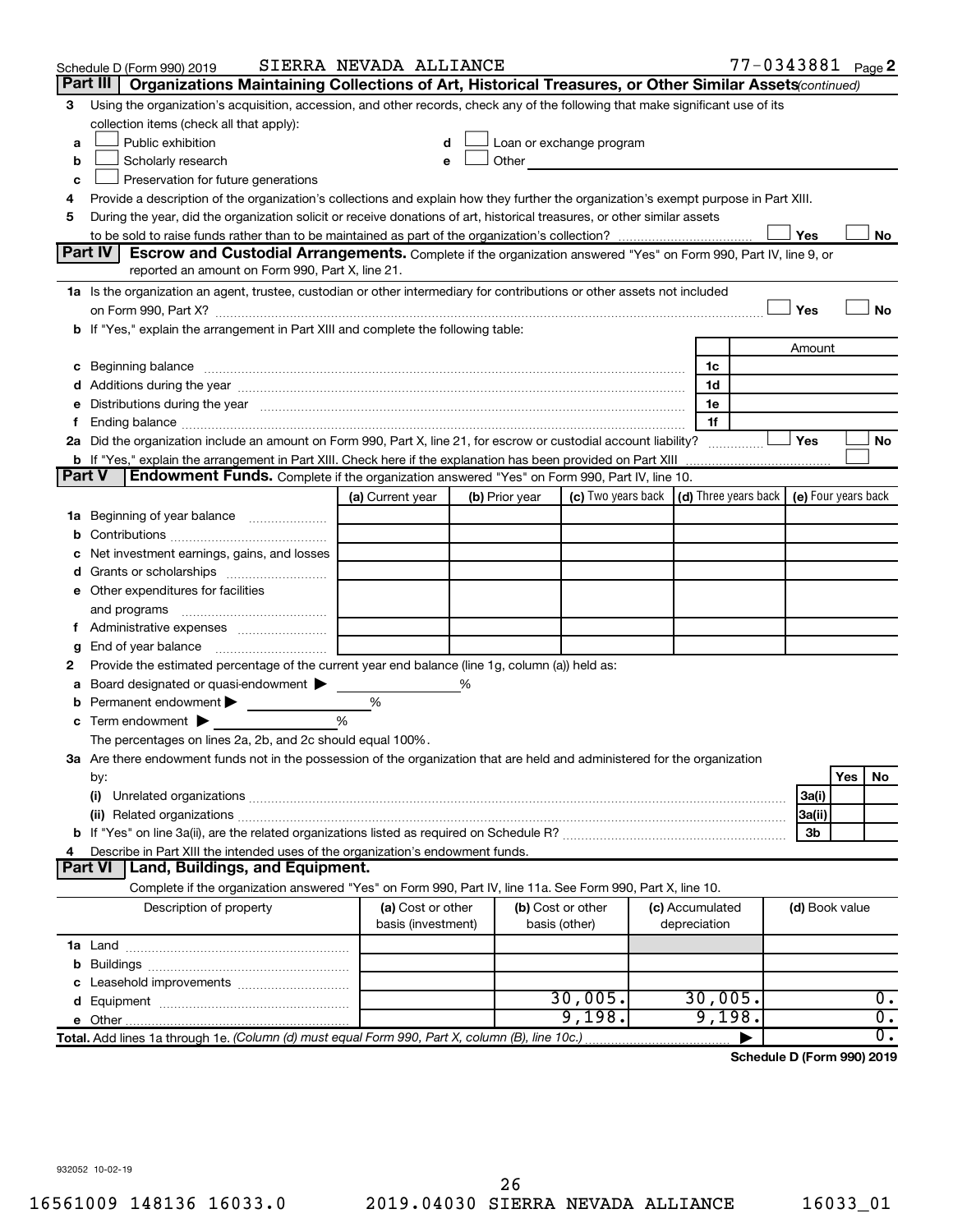| (a) Description of security or category (including name of security)                                              |                 | Complete if the organization answered "Yes" on Form 990, Part IV, line 11b. See Form 990, Part X, line 12. |                |
|-------------------------------------------------------------------------------------------------------------------|-----------------|------------------------------------------------------------------------------------------------------------|----------------|
|                                                                                                                   | (b) Book value  | (c) Method of valuation: Cost or end-of-year market value                                                  |                |
|                                                                                                                   |                 |                                                                                                            |                |
|                                                                                                                   |                 |                                                                                                            |                |
| (3) Other                                                                                                         |                 |                                                                                                            |                |
| (A)                                                                                                               |                 |                                                                                                            |                |
| (B)                                                                                                               |                 |                                                                                                            |                |
| (C)                                                                                                               |                 |                                                                                                            |                |
| (D)                                                                                                               |                 |                                                                                                            |                |
| (E)                                                                                                               |                 |                                                                                                            |                |
| (F)                                                                                                               |                 |                                                                                                            |                |
| (G)                                                                                                               |                 |                                                                                                            |                |
| (H)                                                                                                               |                 |                                                                                                            |                |
| Total. (Col. (b) must equal Form 990, Part X, col. (B) line 12.)                                                  |                 |                                                                                                            |                |
| Part VIII Investments - Program Related.                                                                          |                 |                                                                                                            |                |
| Complete if the organization answered "Yes" on Form 990, Part IV, line 11c. See Form 990, Part X, line 13.        |                 |                                                                                                            |                |
| (a) Description of investment                                                                                     | (b) Book value  | (c) Method of valuation: Cost or end-of-year market value                                                  |                |
| (1)                                                                                                               |                 |                                                                                                            |                |
| (2)                                                                                                               |                 |                                                                                                            |                |
| (3)                                                                                                               |                 |                                                                                                            |                |
| (4)                                                                                                               |                 |                                                                                                            |                |
|                                                                                                                   |                 |                                                                                                            |                |
| (5)                                                                                                               |                 |                                                                                                            |                |
| (6)                                                                                                               |                 |                                                                                                            |                |
| (7)                                                                                                               |                 |                                                                                                            |                |
| (8)                                                                                                               |                 |                                                                                                            |                |
| (9)                                                                                                               |                 |                                                                                                            |                |
| Total. (Col. (b) must equal Form 990, Part X, col. (B) line 13.) $\blacktriangleright$                            |                 |                                                                                                            |                |
| Part IX<br><b>Other Assets.</b>                                                                                   |                 |                                                                                                            |                |
| Complete if the organization answered "Yes" on Form 990, Part IV, line 11d. See Form 990, Part X, line 15.        |                 |                                                                                                            |                |
|                                                                                                                   | (a) Description |                                                                                                            | (b) Book value |
| (1)                                                                                                               |                 |                                                                                                            |                |
| (2)                                                                                                               |                 |                                                                                                            |                |
| (3)                                                                                                               |                 |                                                                                                            |                |
| (4)                                                                                                               |                 |                                                                                                            |                |
|                                                                                                                   |                 |                                                                                                            |                |
| (5)                                                                                                               |                 |                                                                                                            |                |
|                                                                                                                   |                 |                                                                                                            |                |
| (6)                                                                                                               |                 |                                                                                                            |                |
| (7)                                                                                                               |                 |                                                                                                            |                |
| (8)                                                                                                               |                 |                                                                                                            |                |
| (9)                                                                                                               |                 |                                                                                                            |                |
|                                                                                                                   |                 |                                                                                                            |                |
| Total. (Column (b) must equal Form 990, Part X, col. (B) line 15.)<br><b>Other Liabilities.</b><br>Part X         |                 |                                                                                                            |                |
| Complete if the organization answered "Yes" on Form 990, Part IV, line 11e or 11f. See Form 990, Part X, line 25. |                 |                                                                                                            |                |
| (a) Description of liability                                                                                      |                 |                                                                                                            | (b) Book value |
| Federal income taxes<br>(1)                                                                                       |                 |                                                                                                            |                |
| (2)                                                                                                               |                 |                                                                                                            |                |
| (3)                                                                                                               |                 |                                                                                                            |                |
| (4)                                                                                                               |                 |                                                                                                            |                |
| (5)                                                                                                               |                 |                                                                                                            |                |
| (6)                                                                                                               |                 |                                                                                                            |                |
| (7)                                                                                                               |                 |                                                                                                            |                |
| 1.<br>(8)                                                                                                         |                 |                                                                                                            |                |
| (9)                                                                                                               |                 |                                                                                                            |                |

**2.** Liability for uncertain tax positions. In Part XIII, provide the text of the footnote to the organization's financial statements that reports the organization's liability for uncertain tax positions under FASB ASC 740. Check here if the text of the footnote has been provided in Part XIII  $\perp$ 

#### **Schedule D (Form 990) 2019**

932053 10-02-19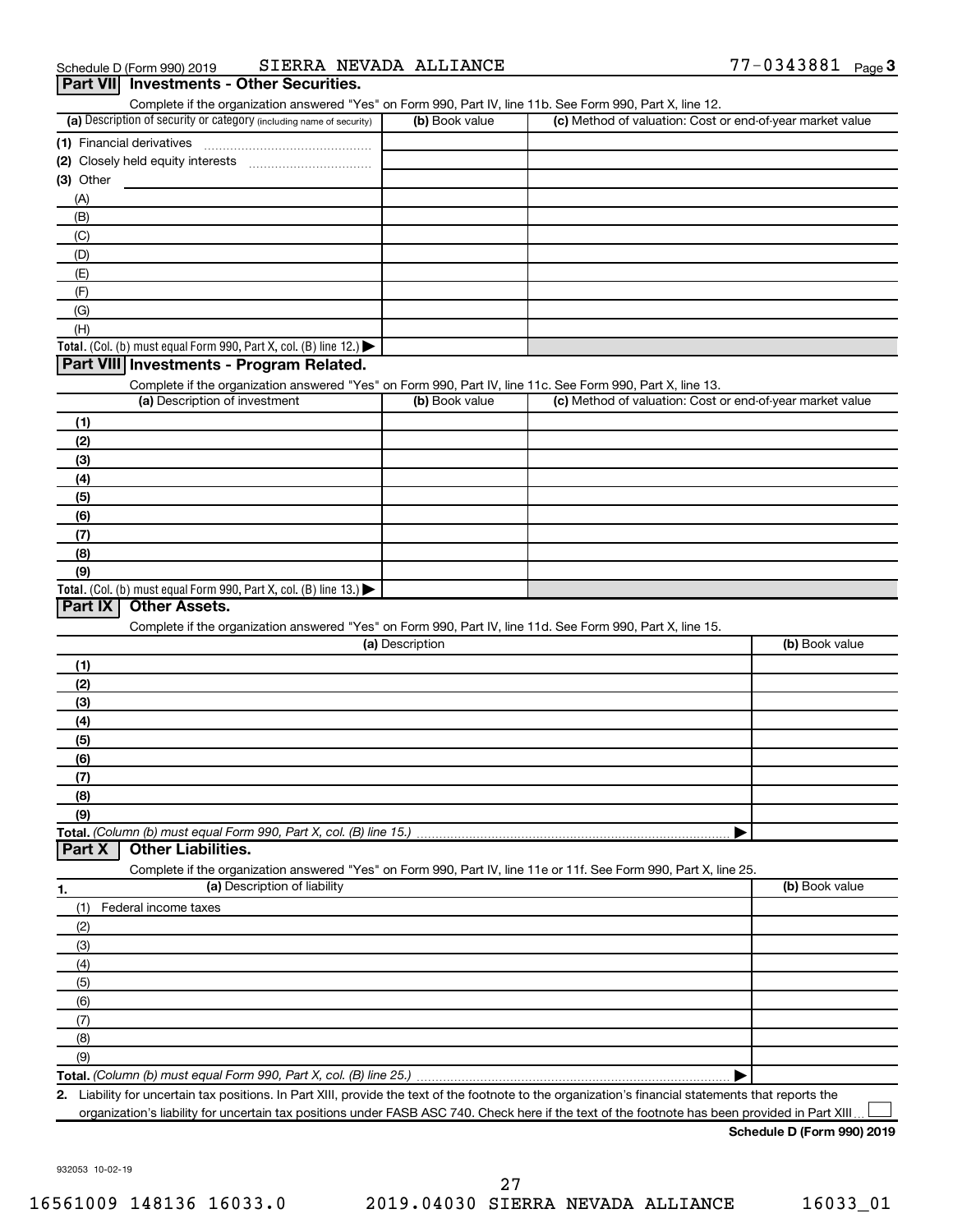| SIERRA NEVADA ALLIANCE<br>Schedule D (Form 990) 2019                                                                                                                                                                                     |                |        |                | 77-0343881 Page 4 |
|------------------------------------------------------------------------------------------------------------------------------------------------------------------------------------------------------------------------------------------|----------------|--------|----------------|-------------------|
| Reconciliation of Revenue per Audited Financial Statements With Revenue per Return.<br><b>Part XI</b>                                                                                                                                    |                |        |                |                   |
| Complete if the organization answered "Yes" on Form 990, Part IV, line 12a.                                                                                                                                                              |                |        |                |                   |
| Total revenue, gains, and other support per audited financial statements<br>1                                                                                                                                                            |                |        | $\overline{1}$ | 1, 123, 847.      |
| Amounts included on line 1 but not on Form 990, Part VIII, line 12:<br>2                                                                                                                                                                 |                |        |                |                   |
| a                                                                                                                                                                                                                                        | 2a             |        |                |                   |
| b                                                                                                                                                                                                                                        | 2 <sub>b</sub> |        |                |                   |
| c                                                                                                                                                                                                                                        | 2 <sub>c</sub> |        |                |                   |
| d                                                                                                                                                                                                                                        | 2d             | 4,813. |                |                   |
| Add lines 2a through 2d <b>continuum continuum contract and continuum contract a</b> through 2d continuum contract and continuum contract a term of the contract and contract a term of the contract and contract a term of the con<br>е |                |        | 2e             | 4,813.            |
| З                                                                                                                                                                                                                                        |                |        | 3              | 1, 119, 034.      |
| Amounts included on Form 990. Part VIII. line 12, but not on line 1:<br>4                                                                                                                                                                |                |        |                |                   |
|                                                                                                                                                                                                                                          | - 4a           |        |                |                   |
| b                                                                                                                                                                                                                                        | 4 <sub>h</sub> |        |                |                   |
| Add lines 4a and 4b<br>c.                                                                                                                                                                                                                |                |        | 4c             |                   |
|                                                                                                                                                                                                                                          |                |        | $\overline{5}$ | 1, 119, 034.      |
| Part XII   Reconciliation of Expenses per Audited Financial Statements With Expenses per Return.                                                                                                                                         |                |        |                |                   |
| Complete if the organization answered "Yes" on Form 990, Part IV, line 12a.                                                                                                                                                              |                |        |                |                   |
| 1                                                                                                                                                                                                                                        |                |        | $\blacksquare$ | 1,149,924.        |
| Amounts included on line 1 but not on Form 990, Part IX, line 25:<br>2                                                                                                                                                                   |                |        |                |                   |
| a                                                                                                                                                                                                                                        |                |        |                |                   |
|                                                                                                                                                                                                                                          | 2a             |        |                |                   |
| b                                                                                                                                                                                                                                        | 2 <sub>b</sub> |        |                |                   |
| Other losses<br>c                                                                                                                                                                                                                        | 2c             |        |                |                   |
| d                                                                                                                                                                                                                                        | 2d             | 4,813. |                |                   |
| Add lines 2a through 2d <b>contained a contained a contained a contained a</b> contained a contact the contact of the contact of the contact of the contact of the contact of the contact of the contact of the contact of the cont<br>e |                |        | <b>2e</b>      | 4,813.            |
| Subtract line 2e from line 1 <b>manufacture in the contract of the 2e</b> from line 1<br>З                                                                                                                                               |                |        | 3              | 1, 145, 111.      |
| Amounts included on Form 990, Part IX, line 25, but not on line 1:                                                                                                                                                                       |                |        |                |                   |
| Investment expenses not included on Form 990, Part VIII, line 7b<br>a                                                                                                                                                                    | 4a             |        |                |                   |
| b                                                                                                                                                                                                                                        | 4 <sub>b</sub> |        |                |                   |
| Add lines 4a and 4b<br>c.                                                                                                                                                                                                                |                |        | 4c             | υ.                |
| 5<br>Part XIII Supplemental Information.                                                                                                                                                                                                 |                |        | 5              | 1,145,111.        |

Provide the descriptions required for Part II, lines 3, 5, and 9; Part III, lines 1a and 4; Part IV, lines 1b and 2b; Part V, line 4; Part X, line 2; Part XI, lines 2d and 4b; and Part XII, lines 2d and 4b. Also complete this part to provide any additional information.

### PART XI, LINE 2D - OTHER ADJUSTMENTS:

FUNDRAISING EXPENSE 4,813.

PART XII, LINE 2D - OTHER ADJUSTMENTS:

### FUNDRAISING EXPENSE 4,813.

932054 10-02-19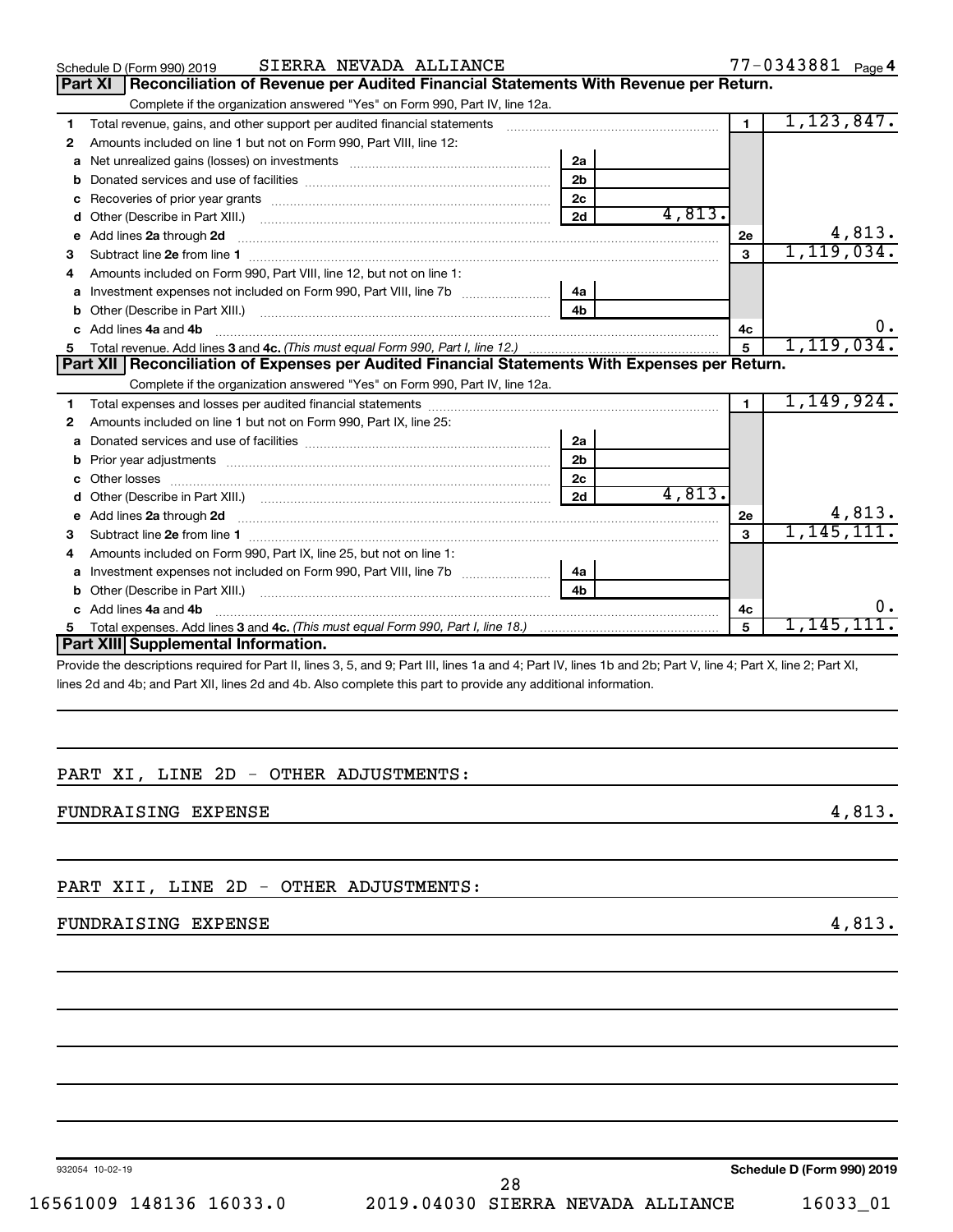#### **SCHEDULE M (Form 990)**

## **Noncash Contributions**

OMB No. 1545-0047

| Department of the Treasury      |  |
|---------------------------------|--|
| <b>Internal Revenue Service</b> |  |

◆ Complete if the organizations answered "Yes" on Form 990, Part IV, lines 29 or 30.<br>▶ Complete if the organizations answered "Yes" on Form 990, Part IV, lines 29 or 30. **Attach to Form 990.**  $\blacktriangleright$ 

 **Go to www.irs.gov/Form990 for instructions and the latest information.** J

**Inspection Employer identification number**

**Open to Public**

| Name of the organization |  |
|--------------------------|--|
|--------------------------|--|

SIERRA NEVADA ALLIANCE 77-0343881

| Part I   | <b>Types of Property</b>                                                                                                       |                               |                                      |                                                                                                       |    |                                                              |     |     |    |
|----------|--------------------------------------------------------------------------------------------------------------------------------|-------------------------------|--------------------------------------|-------------------------------------------------------------------------------------------------------|----|--------------------------------------------------------------|-----|-----|----|
|          |                                                                                                                                | (a)<br>Check if<br>applicable | (b)<br>Number of<br>contributions or | (c)<br>Noncash contribution<br>amounts reported on<br>litems contributed Form 990, Part VIII, line 1g |    | (d)<br>Method of determining<br>noncash contribution amounts |     |     |    |
|          |                                                                                                                                |                               |                                      |                                                                                                       |    |                                                              |     |     |    |
| 1        |                                                                                                                                |                               |                                      |                                                                                                       |    |                                                              |     |     |    |
| 2        |                                                                                                                                |                               |                                      |                                                                                                       |    |                                                              |     |     |    |
| З        | Art - Fractional interests                                                                                                     |                               |                                      |                                                                                                       |    |                                                              |     |     |    |
| 4        |                                                                                                                                |                               |                                      |                                                                                                       |    |                                                              |     |     |    |
| 5        | Clothing and household goods                                                                                                   |                               |                                      |                                                                                                       |    |                                                              |     |     |    |
| 6        |                                                                                                                                |                               |                                      |                                                                                                       |    |                                                              |     |     |    |
| 7        |                                                                                                                                |                               |                                      |                                                                                                       |    |                                                              |     |     |    |
| 8        |                                                                                                                                |                               |                                      |                                                                                                       |    |                                                              |     |     |    |
| 9        | Securities - Publicly traded                                                                                                   |                               |                                      |                                                                                                       |    |                                                              |     |     |    |
| 10       | Securities - Closely held stock                                                                                                |                               |                                      |                                                                                                       |    |                                                              |     |     |    |
| 11       | Securities - Partnership, LLC, or                                                                                              |                               |                                      |                                                                                                       |    |                                                              |     |     |    |
|          | trust interests                                                                                                                |                               |                                      |                                                                                                       |    |                                                              |     |     |    |
| 12       | Securities - Miscellaneous                                                                                                     |                               |                                      |                                                                                                       |    |                                                              |     |     |    |
| 13       | Qualified conservation contribution -                                                                                          |                               |                                      |                                                                                                       |    |                                                              |     |     |    |
|          |                                                                                                                                |                               |                                      |                                                                                                       |    |                                                              |     |     |    |
| 14       | Qualified conservation contribution - Other                                                                                    |                               |                                      |                                                                                                       |    |                                                              |     |     |    |
| 15       | Real estate - Residential                                                                                                      |                               |                                      |                                                                                                       |    |                                                              |     |     |    |
| 16       | Real estate - Commercial                                                                                                       |                               |                                      |                                                                                                       |    |                                                              |     |     |    |
| 17       |                                                                                                                                |                               |                                      |                                                                                                       |    |                                                              |     |     |    |
| 18       |                                                                                                                                |                               |                                      |                                                                                                       |    |                                                              |     |     |    |
| 19       |                                                                                                                                |                               |                                      |                                                                                                       |    |                                                              |     |     |    |
| 20       | Drugs and medical supplies                                                                                                     |                               |                                      |                                                                                                       |    |                                                              |     |     |    |
| 21       |                                                                                                                                |                               |                                      |                                                                                                       |    |                                                              |     |     |    |
| 22       |                                                                                                                                |                               |                                      |                                                                                                       |    |                                                              |     |     |    |
| 23       |                                                                                                                                |                               |                                      |                                                                                                       |    |                                                              |     |     |    |
| 24       |                                                                                                                                |                               |                                      |                                                                                                       |    |                                                              |     |     |    |
| 25       | $($ SERVICES & MA $($<br>Other $\blacktriangleright$                                                                           | х                             | 40                                   |                                                                                                       |    | 80,174. FAIR MARKET VALUE                                    |     |     |    |
| 26       | Other<br>▶                                                                                                                     |                               |                                      |                                                                                                       |    |                                                              |     |     |    |
| 27       |                                                                                                                                |                               |                                      |                                                                                                       |    |                                                              |     |     |    |
|          | Other                                                                                                                          |                               |                                      |                                                                                                       |    |                                                              |     |     |    |
| 28<br>29 | Other                                                                                                                          |                               |                                      |                                                                                                       |    |                                                              |     |     |    |
|          | Number of Forms 8283 received by the organization during the tax year for contributions                                        |                               |                                      |                                                                                                       | 29 |                                                              |     |     |    |
|          | for which the organization completed Form 8283, Part IV, Donee Acknowledgement                                                 |                               |                                      |                                                                                                       |    |                                                              |     |     |    |
|          |                                                                                                                                |                               |                                      |                                                                                                       |    |                                                              |     | Yes | No |
|          | 30a During the year, did the organization receive by contribution any property reported in Part I, lines 1 through 28, that it |                               |                                      |                                                                                                       |    |                                                              |     |     |    |
|          | must hold for at least three years from the date of the initial contribution, and which isn't required to be used for          |                               |                                      |                                                                                                       |    |                                                              |     |     | x. |
|          |                                                                                                                                |                               |                                      |                                                                                                       |    |                                                              | 30a |     |    |
|          | <b>b</b> If "Yes," describe the arrangement in Part II.                                                                        |                               |                                      |                                                                                                       |    |                                                              |     |     |    |
| 31       | Does the organization have a gift acceptance policy that requires the review of any nonstandard contributions?                 |                               |                                      |                                                                                                       |    |                                                              | 31  |     | x  |
|          | 32a Does the organization hire or use third parties or related organizations to solicit, process, or sell noncash              |                               |                                      |                                                                                                       |    |                                                              |     |     |    |
|          | contributions?                                                                                                                 |                               |                                      |                                                                                                       |    |                                                              | 32a |     | x  |
|          | <b>b</b> If "Yes," describe in Part II.                                                                                        |                               |                                      |                                                                                                       |    |                                                              |     |     |    |
| 33       | If the organization didn't report an amount in column (c) for a type of property for which column (a) is checked,              |                               |                                      |                                                                                                       |    |                                                              |     |     |    |
|          | describe in Part II.                                                                                                           |                               |                                      |                                                                                                       |    |                                                              |     |     |    |
| LHA      | For Paperwork Reduction Act Notice, see the Instructions for Form 990.                                                         |                               |                                      |                                                                                                       |    | Schedule M (Form 990) 2019                                   |     |     |    |

**For Paperwork Reduction Act Notice, see the Instructions for Form 990. Schedule M (Form 990) 2019**

932141 09-27-19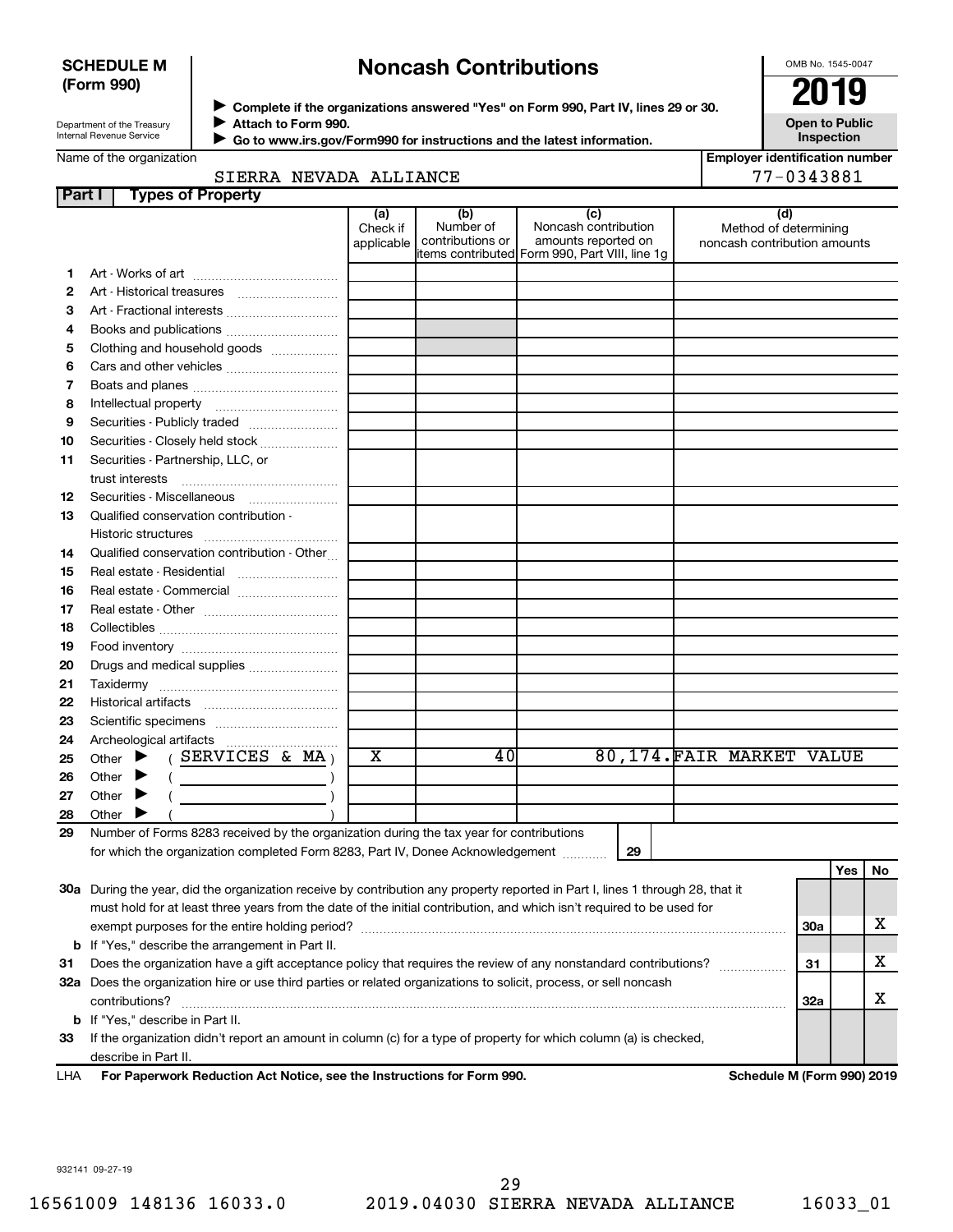Part II | Supplemental Information. Provide the information required by Part I, lines 30b, 32b, and 33, and whether the organization is reporting in Part I, column (b), the number of contributions, the number of items received, or a combination of both. Also complete this part for any additional information.

932142 09-27-19 **Schedule M (Form 990) 2019** 16561009 148136 16033.0 2019.04030 SIERRA NEVADA ALLIANCE 16033\_01 30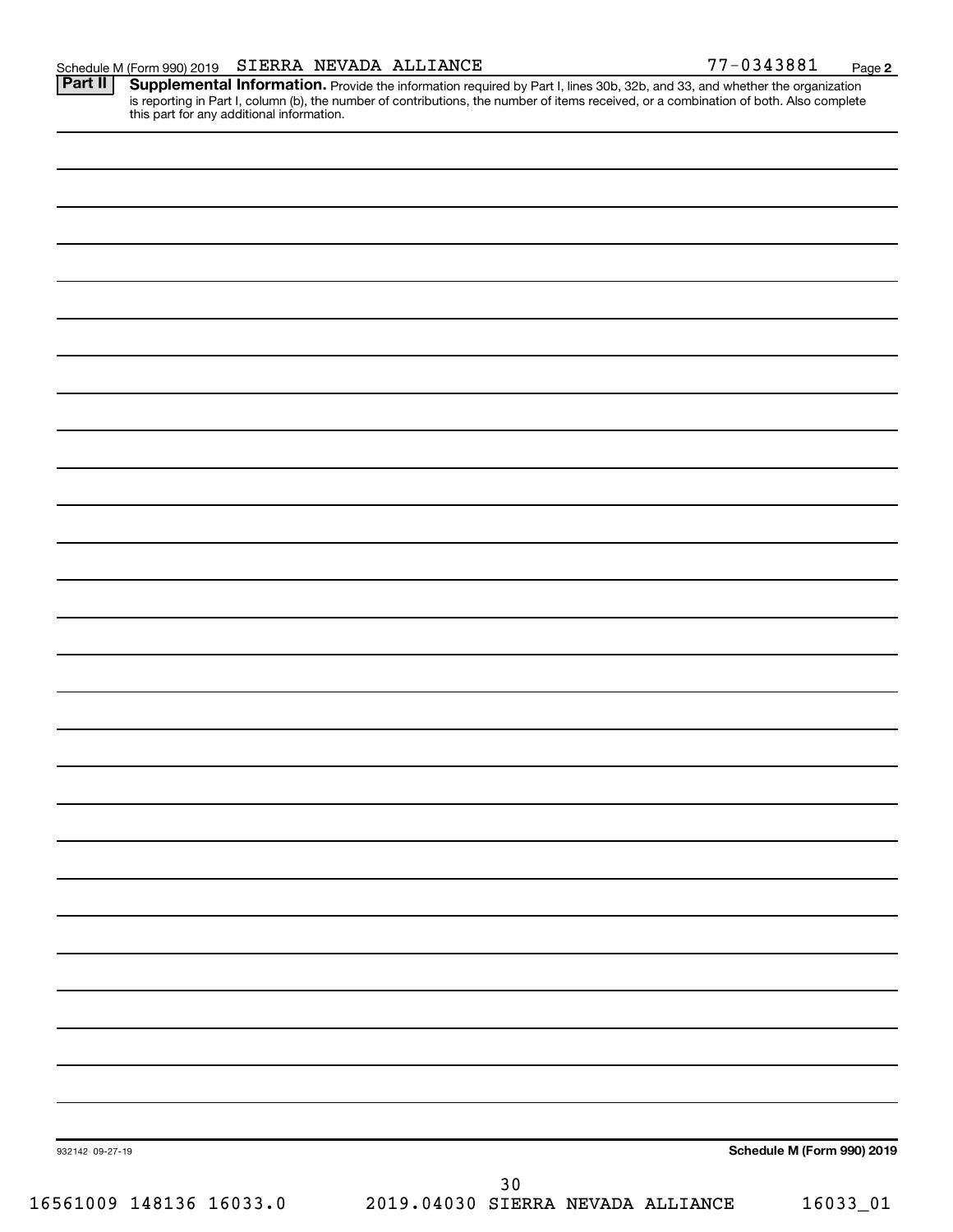**(Form 990 or 990-EZ)**

**Complete to provide information for responses to specific questions on SCHEDULE O Supplemental Information to Form 990 or 990-EZ 2019** 

Department of the Treasury Internal Revenue Service Name of the organization **Form 990 or 990-EZ or to provide any additional information. | Attach to Form 990 or 990-EZ. | Go to www.irs.gov/Form990 for the latest information.**

**Open to Public Inspection Employer identification number**

OMB No. 1545-0047

SIERRA NEVADA ALLIANCE 77-0343881

FORM 990, PART I, LINE 1, DESCRIPTION OF ORGANIZATION MISSION:

ENSURING HEALTHY AND SUSTAINABLE COMMUNITIES.

FORM 990, PART VI, SECTION B, LINE 11B:

THE EXECUTIVE DIRECTOR AND BOARD OF DIRECTORS REVIEW THE TAX RETURN PRIOR

TO FILING.

FORM 990, PART VI, SECTION B, LINE 12C:

THE BOARD OF DIRECTORS SELF-ENFORCES THEIR CONFLICT OF INTEREST POLICY AND

THE EXECUTIVE DIRECTOR ENFORCES THE POLICY WITH ALL EMPLOYEES.

FORM 990, PART VI, SECTION B, LINE 15:

THE BOARD OF DIRECTORS CONDUCTS AN ANNUAL REVIEW OF THE EXECUTIVE DIRECTOR. IF MERITED, THE BOARD MAY RAISE THE COMPENSATION OF THE EXECUTIVE DIRECTOR BASED ON A SALARY SURVEY OF CALIFORNIA NON-PROFITS.

FORM 990, PART VI, SECTION C, LINE 18:

TAX RETURN IS AVAILABLE ON THE ORGANIZATION'S WEBSITE AND/OR BY REQUEST.

FORM 990, PART VI, SECTION C, LINE 19:

GOVERNING DOCUMENTS ARE AVAILABLE FOR PUBLIC INSPECTION AT PRINCIPAL PLACE

OF BUSINESS.

932211 09-06-19 LHA For Paperwork Reduction Act Notice, see the Instructions for Form 990 or 990-EZ. Schedule O (Form 990 or 990-EZ) (2019)

16561009 148136 16033.0 2019.04030 SIERRA NEVADA ALLIANCE 16033\_01 31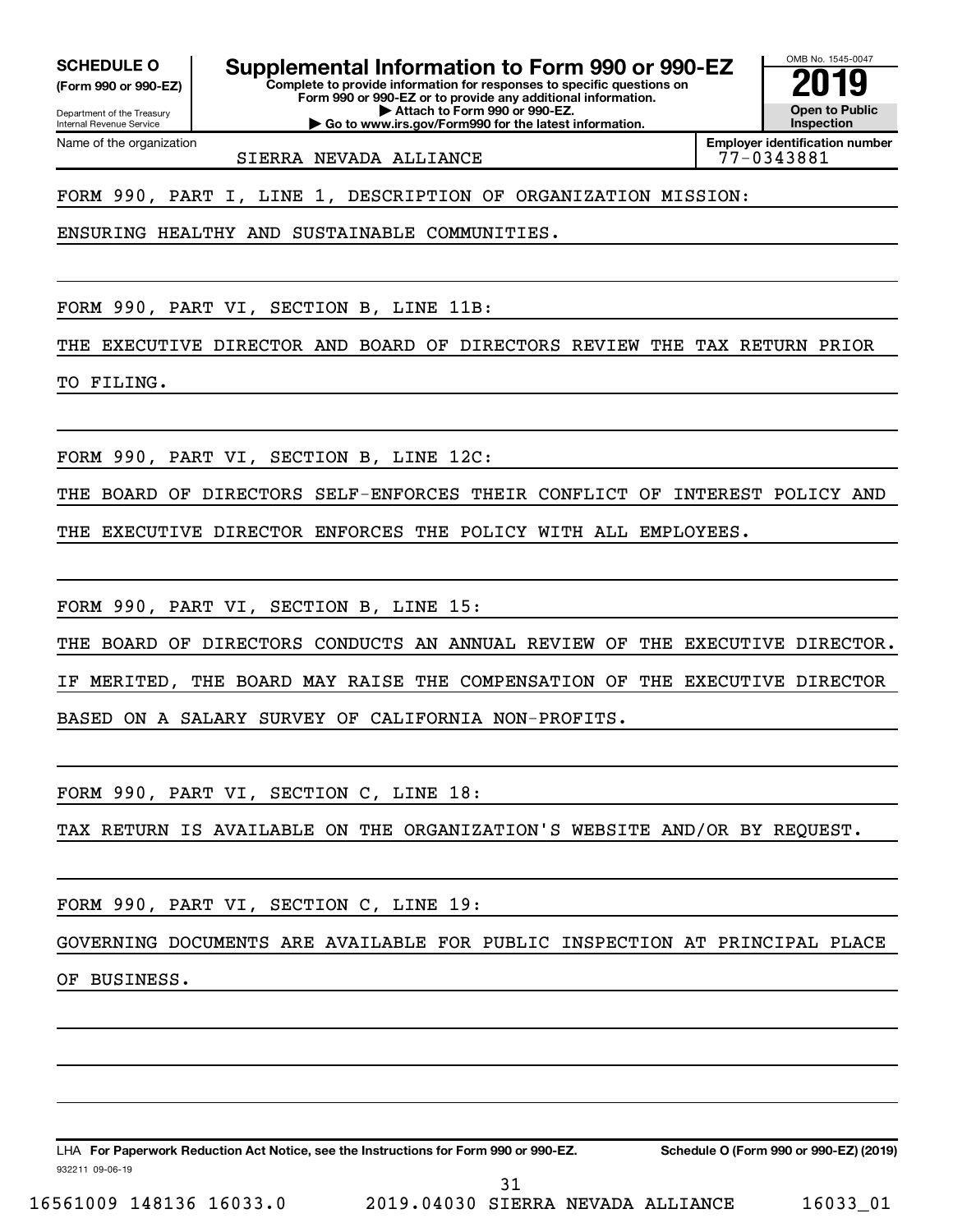|              | 2019                           |                         | <b>Annual Information Return</b>                                                                                                                                                                                                      |              |                               |                         | 199                                                                                                         |
|--------------|--------------------------------|-------------------------|---------------------------------------------------------------------------------------------------------------------------------------------------------------------------------------------------------------------------------------|--------------|-------------------------------|-------------------------|-------------------------------------------------------------------------------------------------------------|
|              |                                |                         | 07/01/2019<br>, and ending (mm/dd/yyyy)<br>Calendar Year 2019 or fiscal year beginning (mm/dd/yyyy)                                                                                                                                   |              |                               |                         | 06/30/2020                                                                                                  |
|              | Corporation/Organization name  |                         |                                                                                                                                                                                                                                       |              | California corporation number |                         |                                                                                                             |
|              |                                |                         |                                                                                                                                                                                                                                       |              |                               |                         |                                                                                                             |
|              |                                |                         | SIERRA NEVADA ALLIANCE<br>Additional information. See instructions.                                                                                                                                                                   | <b>FEIN</b>  | 1880003                       |                         |                                                                                                             |
|              |                                |                         |                                                                                                                                                                                                                                       |              | 77-0343881                    |                         |                                                                                                             |
|              | Street address (suite or room) |                         |                                                                                                                                                                                                                                       |              | PMB no.                       |                         |                                                                                                             |
|              |                                |                         | P.O. BOX 7989                                                                                                                                                                                                                         |              |                               |                         |                                                                                                             |
| City         |                                |                         |                                                                                                                                                                                                                                       | <b>State</b> | ZIP code                      |                         |                                                                                                             |
|              |                                |                         | SOUTH LAKE TAHOE                                                                                                                                                                                                                      | CA           | 96158                         |                         |                                                                                                             |
|              | Foreign country name           |                         | Foreign province/state/county                                                                                                                                                                                                         |              | Foreign postal code           |                         |                                                                                                             |
|              |                                |                         |                                                                                                                                                                                                                                       |              |                               |                         |                                                                                                             |
| A            |                                |                         | $X$ No<br>Yes  <br>J If exempt under R&TC Section 23701d, has the organization<br>Yes $X$ No                                                                                                                                          |              |                               |                         |                                                                                                             |
|              |                                |                         | engaged in political activities? See instructions.  ●  <br>Yes $X$ No                                                                                                                                                                 |              |                               |                         | Yes $X$ No<br>K Is the organization exempt under R&TC Section 23701g? $\bullet$ Yes $\boxed{\mathbf{X}}$ No |
| D            |                                |                         | Final Information Return?<br>If "Yes," enter the gross receipts from nonmember sources \$                                                                                                                                             |              |                               |                         |                                                                                                             |
|              |                                | Dissolved               | Surrendered (Withdrawn) Lacker Merged/Reorganized<br>L If organization is a public charity exempt under R&TC                                                                                                                          |              |                               |                         |                                                                                                             |
|              | Enter date: (mm/dd/yyyy)       |                         | Section 23701d and meets the filing fee exception, check                                                                                                                                                                              |              |                               |                         |                                                                                                             |
| Е            |                                |                         | Check accounting method: $(1)$ $\overline{\bigcup_{\text{Cash}} (2) \times}$ Accrual (3)<br>Other                                                                                                                                     |              |                               |                         |                                                                                                             |
|              |                                |                         | Federal return filed? (1) $\bullet$ $\Box$ 990T(2) $\bullet$ $\Box$ 990PF (3) $\bullet$<br><b>M</b> Is the organization a Limited Liability Company? $\Box$<br>Sch H (990)                                                            |              |                               |                         | Yes $X$ No                                                                                                  |
|              |                                |                         | (4) $X$ Other 990 series<br>N Did the organization file Form 100 or Form 109 to                                                                                                                                                       |              |                               |                         |                                                                                                             |
| G            |                                |                         | $\boxed{\text{X}}$ No<br>Yes                                                                                                                                                                                                          |              |                               |                         | Yes $X$ No                                                                                                  |
| H.           |                                |                         | Yes $X$ No<br><b>0</b> Is the organization under audit by the IRS or has the                                                                                                                                                          |              |                               |                         | Yes $\boxed{\mathbf{X}}$ No                                                                                 |
|              |                                |                         | If "Yes," what is the parent's name?<br>P Is federal Form 1023/1024 pending?                                                                                                                                                          |              |                               |                         | Yes $X$ No                                                                                                  |
|              |                                |                         | Did the organization have any changes to its guidelines                                                                                                                                                                               |              |                               |                         |                                                                                                             |
|              |                                |                         | Yes $\boxed{\mathbf{X}}$ No                                                                                                                                                                                                           |              |                               |                         |                                                                                                             |
|              | Part I                         |                         | Complete Part I unless not required to file this form. See General Information B and C.                                                                                                                                               |              |                               |                         |                                                                                                             |
|              |                                |                         |                                                                                                                                                                                                                                       |              |                               | 1                       | $6,300 _{00}$                                                                                               |
|              |                                |                         | Gross dues and assessments from members and affiliates [111] contains the same state and assessments from members and affiliates [11] contains the substitution of the state and state and state and state and state and state        |              |                               | $\overline{\mathbf{2}}$ | 00                                                                                                          |
|              | Receipts                       |                         | Gross contributions, gifts, grants, and similar amounts received<br>Total gross receipts for filing requirement test. Add line 1 through line 3.<br>This line must be completed. If the result is less than \$50,000, see General Inf |              | $\bullet$                     | 3                       | 1,117,547<br>00<br>1,123,847                                                                                |
|              | and                            |                         |                                                                                                                                                                                                                                       |              | $\bullet$                     | 4                       | 00                                                                                                          |
|              | Revenues                       |                         | Cost of goods sold<br>$\overline{6}$                                                                                                                                                                                                  |              | 00<br>00                      |                         |                                                                                                             |
|              |                                |                         | Total costs. Add line 5 and line 6 [11] manufacture contracts and line 6 [11] manufacture contracts and line 6                                                                                                                        |              |                               | 7                       | 00                                                                                                          |
|              |                                |                         | Total gross income. Subtract line 7 from line 4                                                                                                                                                                                       |              | $\bullet$                     | 8                       | 123<br>,847<br>00                                                                                           |
|              |                                |                         | Total expenses and disbursements. From Side 2, Part II, line 18                                                                                                                                                                       |              | $\bullet$                     | 9                       | $149,924$ <sub>00</sub>                                                                                     |
|              | <b>Expenses</b>                | 10                      |                                                                                                                                                                                                                                       |              |                               | 10                      | $-26,07$<br>00                                                                                              |
|              |                                | 11                      |                                                                                                                                                                                                                                       |              |                               | 11                      | 00                                                                                                          |
|              |                                | 12                      |                                                                                                                                                                                                                                       |              |                               | 12                      | 00                                                                                                          |
|              |                                | 13                      |                                                                                                                                                                                                                                       |              |                               | 13                      | 00                                                                                                          |
|              | <b>Filing Fee</b>              | 14                      | Use tax balance. If line 12 is more than line 11, subtract line 11 from line 12                                                                                                                                                       |              |                               | 14<br>15                | 00<br>10                                                                                                    |
|              |                                | 15<br>16                | Penalties and Interest. See General Information J                                                                                                                                                                                     |              |                               | 16                      | oo<br>00                                                                                                    |
|              |                                |                         |                                                                                                                                                                                                                                       |              |                               |                         | 1000                                                                                                        |
|              |                                |                         |                                                                                                                                                                                                                                       |              |                               |                         |                                                                                                             |
| Sign<br>Here |                                |                         | Title                                                                                                                                                                                                                                 | Date         |                               |                         | ● Telephone                                                                                                 |
|              |                                | Signature<br>of officer | EXECUTIVE DIRE                                                                                                                                                                                                                        |              |                               |                         | (530)<br>$542 - 4546$                                                                                       |
|              |                                |                         | Date                                                                                                                                                                                                                                  | Check if     |                               |                         | $\bullet$ PTIN                                                                                              |
|              |                                | Preparer's<br>signature | > ZETH M. MACY                                                                                                                                                                                                                        |              | self-employed                 |                         | P00922103<br><b>•</b> Firm's FEIN                                                                           |
| Paid         |                                | (or yours,              | Firm's name                                                                                                                                                                                                                           |              |                               |                         | 47-2177559                                                                                                  |
|              | Preparer's<br>Use Only         | if self-<br>employed)   | SCHETTLER MACY & ASSOCIATES<br>110 COUNTRY ESTATES CIRCLE, SUITE 2                                                                                                                                                                    |              |                               |                         | <b>• Telephone</b>                                                                                          |
|              |                                |                         | and address<br><b>RENO, NV 89511</b>                                                                                                                                                                                                  |              |                               |                         | (775)<br>$624 - 9108$                                                                                       |
|              |                                |                         |                                                                                                                                                                                                                                       |              |                               |                         | No                                                                                                          |
|              |                                |                         |                                                                                                                                                                                                                                       |              |                               |                         |                                                                                                             |

TAXABLE YEAR **California Exempt Organization California Exempt Organization** 

п

928941 12-04-19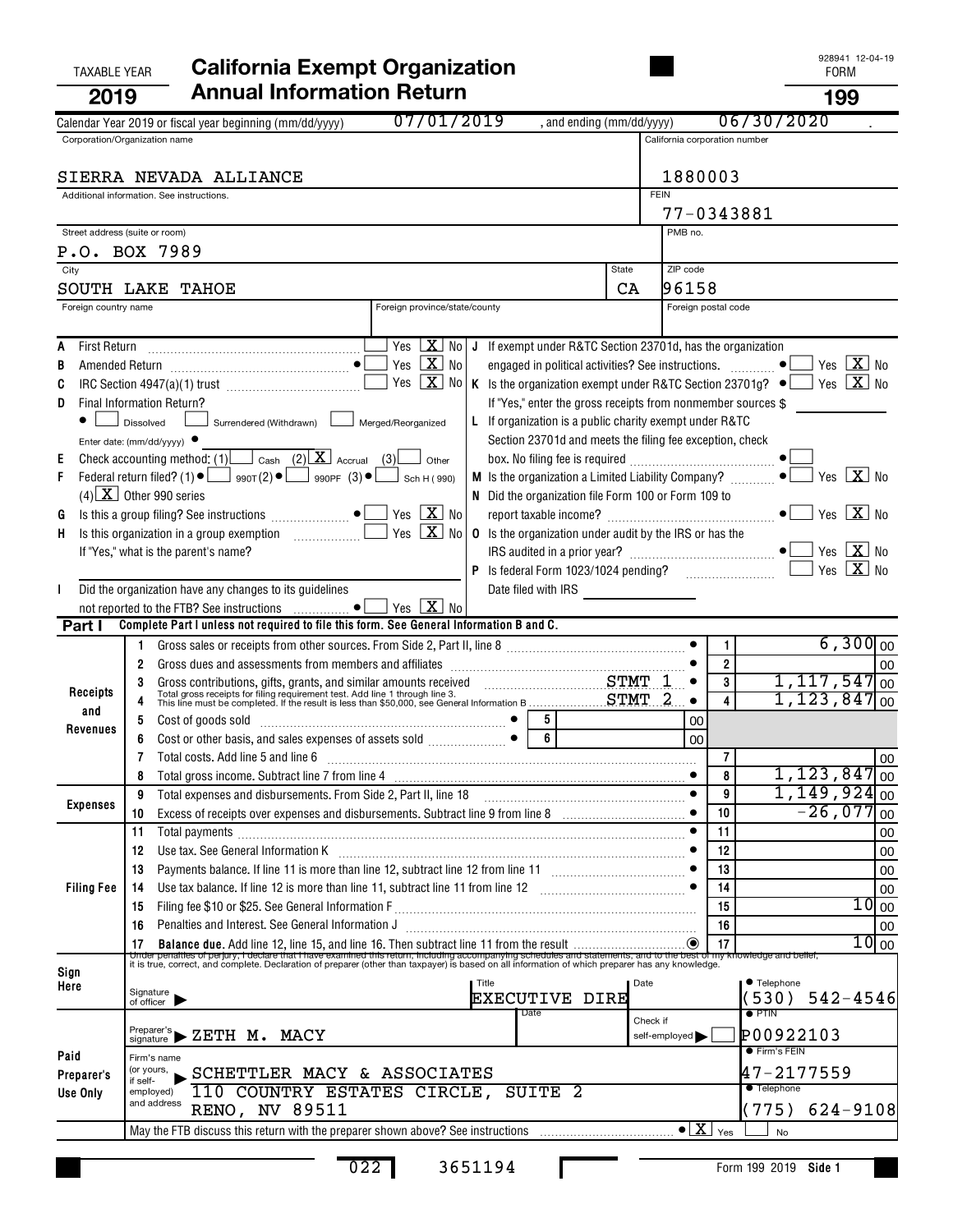#### SIERRA NEVADA ALLIANCE 77-0343881

**Organizations with gross receipts of more than \$50,000 and private foundations regardless of amount of gross receipts - complete Part II or furnish substitute information. Part II**

928951 12-04-19

|                 |                             |                                                                                                                                                                                                                                |     |                           |                                         |                               | $\mathbf{1}$            | $6,233$ 00                |    |
|-----------------|-----------------------------|--------------------------------------------------------------------------------------------------------------------------------------------------------------------------------------------------------------------------------|-----|---------------------------|-----------------------------------------|-------------------------------|-------------------------|---------------------------|----|
|                 |                             |                                                                                                                                                                                                                                |     |                           |                                         |                               | $\overline{2}$          | $67$ 00                   |    |
|                 | 3                           |                                                                                                                                                                                                                                |     |                           |                                         |                               | $\overline{\mathbf{3}}$ |                           | 00 |
| Receipts        | 4                           |                                                                                                                                                                                                                                |     |                           |                                         |                               | $\overline{\mathbf{4}}$ |                           | 00 |
| from            | 5                           |                                                                                                                                                                                                                                |     |                           |                                         |                               | 5                       |                           | 00 |
| Other           | 6                           |                                                                                                                                                                                                                                | 6   |                           | 00                                      |                               |                         |                           |    |
| <b>Sources</b>  | 7                           | $\overline{7}$                                                                                                                                                                                                                 |     | 00                        |                                         |                               |                         |                           |    |
|                 | 8                           | Total gross sales or receipts from other sources. Add line 1 through line 7. Enter here and on Side 1, Part I, line 1                                                                                                          |     |                           |                                         |                               | 8                       | $6,300$ <sub>00</sub>     |    |
|                 |                             | 9 Contributions, gifts, grants, and similar amounts paid [11] content to the contributions, gifts, grants, and similar amounts paid [11] content content of the content of the content of the content of the content of the co |     |                           |                                         |                               | 9                       |                           | 00 |
|                 |                             |                                                                                                                                                                                                                                |     |                           |                                         |                               | 10                      |                           | 00 |
|                 |                             |                                                                                                                                                                                                                                |     |                           |                                         |                               | 11                      | $56,825$ <sub>00</sub>    |    |
|                 |                             |                                                                                                                                                                                                                                |     |                           |                                         |                               | 12                      | $640,302$ <sub>00</sub>   |    |
| <b>Expenses</b> |                             |                                                                                                                                                                                                                                |     |                           |                                         |                               | 13                      |                           | 00 |
| and             |                             |                                                                                                                                                                                                                                |     |                           |                                         |                               | 14                      | $189, 231$ <sub>00</sub>  |    |
| Disburse-       |                             |                                                                                                                                                                                                                                |     |                           |                                         |                               | 15                      | $30, 252$ <sub>00</sub>   |    |
| ments           |                             |                                                                                                                                                                                                                                |     |                           |                                         |                               | 16                      |                           | 00 |
|                 |                             | 16 Depreciation and depletion (See instructions)<br>17 Other Expenses and Disbursements<br>26 Other Expenses and Disbursements<br>26 Other Expenses and Disbursements                                                          |     |                           |                                         |                               | 17                      | $233,314$ <sub>00</sub>   |    |
|                 |                             | 18 Total expenses and disbursements. Add line 9 through line 17. Enter here and on Side 1, Part I, line 9                                                                                                                      |     |                           |                                         |                               | 18                      | $1,149,924$ <sub>00</sub> |    |
|                 | <b>Schedule L</b>           | <b>Balance Sheet</b>                                                                                                                                                                                                           |     | Beginning of taxable year |                                         |                               |                         | End of taxable year       |    |
| Assets          |                             |                                                                                                                                                                                                                                | (a) |                           | (b)                                     | (c)                           |                         | (d)                       |    |
| 1 Cash          |                             |                                                                                                                                                                                                                                |     |                           | 162, 335                                |                               |                         | 445,012<br>$\bullet$      |    |
|                 |                             |                                                                                                                                                                                                                                |     |                           | 103,980                                 |                               |                         | 52, 246<br>$\bullet$      |    |
|                 |                             |                                                                                                                                                                                                                                |     |                           |                                         |                               |                         |                           |    |
|                 |                             |                                                                                                                                                                                                                                |     |                           |                                         |                               |                         |                           |    |
|                 |                             | 5 Federal and state government obligations                                                                                                                                                                                     |     |                           |                                         |                               |                         |                           |    |
|                 |                             | Investments in other bonds                                                                                                                                                                                                     |     |                           |                                         |                               |                         |                           |    |
| 7               |                             |                                                                                                                                                                                                                                |     |                           |                                         |                               |                         |                           |    |
|                 | 8 Mortgage loans            |                                                                                                                                                                                                                                |     |                           |                                         |                               |                         |                           |    |
|                 | 9 Other investments         |                                                                                                                                                                                                                                |     |                           |                                         |                               |                         |                           |    |
|                 |                             |                                                                                                                                                                                                                                |     | 39,203                    |                                         | 39,203                        |                         |                           |    |
|                 |                             | <b>b</b> Less accumulated depreciation <i></i>                                                                                                                                                                                 |     | 39,203                    |                                         | 39,203                        |                         |                           |    |
|                 |                             |                                                                                                                                                                                                                                |     |                           |                                         |                               |                         |                           |    |
|                 |                             | 12 Other assets STMT 5                                                                                                                                                                                                         |     |                           | 3,627                                   |                               |                         | 3,633<br>$\bullet$        |    |
|                 |                             |                                                                                                                                                                                                                                |     |                           | 269,942                                 |                               |                         | 500, 891                  |    |
|                 |                             | Liabilities and net worth                                                                                                                                                                                                      |     |                           |                                         |                               |                         |                           |    |
|                 |                             |                                                                                                                                                                                                                                |     |                           | 28, 362                                 |                               |                         | 13,094                    |    |
|                 |                             | 15 Contributions, gifts, or grants payable                                                                                                                                                                                     |     |                           |                                         |                               |                         |                           |    |
|                 |                             | 16 Bonds and notes payable                                                                                                                                                                                                     |     |                           |                                         |                               |                         | $\bullet$                 |    |
|                 |                             |                                                                                                                                                                                                                                |     |                           |                                         |                               |                         | 149,900                   |    |
|                 |                             |                                                                                                                                                                                                                                |     |                           | 133,505                                 |                               |                         | 255,899                   |    |
|                 |                             | 19 Capital stock or principal fund                                                                                                                                                                                             |     |                           |                                         |                               |                         |                           |    |
|                 |                             | 20 Paid-in or capital surplus. Attach reconciliation                                                                                                                                                                           |     |                           |                                         |                               |                         |                           |    |
|                 |                             | 21 Retained earnings or income fund                                                                                                                                                                                            |     |                           | 108,075                                 |                               |                         | 81,998                    |    |
|                 |                             | 22 Total liabilities and net worth                                                                                                                                                                                             |     |                           | 269,942                                 |                               |                         | 500, 891                  |    |
|                 | <b>Schedule M-1</b>         | Reconciliation of income per books with income per return                                                                                                                                                                      |     |                           |                                         |                               |                         |                           |    |
|                 |                             | Do not complete this schedule if the amount on Schedule L, line 13, column (d), is less than \$50,000.                                                                                                                         |     |                           |                                         |                               |                         |                           |    |
|                 |                             |                                                                                                                                                                                                                                |     | $-26,077$                 | 7 Income recorded on books this year    |                               |                         |                           |    |
|                 | <b>2</b> Federal income tax |                                                                                                                                                                                                                                |     |                           | not included in this return             |                               |                         |                           |    |
|                 |                             | 3 Excess of capital losses over capital gains                                                                                                                                                                                  |     |                           | 8 Deductions in this return not charged |                               |                         |                           |    |
|                 |                             | 4 Income not recorded on books this year                                                                                                                                                                                       |     |                           |                                         | against book income this year |                         |                           |    |
|                 |                             | 5 Expenses recorded on books this year not                                                                                                                                                                                     |     |                           | 9 Total. Add line 7 and line 8          |                               |                         |                           |    |

**Side 2** Form 199 2019

 $~\ldots~\ldots~\ldots~$ 

deducted in this return

**6** Total. Add line 1 through line 5 ………………………( **-26,077| Subtract line 9 from line** 6 ………………………

•

022 3652194

**10** Net income per return.

Subtract line 9 from line 6 -26,077 -26,077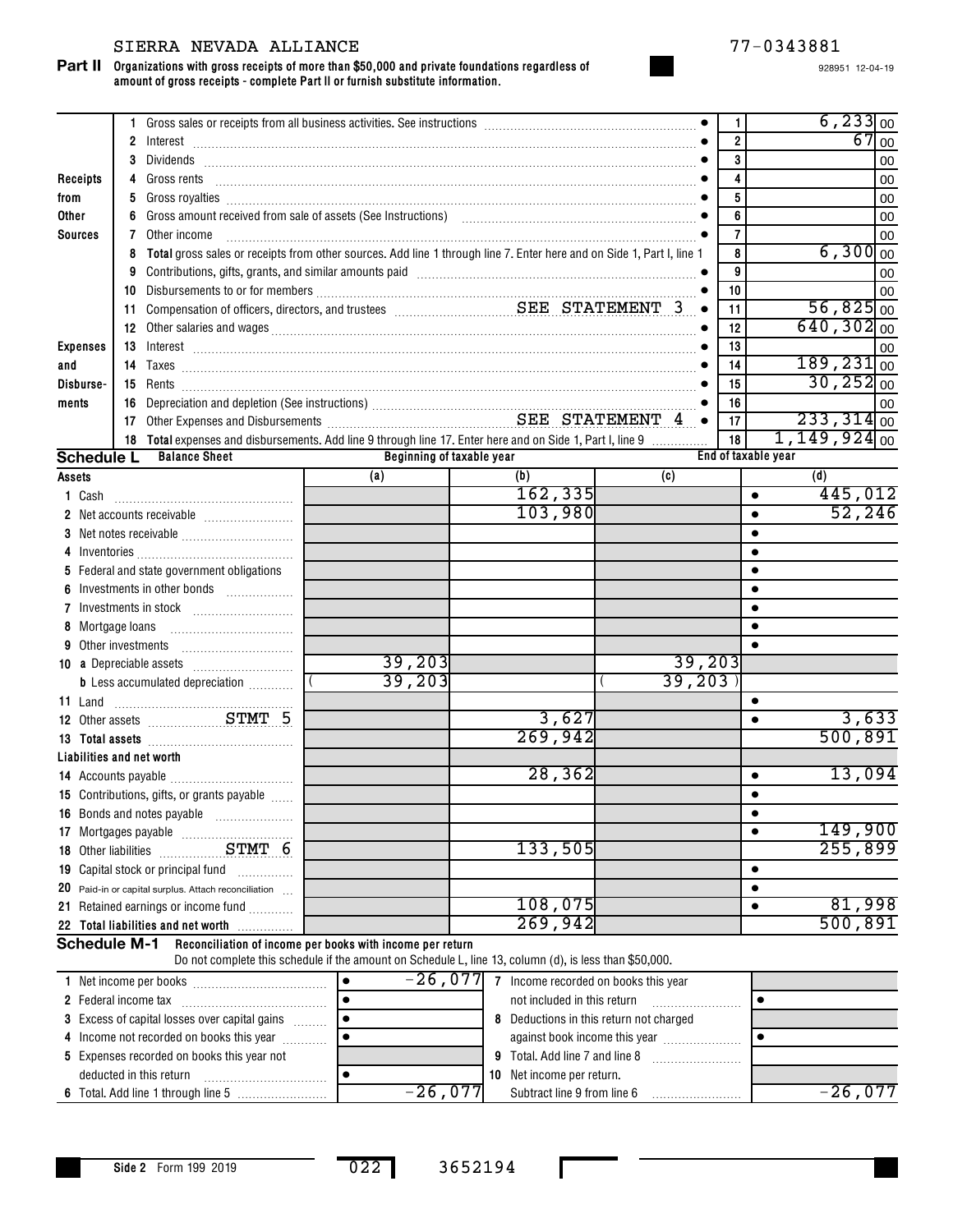| CA 199                      | CASH CONTRIBUTIONS<br>INCLUDED ON PART I, LINE 3       | <b>STATEMENT</b><br>1 |               |  |  |
|-----------------------------|--------------------------------------------------------|-----------------------|---------------|--|--|
| CONTRIBUTOR'S NAME          | CONTRIBUTOR'S ADDRESS                                  | DATE OF<br>GIFT       | <b>AMOUNT</b> |  |  |
| ARNTZ FOUNDATION            | PO BOX 66488 SCOTTS VALLEY, CA<br>95067                | 08/02/19              | 30,000.       |  |  |
| CALIFORNIA VOLUNTEERS       | 1400 10TH STREET SACRAMENTO,<br>CA 95814               | 06/30/20              | 561,403.      |  |  |
| SOUTH LAKE TAHOE<br>CITY OF | 1901 AIRPORT ROAD SOUTH LAKE<br><b>TAHOE, CA 96150</b> | 09/27/19              | 13,750.       |  |  |
| INCLUDED ON LINE 3<br>TOTAL |                                                        |                       | 605, 153.     |  |  |

}}}}}}}}}}}}}}}}}}}}}} }}}}}}}}}}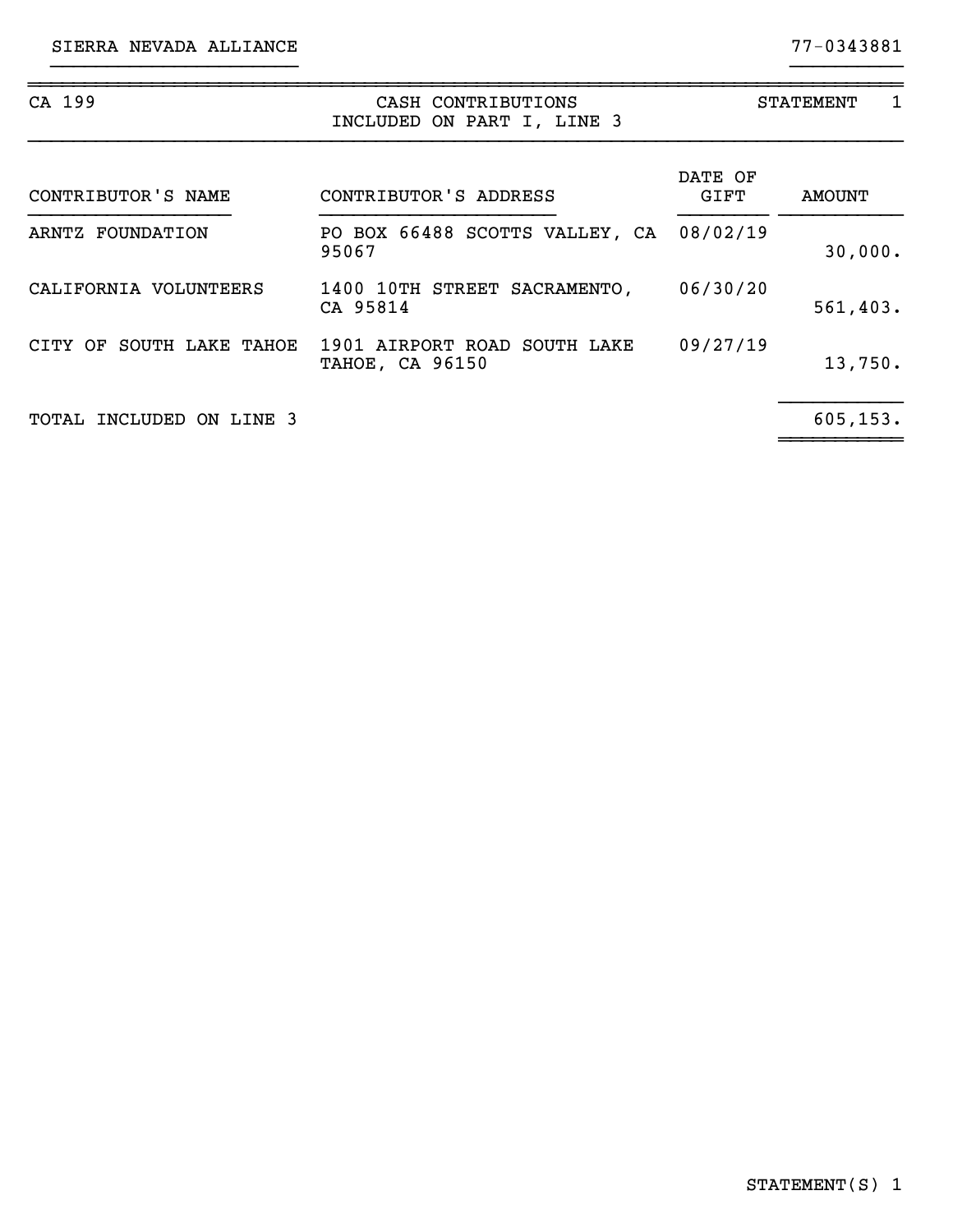| CA 199                                                                 |  | NONCASH CONTRIBUTIONS<br>INCLUDED ON PART I, LINE 3 |                  |                                                 | 2<br>STATEMENT                   |
|------------------------------------------------------------------------|--|-----------------------------------------------------|------------------|-------------------------------------------------|----------------------------------|
| CONTRIBUTOR'S NAME                                                     |  |                                                     |                  | CONTRIBUTOR'S ADDRESS                           |                                  |
| CALIFORNIA VOLUNTEERS                                                  |  |                                                     |                  | 1400 10TH STREET SACRAMENTO, CA 95814           |                                  |
| PROPERTY DESCRIPTION                                                   |  |                                                     |                  | DATE OF GIFT TOTAL AMOUNT FMV OF GIFT           |                                  |
| IN KIND SERVICES PROVIDED                                              |  |                                                     |                  | $06/30/20$ 80,174. 80,174.                      |                                  |
| TOTAL INCLUDED ON LINE 3                                               |  |                                                     |                  |                                                 | 80, 174.                         |
| CA 199 COMPENSATION OF OFFICERS, DIRECTORS AND TRUSTEES                |  |                                                     |                  |                                                 | $\mathbf{3}$<br><b>STATEMENT</b> |
| NAME AND ADDRESS                                                       |  |                                                     |                  | TITLE AND<br>AVERAGE HRS WORKED/WK COMPENSATION |                                  |
| <b>DOUG CARSTENS</b><br>P.O. BOX 7989<br>SOUTH LAKE TAHOE, CA 96158    |  |                                                     | PRESIDENT        | 1.00                                            | 0.                               |
| NICOLE CARTWRIGHT<br>P.O. BOX 7989<br>SOUTH LAKE TAHOE, CA 96158       |  |                                                     | <b>TREASURER</b> | 1.00                                            | 0.                               |
| <b>LAURA BEATON</b><br>P.O. BOX 7989<br>SOUTH LAKE TAHOE, CA 96158     |  |                                                     | VICE PRESIDENT   | 1.00                                            | 0.                               |
| <b>LYNN BAUMGARTNER</b><br>P.O. BOX 7989<br>SOUTH LAKE TAHOE, CA 96158 |  |                                                     | SECRETARY        | 1.00                                            | $0$ .                            |
| ERIKA FRANTZ SEWARD<br>P.O. BOX 7989<br>SOUTH LAKE TAHOE, CA 96158     |  |                                                     | <b>DIRECTOR</b>  | 1.00                                            | 0.                               |
| STEVE HAZE<br>P.O. BOX 7989<br>SOUTH LAKE TAHOE, CA 96158              |  |                                                     | <b>DIRECTOR</b>  | 1.00                                            | 0.                               |
| STEPHEN SMALLCOMBE<br>P.O. BOX 7989<br>SOUTH LAKE TAHOE, CA 96158      |  |                                                     | <b>DIRECTOR</b>  | 1.00                                            | 0.                               |

}}}}}}}}}}}}}}}}}}}}}} }}}}}}}}}}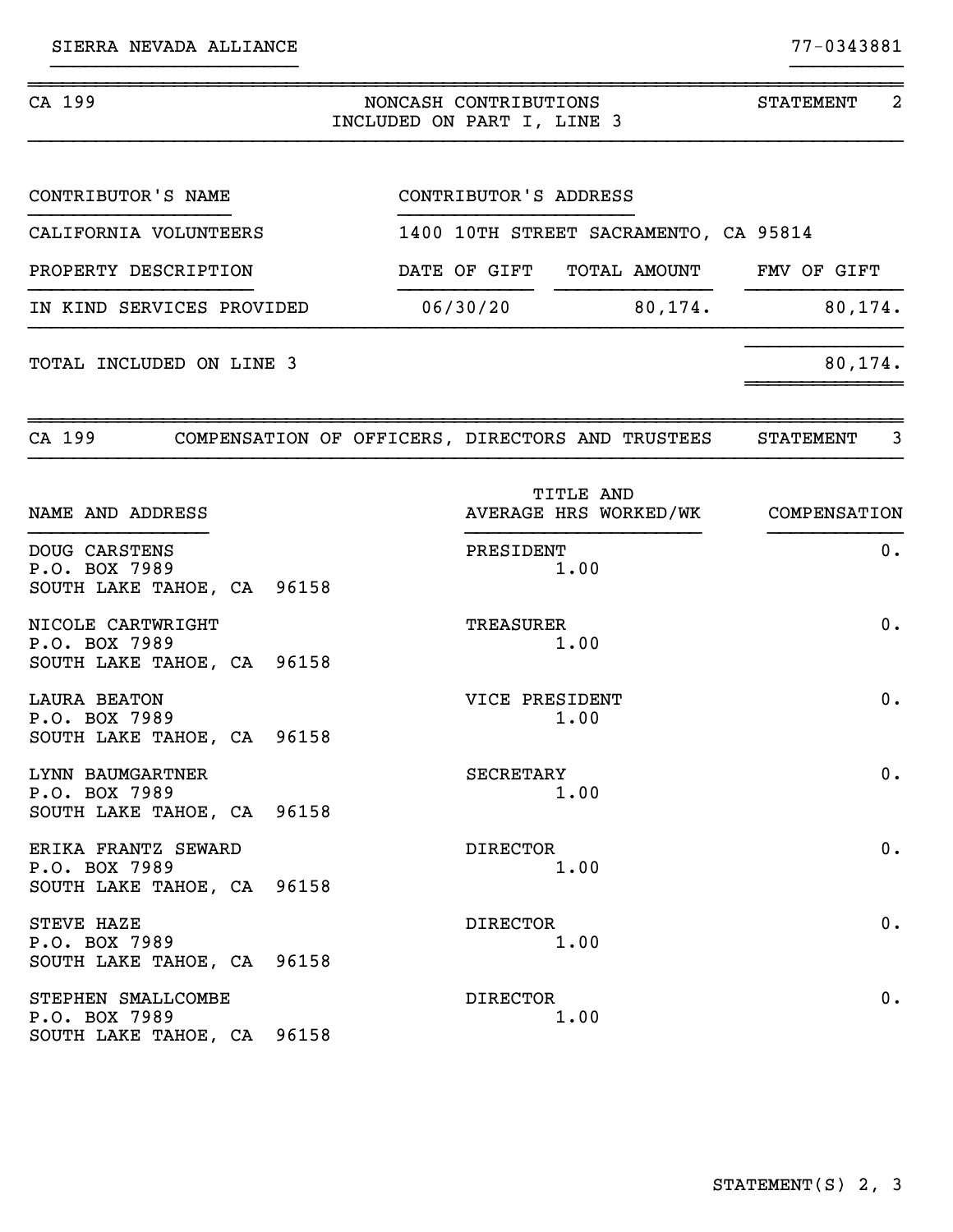| SIERRA NEVADA ALLIANCE                                              |                             | 77-0343881            |
|---------------------------------------------------------------------|-----------------------------|-----------------------|
| PIERRE ZADO<br>P.O. BOX 7989<br>SOUTH LAKE TAHOE, CA 96158          | <b>DIRECTOR</b><br>1.00     | $0$ .                 |
| CHRISTOPHER WRIGHT<br>P.O. BOX 7989<br>SOUTH LAKE TAHOE, CA 96158   | <b>DIRECTOR</b><br>1.00     | 0.                    |
| <b>JULIA KIM</b><br>P.O. BOX 7989<br>SOUTH LAKE TAHOE, CA 96158     | <b>DIRECTOR</b><br>1.00     | 0.                    |
| <b>COLLEEN SHADE</b><br>P.O. BOX 7989<br>SOUTH LAKE TAHOE, CA 96158 | <b>DIRECTOR</b><br>1.00     | 0.                    |
| <b>JENNY HATCH</b><br>P.O. BOX 7989<br>SOUTH LAKE TAHOE, CA 96158   | EXECUTIVE DIRECTOR<br>40.00 | 56,825.               |
| TOTAL TO FORM 199, PART II, LINE 11                                 |                             | 56,825.               |
| CA 199                                                              | OTHER EXPENSES              | <b>STATEMENT</b><br>4 |
| DESCRIPTION                                                         |                             | <b>AMOUNT</b>         |

| SNAP IN-KIND                          | 80, 174. |
|---------------------------------------|----------|
| <b>MISCELLANEOUS</b>                  | 12, 248. |
| <b>SUPPLIES</b>                       | 6,435.   |
| BAD DEBT                              | 2, 262.  |
| DIRECT EXPENSES OF FUNDRAISING EVENTS | 4,813.   |
| OTHER PROFESSIONAL FEES               | 71,482.  |
| OFFICE EXPENSES                       | 20,656.  |
| TRAVEL                                | 24,884.  |
| CONFERENCES AND CONVENTIONS           | 6,222.   |
| <b>INSURANCE</b>                      | 4,138.   |
| TOTAL TO FORM 199, PART II, LINE 17   | 233,314. |
|                                       |          |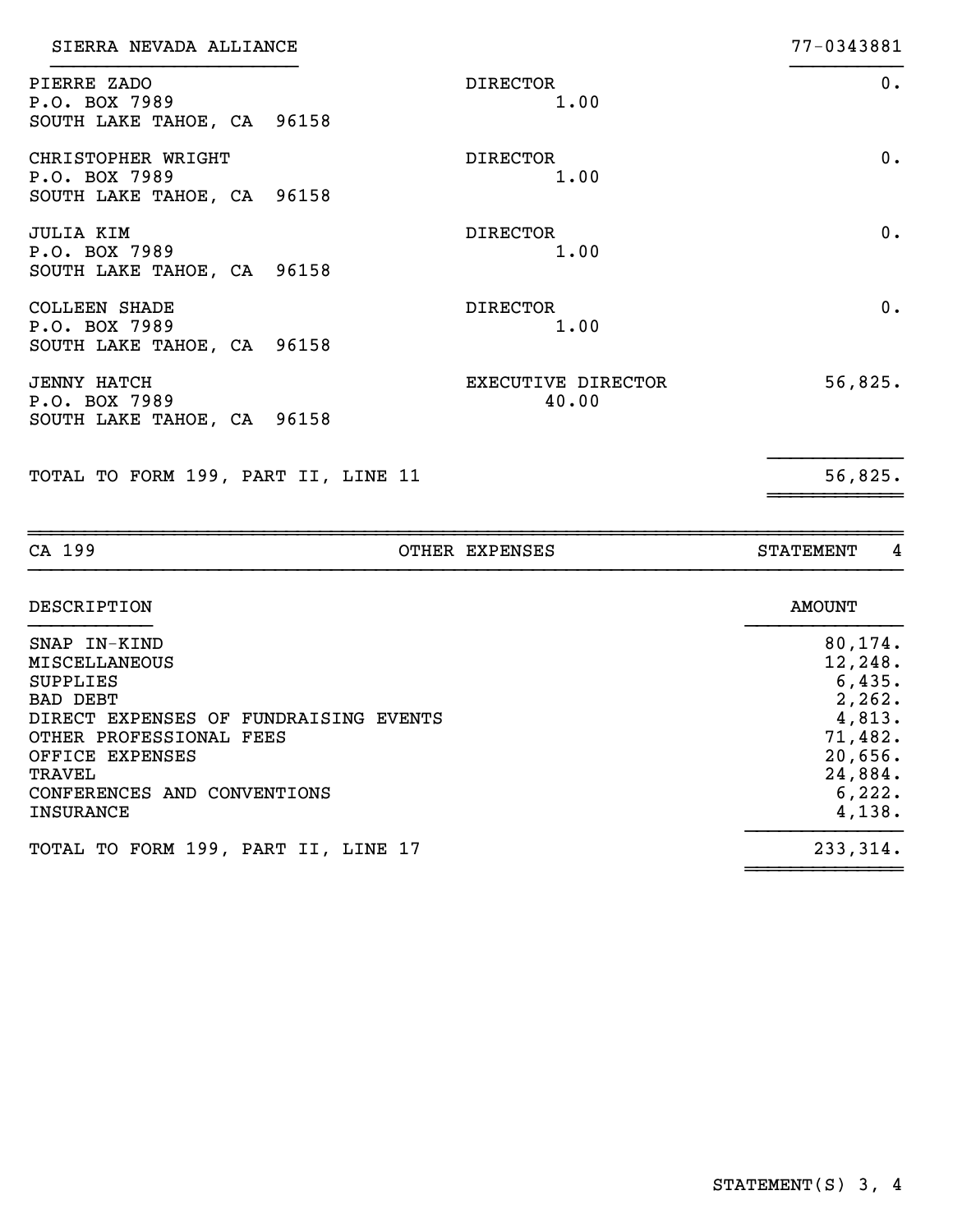SIERRA NEVADA ALLIANCE 77-0343881

| CA 199                                                                      | OTHER ASSETS         |                    | <b>STATEMENT</b><br>5               |
|-----------------------------------------------------------------------------|----------------------|--------------------|-------------------------------------|
| <b>DESCRIPTION</b>                                                          |                      | BEG. OF YEAR       | END OF YEAR                         |
| PREPAID EXPENSES AND DEFERRED CHARGES                                       |                      | 3,627.             | 3,633.                              |
| TOTAL TO FORM 199, SCHEDULE L, LINE 12                                      |                      | 3,627.             | 3,633.                              |
| CA 199                                                                      | OTHER LIABILITIES    |                    | <b>STATEMENT</b><br>6               |
| DESCRIPTION                                                                 |                      | BEG. OF YEAR       | END OF YEAR                         |
| DEFERRED REVENUE                                                            |                      | 133,505.           | 255,899.                            |
| TOTAL TO FORM 199, SCHEDULE L, LINE 18                                      |                      | 133,505.           | 255,899.                            |
| CA 199                                                                      | <b>FUND BALANCES</b> |                    | $7\phantom{.0}$<br><b>STATEMENT</b> |
| DESCRIPTION                                                                 |                      | BEG. OF YEAR       | END OF YEAR                         |
| NET ASSETS WITHOUT DONOR RESTRICTIONS<br>NET ASSETS WITH DONOR RESTRICTIONS |                      | 107,075.<br>1,000. | 80,998.<br>1,000.                   |
| TOTAL TO FORM 199, SCHEDULE L, LINE 21                                      |                      | 108,075.           | 81,998.                             |

}}}}}}}}}}}}}}}}}}}}}} }}}}}}}}}}

~~~~~~~~~~~~~~ ~~~~~~~~~~~~~~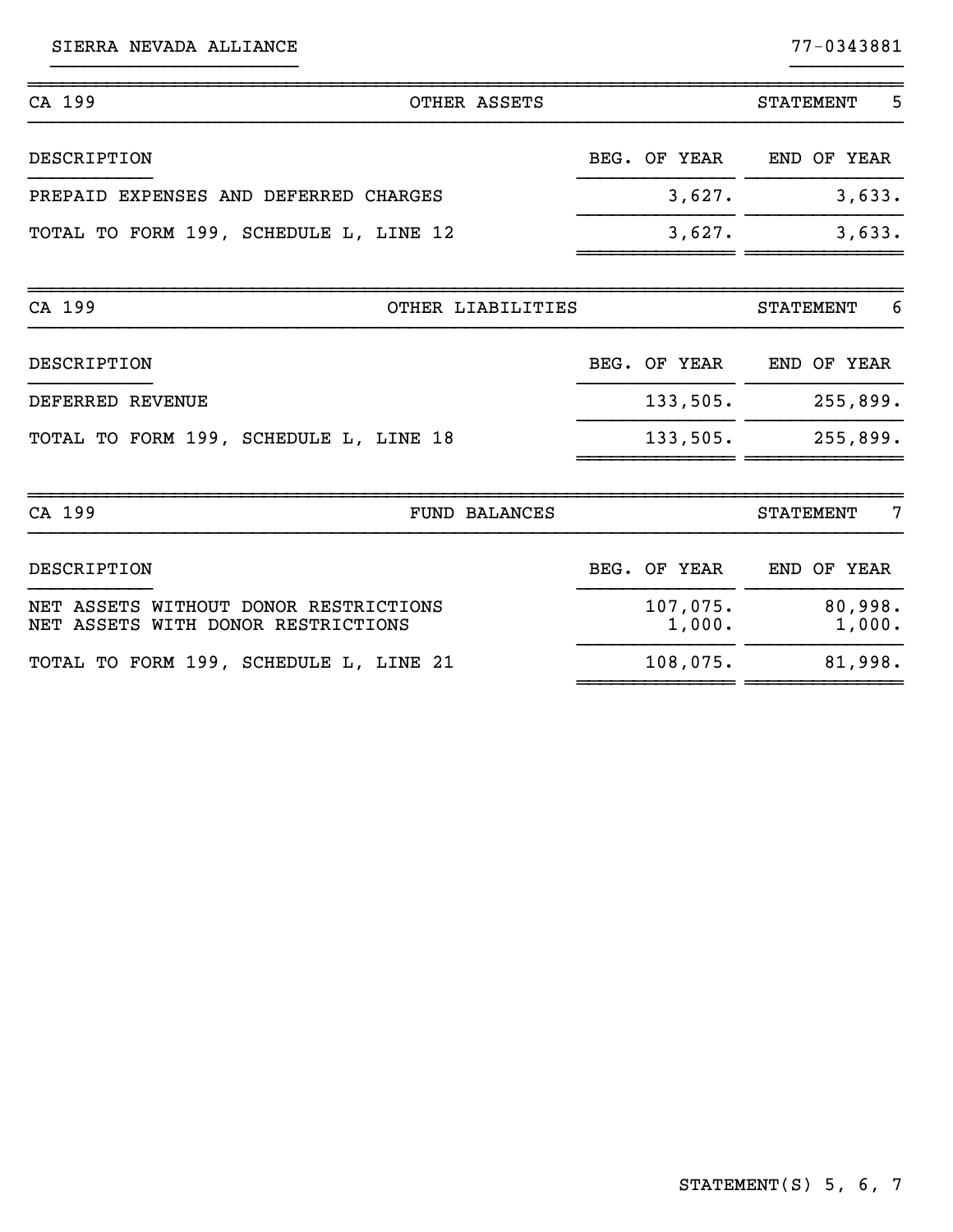## **Voucher at bottom of page.**

**DO NOT MAIL A PAPER COPY OF THE CORPORATE OR EXEMPT ORGANIZATION TAX RETURN WITH THE PAYMENT VOUCHER.**

**If the amount of payment is zero, do not mail this voucher.**

| <b>WHERE TO FILE:</b>                                                                                      | Using black or blue ink, make check or money order payable to<br>the "Franchise Tax Board." Write the corporation number, FEIN,<br>CA SOS file number and "2019 FTB 3586" on the check or money<br>order. Detach voucher below. Enclose, but <b>do not</b> staple, payment<br>with voucher and mail to:<br><b>FRANCHISE TAX BOARD</b><br><b>PO BOX 942857</b><br><b>SACRAMENTO CA 94257-0531</b> |  |  |  |
|------------------------------------------------------------------------------------------------------------|--------------------------------------------------------------------------------------------------------------------------------------------------------------------------------------------------------------------------------------------------------------------------------------------------------------------------------------------------------------------------------------------------|--|--|--|
| Make all checks or money orders payable in U.S. dollars and drawn against a U.S. financial<br>institution. |                                                                                                                                                                                                                                                                                                                                                                                                  |  |  |  |

|                                                                                                                                        | WHEN TO FILE: | Corporations - File and Pay by the 15th day of the 4th month<br>following the close of the taxable year.         |  |  |
|----------------------------------------------------------------------------------------------------------------------------------------|---------------|------------------------------------------------------------------------------------------------------------------|--|--|
|                                                                                                                                        |               | S corporations - File and Pay by the 15th day of the 3rd<br>month following the close of the taxable year.       |  |  |
|                                                                                                                                        |               | Exempt organizations - File and Pay by the 15th day of the<br>5th month following the close of the taxable year. |  |  |
| When the due date falls on a weekend or holiday, the deadline to file and pay<br>without penalty is extended to the next business day. |               |                                                                                                                  |  |  |
|                                                                                                                                        |               |                                                                                                                  |  |  |
|                                                                                                                                        |               | <b>ONLINE SERVICES:</b> Corporations can make payments online using Web Pay for                                  |  |  |

schedule payments up to a year in advance. Go to ftb.ca.gov/pay Businesses. Corporations can make an immediate payment or for more information.

939035 11-12-19

**CAUTION:** You may be required to pay electronically, see instructions. \_\_\_ DETACH HERE \_ \_ \_ \_ \_ \_ \_ \_ \_ \_ \_ \_ F NO PAYMENT IS DUE, DO NOT MAIL THIS VOUCHER \_ \_ \_ \_ \_ \_ \_ \_ \_ \_ \_ \_ \_ \_ DETACH HERE \_ \_ \_ TAXABLE YEAR CALIFORNIA FORM **Payment Voucher for Corporations 2019 and Exempt Organizations e-filed Returns 3586 (e-file)** 0000000 SIER 77-0343881 000000000000 19 FORM 3 TYB 07-01-2019 TYE 06-30-2020 SIERRA NEVADA ALLIANCE PO BOX 7989 SOUTH LAKE TAHOE CA 96158 (530) 542-4546 Amount of Payment 10.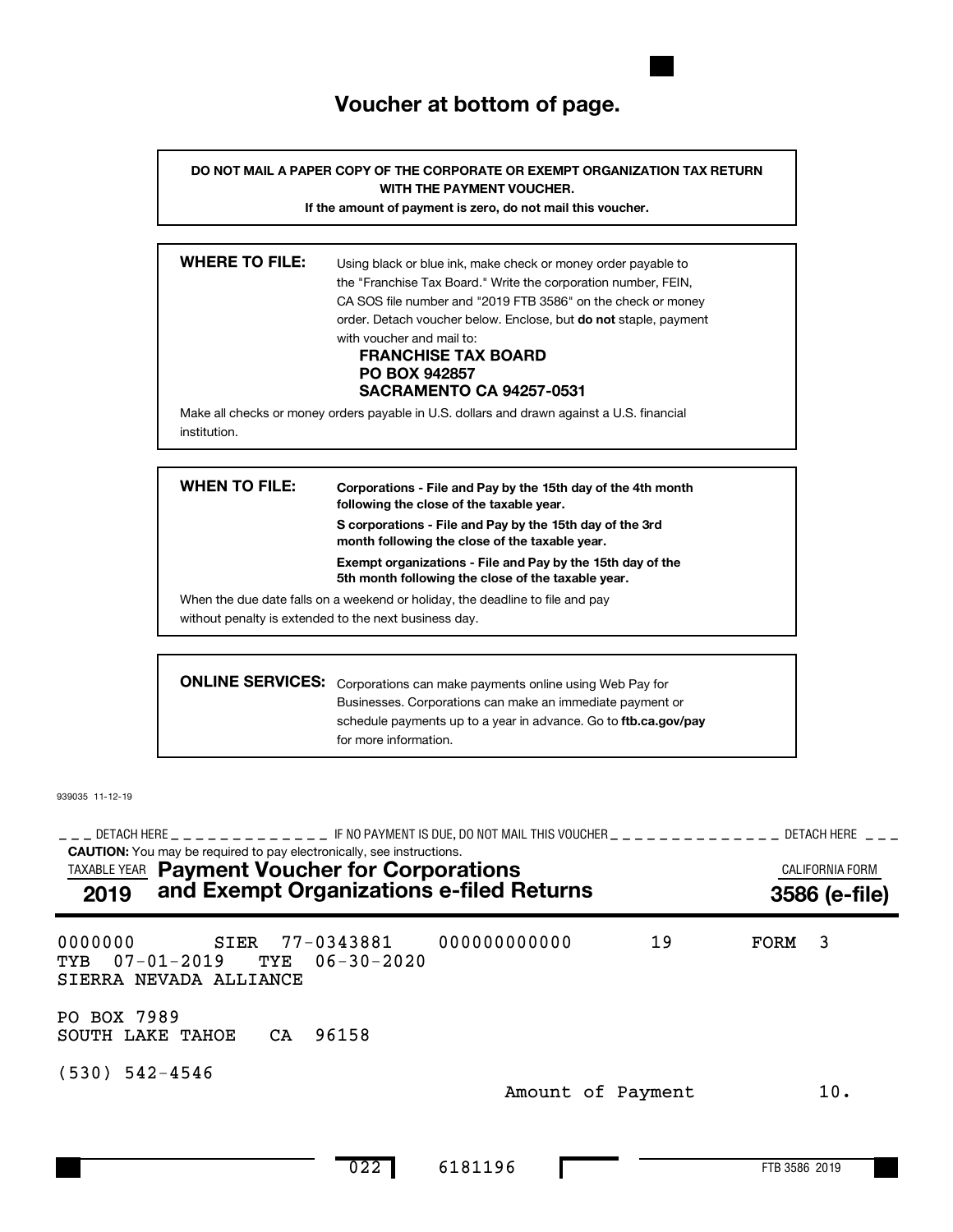| <b>TAXABLE YEAR</b><br>2019                                                                                                                                                                                                                                                                                                                                                                                                                                                                                                                                                                                                                                                                                                                                                                                                                                                                                                                                                                                                                                                                                                                                                                                                                                                                                                                                                                                                                                                                     |                                            | <b>Exempt Organizations</b>                              | California e-file Return Authorization for                                                                                                                                                                                                                                                             |                    |                       |                                     |          | <b>FORM</b><br>8453-EO                                                                                                                                                            |
|-------------------------------------------------------------------------------------------------------------------------------------------------------------------------------------------------------------------------------------------------------------------------------------------------------------------------------------------------------------------------------------------------------------------------------------------------------------------------------------------------------------------------------------------------------------------------------------------------------------------------------------------------------------------------------------------------------------------------------------------------------------------------------------------------------------------------------------------------------------------------------------------------------------------------------------------------------------------------------------------------------------------------------------------------------------------------------------------------------------------------------------------------------------------------------------------------------------------------------------------------------------------------------------------------------------------------------------------------------------------------------------------------------------------------------------------------------------------------------------------------|--------------------------------------------|----------------------------------------------------------|--------------------------------------------------------------------------------------------------------------------------------------------------------------------------------------------------------------------------------------------------------------------------------------------------------|--------------------|-----------------------|-------------------------------------|----------|-----------------------------------------------------------------------------------------------------------------------------------------------------------------------------------|
|                                                                                                                                                                                                                                                                                                                                                                                                                                                                                                                                                                                                                                                                                                                                                                                                                                                                                                                                                                                                                                                                                                                                                                                                                                                                                                                                                                                                                                                                                                 | <b>Exempt Organization name</b>            |                                                          |                                                                                                                                                                                                                                                                                                        |                    |                       |                                     |          | Identifying number                                                                                                                                                                |
|                                                                                                                                                                                                                                                                                                                                                                                                                                                                                                                                                                                                                                                                                                                                                                                                                                                                                                                                                                                                                                                                                                                                                                                                                                                                                                                                                                                                                                                                                                 | SIERRA NEVADA ALLIANCE                     |                                                          |                                                                                                                                                                                                                                                                                                        |                    |                       |                                     |          | 77-0343881                                                                                                                                                                        |
| Part I                                                                                                                                                                                                                                                                                                                                                                                                                                                                                                                                                                                                                                                                                                                                                                                                                                                                                                                                                                                                                                                                                                                                                                                                                                                                                                                                                                                                                                                                                          |                                            | Electronic Return Information (whole dollars only)       |                                                                                                                                                                                                                                                                                                        |                    |                       |                                     |          |                                                                                                                                                                                   |
| 1                                                                                                                                                                                                                                                                                                                                                                                                                                                                                                                                                                                                                                                                                                                                                                                                                                                                                                                                                                                                                                                                                                                                                                                                                                                                                                                                                                                                                                                                                               |                                            |                                                          |                                                                                                                                                                                                                                                                                                        |                    |                       |                                     |          | 1,123,847<br>1                                                                                                                                                                    |
| 2                                                                                                                                                                                                                                                                                                                                                                                                                                                                                                                                                                                                                                                                                                                                                                                                                                                                                                                                                                                                                                                                                                                                                                                                                                                                                                                                                                                                                                                                                               | Total gross income (Form 199, line 8)      |                                                          |                                                                                                                                                                                                                                                                                                        |                    |                       |                                     |          | 1,123,847                                                                                                                                                                         |
| з                                                                                                                                                                                                                                                                                                                                                                                                                                                                                                                                                                                                                                                                                                                                                                                                                                                                                                                                                                                                                                                                                                                                                                                                                                                                                                                                                                                                                                                                                               |                                            |                                                          |                                                                                                                                                                                                                                                                                                        |                    |                       |                                     |          | 1,149,924                                                                                                                                                                         |
| Part II                                                                                                                                                                                                                                                                                                                                                                                                                                                                                                                                                                                                                                                                                                                                                                                                                                                                                                                                                                                                                                                                                                                                                                                                                                                                                                                                                                                                                                                                                         |                                            | Settle Your Account Electronically for Taxable Year 2019 |                                                                                                                                                                                                                                                                                                        |                    |                       |                                     |          |                                                                                                                                                                                   |
| 4                                                                                                                                                                                                                                                                                                                                                                                                                                                                                                                                                                                                                                                                                                                                                                                                                                                                                                                                                                                                                                                                                                                                                                                                                                                                                                                                                                                                                                                                                               | Electronic funds withdrawal                | 4a Amount                                                |                                                                                                                                                                                                                                                                                                        |                    |                       | 4b Withdrawal date (mm/dd/yyyy)     |          |                                                                                                                                                                                   |
| Part III                                                                                                                                                                                                                                                                                                                                                                                                                                                                                                                                                                                                                                                                                                                                                                                                                                                                                                                                                                                                                                                                                                                                                                                                                                                                                                                                                                                                                                                                                        |                                            |                                                          | Banking Information (Have you verified the exempt organization's banking information?)                                                                                                                                                                                                                 |                    |                       |                                     |          |                                                                                                                                                                                   |
|                                                                                                                                                                                                                                                                                                                                                                                                                                                                                                                                                                                                                                                                                                                                                                                                                                                                                                                                                                                                                                                                                                                                                                                                                                                                                                                                                                                                                                                                                                 | 5 Routing number                           |                                                          |                                                                                                                                                                                                                                                                                                        |                    |                       |                                     |          |                                                                                                                                                                                   |
|                                                                                                                                                                                                                                                                                                                                                                                                                                                                                                                                                                                                                                                                                                                                                                                                                                                                                                                                                                                                                                                                                                                                                                                                                                                                                                                                                                                                                                                                                                 | 6 Account number                           |                                                          |                                                                                                                                                                                                                                                                                                        | 7 Type of account: |                       | Checking                            |          | Savings                                                                                                                                                                           |
| Part IV                                                                                                                                                                                                                                                                                                                                                                                                                                                                                                                                                                                                                                                                                                                                                                                                                                                                                                                                                                                                                                                                                                                                                                                                                                                                                                                                                                                                                                                                                         | <b>Declaration of Officer</b>              |                                                          |                                                                                                                                                                                                                                                                                                        |                    |                       |                                     |          |                                                                                                                                                                                   |
| on line 4a.                                                                                                                                                                                                                                                                                                                                                                                                                                                                                                                                                                                                                                                                                                                                                                                                                                                                                                                                                                                                                                                                                                                                                                                                                                                                                                                                                                                                                                                                                     |                                            |                                                          |                                                                                                                                                                                                                                                                                                        |                    |                       |                                     |          | I authorize the exempt organization's account to be settled as designated in Part II. If I check Part II, Box 4, I authorize an electronic funds withdrawal for the amount listed |
| Under penalties of perjury, I declare that I am an officer of the above exempt organization and that the information I provided to my electronic return originator (ERO),<br>transmitter, or intermediate service provider and the amounts in Part I above agree with the amounts on the corresponding lines of the exempt organization's 2019<br>California electronic return. To the best of my knowledge and belief, the exempt organization's return is true, correct, and complete. If the exempt organization is filing<br>a balance due return, I understand that if the Franchise Tax Board (FTB) does not receive full and timely payment of the exempt organization's fee liability, the exempt<br>organization will remain liable for the fee liability and all applicable interest and penalties. I authorize the exempt organization return and accompanying schedules and<br>statements be transmitted to the FTB by the ERO, transmitter, or intermediate service provider. If the processing of the exempt organization's return or refund is<br>delayed, I authorize the FTB to disclose to the ERO or intermediate service provider the reason(s) for the delay.                                                                                                                                                                                                                                                                                                              |                                            |                                                          |                                                                                                                                                                                                                                                                                                        |                    |                       |                                     |          |                                                                                                                                                                                   |
| Sign                                                                                                                                                                                                                                                                                                                                                                                                                                                                                                                                                                                                                                                                                                                                                                                                                                                                                                                                                                                                                                                                                                                                                                                                                                                                                                                                                                                                                                                                                            |                                            |                                                          |                                                                                                                                                                                                                                                                                                        | EXECUTIVE DIRECTOR |                       |                                     |          |                                                                                                                                                                                   |
| <b>Here</b>                                                                                                                                                                                                                                                                                                                                                                                                                                                                                                                                                                                                                                                                                                                                                                                                                                                                                                                                                                                                                                                                                                                                                                                                                                                                                                                                                                                                                                                                                     | Signature of officer                       |                                                          | Date                                                                                                                                                                                                                                                                                                   | Title              |                       |                                     |          |                                                                                                                                                                                   |
| Part V                                                                                                                                                                                                                                                                                                                                                                                                                                                                                                                                                                                                                                                                                                                                                                                                                                                                                                                                                                                                                                                                                                                                                                                                                                                                                                                                                                                                                                                                                          |                                            |                                                          |                                                                                                                                                                                                                                                                                                        |                    |                       |                                     |          |                                                                                                                                                                                   |
| Declaration of Electronic Return Originator (ERO) and Paid Preparer.<br>I declare that I have reviewed the above exempt organization's return and that the entries on form FTB 8453-EO are complete and correct to the best of my knowledge. (If I<br>am only an intermediate service provider, I understand that I am not responsible for reviewing the exempt organization's return. I declare, however, that form FTB 8453-EO<br>accurately reflects the data on the return.) I have obtained the organization officer's signature on form FTB 8453-EO before transmitting this return to the FTB; I have<br>provided the organization officer with a copy of all forms and information that I will file with the FTB, and I have followed all other requirements described in FTB Pub.<br>1345, 2019 Handbook for Authorized e-file Providers. I will keep form FTB 8453-EO on file for four years from the due date of the return or four years from the date<br>the exempt organization return is filed, whichever is later, and I will make a copy available to the FTB upon request. If I am also the paid preparer, under penalties of perjury,<br>I declare that I have examined the above exempt organization's return and accompanying schedules and statements, and to the best of my knowledge and belief, they are<br>true, correct, and complete. I make this declaration based on all information of which I have knowledge.<br><b>ERO's PTIN</b><br>Date<br>Check if<br>Check |                                            |                                                          |                                                                                                                                                                                                                                                                                                        |                    |                       |                                     |          |                                                                                                                                                                                   |
| ERO                                                                                                                                                                                                                                                                                                                                                                                                                                                                                                                                                                                                                                                                                                                                                                                                                                                                                                                                                                                                                                                                                                                                                                                                                                                                                                                                                                                                                                                                                             | ERO's-<br>signature                        |                                                          | SCHETTLER MACY & ASSOCIATES                                                                                                                                                                                                                                                                            |                    | also paid<br>preparer | if self-<br>$\overline{\texttt{x}}$ | employed | P00922103                                                                                                                                                                         |
| Must                                                                                                                                                                                                                                                                                                                                                                                                                                                                                                                                                                                                                                                                                                                                                                                                                                                                                                                                                                                                                                                                                                                                                                                                                                                                                                                                                                                                                                                                                            | Firm's name (or yours                      |                                                          | SCHETTLER MACY & ASSOCIATES                                                                                                                                                                                                                                                                            |                    |                       |                                     |          | Firm's FEIN 47-2177559                                                                                                                                                            |
| Sign                                                                                                                                                                                                                                                                                                                                                                                                                                                                                                                                                                                                                                                                                                                                                                                                                                                                                                                                                                                                                                                                                                                                                                                                                                                                                                                                                                                                                                                                                            | if self-emploved)<br>and address           | RENO, NV                                                 | 110 COUNTRY ESTATES CIRCLE,                                                                                                                                                                                                                                                                            |                    | SUITE <sub>2</sub>    |                                     |          | ZIP code 89511                                                                                                                                                                    |
|                                                                                                                                                                                                                                                                                                                                                                                                                                                                                                                                                                                                                                                                                                                                                                                                                                                                                                                                                                                                                                                                                                                                                                                                                                                                                                                                                                                                                                                                                                 |                                            |                                                          | Under penalties of perjury, I declare that I have examined the above organization's return and accompanying schedules and statements, and to the best of my knowledge<br>and belief, they are true, correct, and complete. I make this declaration based on all information of which I have knowledge. |                    |                       |                                     |          |                                                                                                                                                                                   |
| Paid<br>Preparer                                                                                                                                                                                                                                                                                                                                                                                                                                                                                                                                                                                                                                                                                                                                                                                                                                                                                                                                                                                                                                                                                                                                                                                                                                                                                                                                                                                                                                                                                | Paid<br>preparer's<br>signature            |                                                          |                                                                                                                                                                                                                                                                                                        | Date               |                       | Check<br>if self-<br>employed       |          | Paid preparer's PTIN                                                                                                                                                              |
| <b>Must</b>                                                                                                                                                                                                                                                                                                                                                                                                                                                                                                                                                                                                                                                                                                                                                                                                                                                                                                                                                                                                                                                                                                                                                                                                                                                                                                                                                                                                                                                                                     | Firm's name (or vours<br>if self-employed) |                                                          |                                                                                                                                                                                                                                                                                                        |                    |                       |                                     |          | Firm's FEIN                                                                                                                                                                       |
| Sign                                                                                                                                                                                                                                                                                                                                                                                                                                                                                                                                                                                                                                                                                                                                                                                                                                                                                                                                                                                                                                                                                                                                                                                                                                                                                                                                                                                                                                                                                            | and address                                |                                                          |                                                                                                                                                                                                                                                                                                        |                    |                       |                                     |          | ZIP code                                                                                                                                                                          |
|                                                                                                                                                                                                                                                                                                                                                                                                                                                                                                                                                                                                                                                                                                                                                                                                                                                                                                                                                                                                                                                                                                                                                                                                                                                                                                                                                                                                                                                                                                 |                                            |                                                          |                                                                                                                                                                                                                                                                                                        |                    |                       |                                     |          |                                                                                                                                                                                   |
|                                                                                                                                                                                                                                                                                                                                                                                                                                                                                                                                                                                                                                                                                                                                                                                                                                                                                                                                                                                                                                                                                                                                                                                                                                                                                                                                                                                                                                                                                                 |                                            |                                                          |                                                                                                                                                                                                                                                                                                        |                    |                       |                                     |          |                                                                                                                                                                                   |
|                                                                                                                                                                                                                                                                                                                                                                                                                                                                                                                                                                                                                                                                                                                                                                                                                                                                                                                                                                                                                                                                                                                                                                                                                                                                                                                                                                                                                                                                                                 | For Privacy Notice, get FTB 1131 ENG/SP.   |                                                          |                                                                                                                                                                                                                                                                                                        |                    |                       |                                     |          | FTB 8453-EO 2019                                                                                                                                                                  |

929021 11-08-19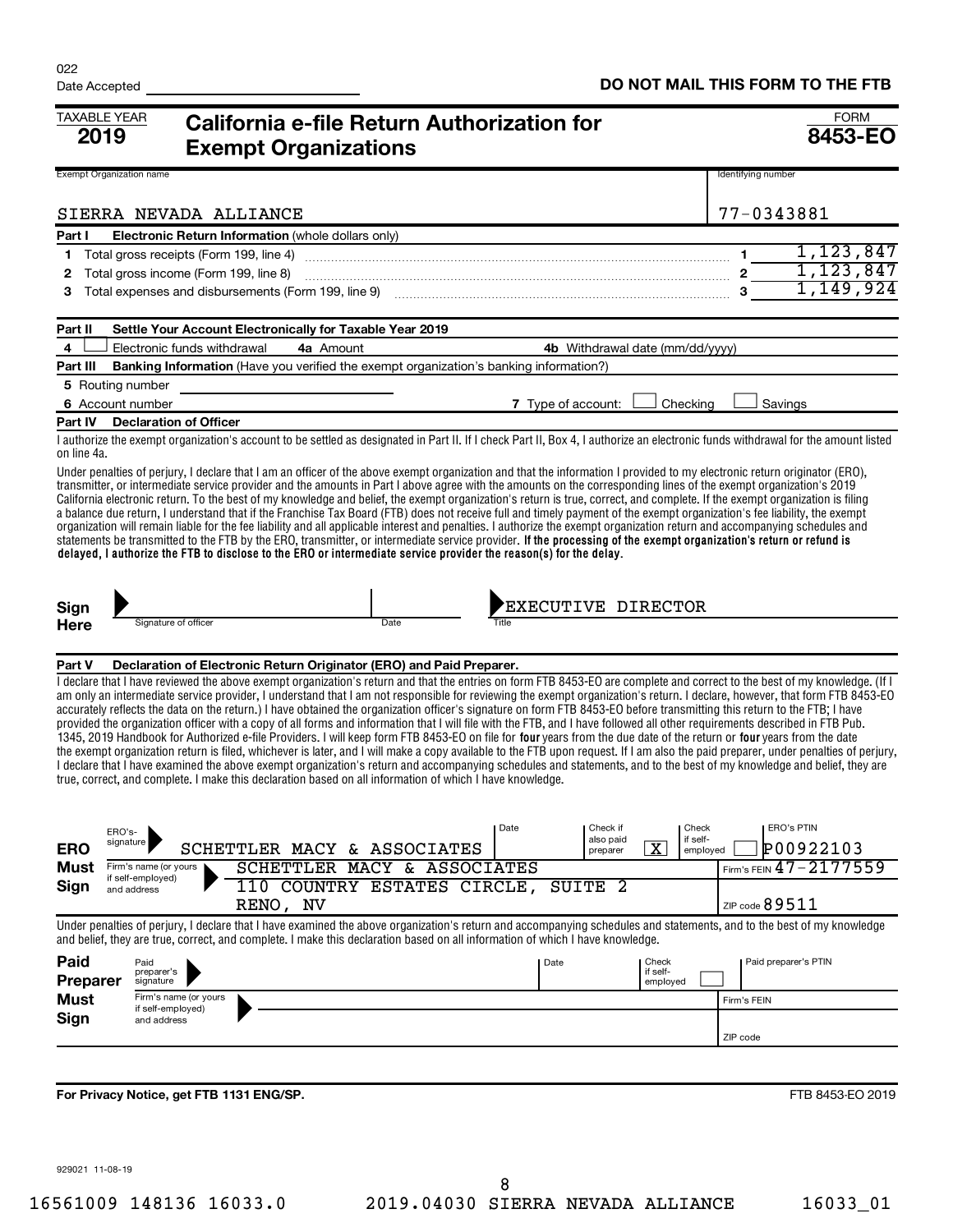STATE OF CALIFORNIA RRF-1 (Rev. 09/2017) DEPARTMENT OF JUSTICE PAGE 1 of 5 (For Registry Use Only) MAIL TO: Registry of Charitable Trusts P.O. Box 903447 Sacramento, CA 94203-4470 STREET ADDRESS: 1300 I Street Sacramento, CA 95814 (916)210-6400 Failure to submit this report annually no later than four months and fifteen days after the end of the organization's accounting period may result in the loss of tax exemption and the assessment of a minimum tax of \$800, plus interest, and/or fines or filing penalties. Revenue & Taxation Code section 23703; Government Code section 12586.1. IRS extensions will be honored. WEBSITE ADDRESS: www.oag.ca.gov/charities Name of Organization List all DBAs and names the organization uses or has used Address (Number and Street) City or Town, State, and ZIP Code Telephone Number **E-mail Address** Signature of Authorized Agent Contract Contract Printed Name Contract Contract Contract Contract Date Date Date **Section 12586 and 12587, California Government Code 11 Cal. Code Regs. section 301-307, 311 and 312 Gross Annual Revenue Noncash Contributions Total Assets \$ \$ \$** 1,119,034 80,174 500,891 P.O. BOX 7989 **Fig. 2018** State Charity Registration Number CT92916 **ANNUAL REGISTRATION RENEWAL FEE SCHEDULE (11 Cal. Code Regs. sections 301-307, 311, and 312) Make Check Payable to Department of Justice Gross Annual Revenue Fee Gross Annual Revenue Fee Gross Annual Revenue Fee Less than \$25,000 Between \$25,000 and \$100,000 0 \$25 Between \$100,001 and \$250,000 Between \$250,001 and \$1 million \$50 \$75 Between \$1,000,001 and \$10 million Between \$10,000,001 and \$50 million Greater than \$50 million \$150 \$225 \$300 PART A - ACTIVITIES For your most recent full accounting period (beginning ending ) list:** 07/01/2019 06/30/2020 **Program Expenses \$ Total Expenses \$ PART B - STATEMENTS REGARDING ORGANIZATION DURING THE PERIOD OF THIS REPORT Note: All questions must be answered. If you answer "yes" to any of the questions below, you must attach a separate page providing an explanation and details for each "yes" response. Please review RRF-1 instructions for information required. Yes No I declare under penalty of perjury that I have examined this report, including accompanying documents, and to the best of my knowledge and belief, the content is true, correct and complete, and I am authorized to sign.** Check if: Change of address Amended report SOUTH LAKE TAHOE, CA 96158 | Corporation or Organization No. 1880003 CE.ORG Federal Employer ID No. 77-0343881 1. During this reporting period, were there any contracts, loans, leases or other financial transactions between the organization and any officer, director or trustee thereof, either directly or with an entity in which any such officer, director or trustee had any financial interest? 2. During this reporting period, was there any theft, embezzlement, diversion or misuse of the organization's charitable property or funds? 3. During this reporting period, were any organization funds used to pay any penalty, fine or judgment? 4. During this reporting period, were the services of a commercial fundraiser, fundraising counsel for charitable purposes, or commercial coventurer used? 5. During this reporting period, did the organization receive any governmental funding? 6. During this reporting period, did the organization hold a raffle for charitable purposes? 7. Does the organization conduct a vehicle donation program? 8. Did the organization conduct an independent audit and prepare audited financial statements in accordance with generally accepted accounting principles for this reporting period? 9. At the end of this reporting period, did the organization hold restricted net assets, while reporting negative unrestricted net assets? **ANNUAL REGISTRATION RENEWAL FEE REPORT TO ATTORNEY GENERAL OF CALIFORNIA**  $\Box$ SEE STATEMENT 8 SIERRA NEVADA ALLIANCE (530) 542-4546 INFO@SIERRANEVADAALLIAN 1,145,111 X X X X X X X X X JENNY HATCH EXECUTIVE DIRECTOR